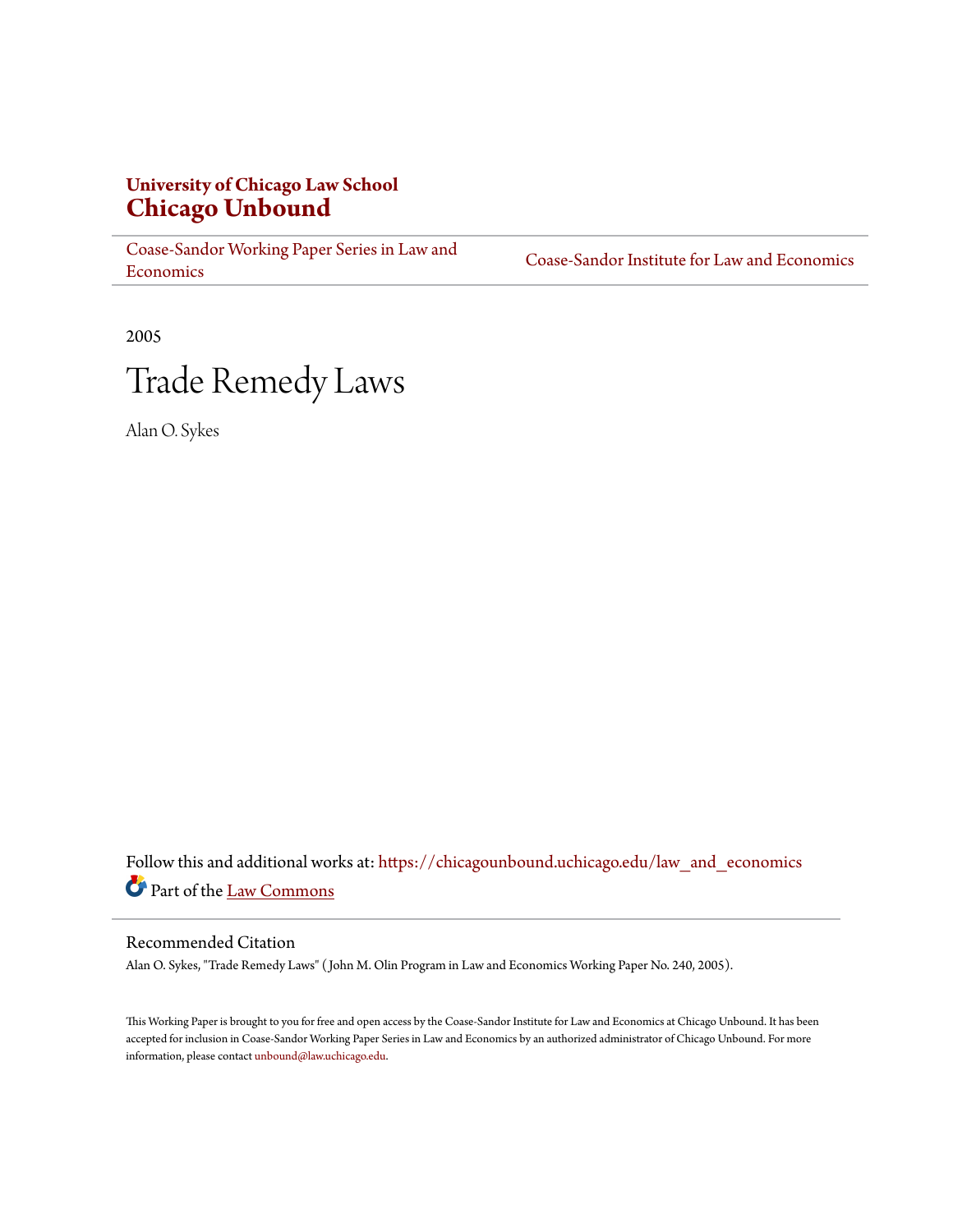# CHICAGO

### **JOHN M. OLIN LAW & ECONOMICS WORKING PAPER NO. 240 (2D SERIES)**



# Trade Remedy Laws

*Alan O. Sykes*

## **THE LAW SCHOOL THE UNIVERSITY OF CHICAGO**

April 2005

This paper can be downloaded without charge at: The Chicago Working Paper Series Index: http://www.law.uchicago.edu/Lawecon/index.html and at the Social Science Research Network Electronic Paper Collection: http://ssrn.com/abstract\_id=698381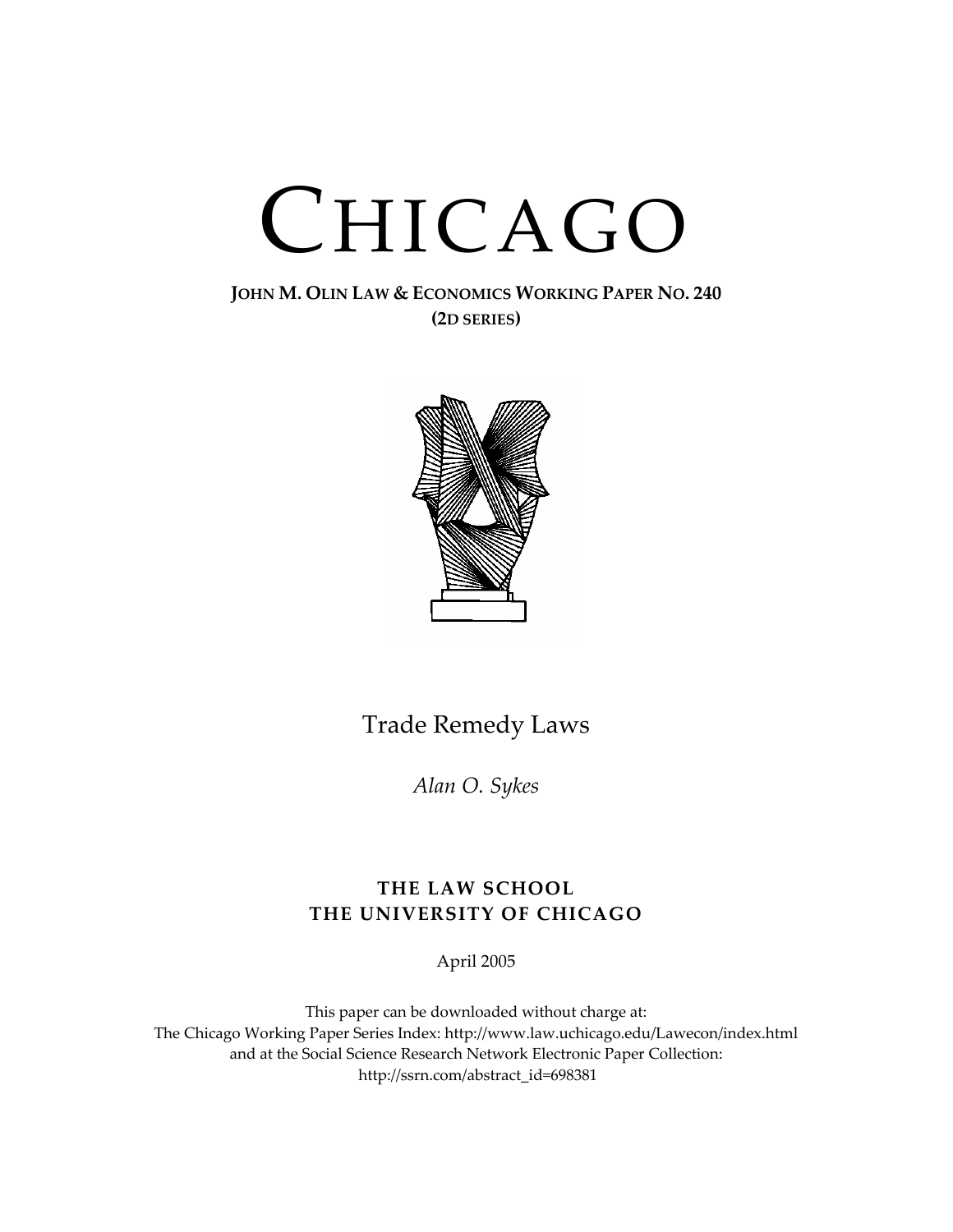#### Trade Remedy Laws

#### Alan O. Sykes<sup>\*</sup>

#### *Abstract*

*This paper is a preliminary draft of a chapter for eventual inclusion in the Handbook of International Economic Law, edited by Andrew T. Guzman and Alan O. Sykes, forthcoming from Edward Elgar Publishing. The chapter is a survey of the law and economics of trade remedy laws, including safeguard actions, antidumping law, and countervailing duty law. It lays out the central legal obligations of the WTO in each subject area, and carefully reviews the pertinent economic commentary, both positive and normative.* 

The term "trade remedy laws" refers to three types of national laws that impose import restrictions under specified circumstances. "Safeguard measures" are temporary trade restrictions, typically tariffs or quotas, which are imposed in response to import surges that injure or threaten "serious injury" to a competing industry in an importing nation. "Antidumping duties" are tariffs in addition to ordinary customs duties that are imposed to counteract certain "unfair" pricing practices by private firms that injure or threaten to cause "material injury" to a competing industry in an importing nation. "Countervailing duties" are tariffs in addition to ordinary customs duties that are imposed to counteract certain subsidies bestowed on exporters by their governments, again when they cause or threaten to cause material injury to a competing industry.

Such measures under national law are permitted, but not required, by WTO law, subject to the limitations found in WTO treaty text, including GATT 1994 (hereafter GATT), the WTO Agreement on Safeguards (hereafter SA), the WTO Agreement on Implementation of Article VI of the General Agreement on Tariffs and Trade (the Antidumping Agreement, hereafter ADA), and the WTO Agreement on Subsidies and Countervailing Measures (hereafter SCMA). These WTO Agreements impose extensive substantive and procedural restrictions on the use of each type of measure.

This chapter provides an introduction to the law on each trade remedy measure, and to pertinent economic research and commentary. My emphasis will be on WTO obligations, to which national laws must conform (in the case of WTO member states). I make occasional reference to the national law of the United States to illustrate how WTO

<sup>\*</sup>Frank & Bernice Greenberg Professor of Law, University of Chicago.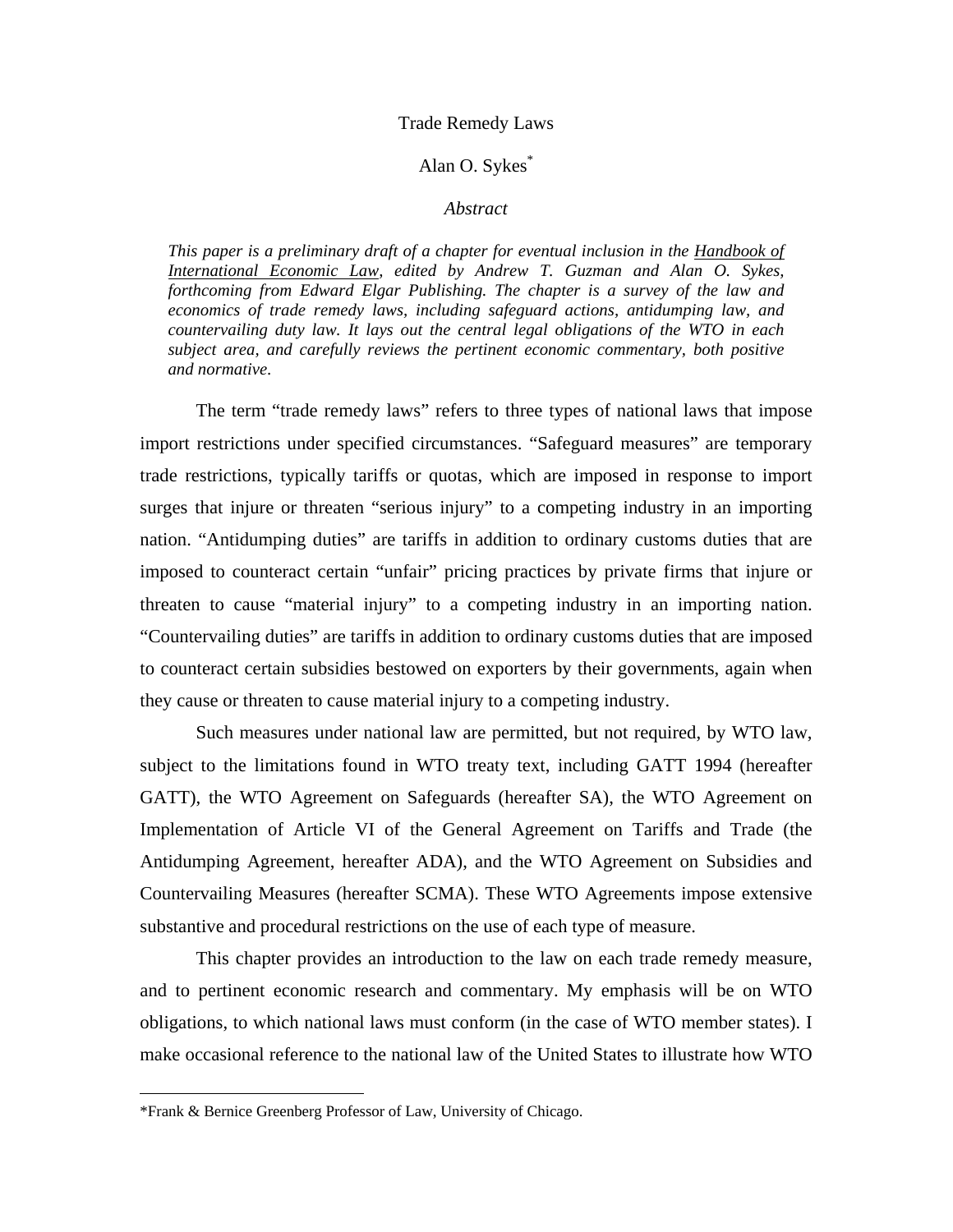obligations have been implemented (or not), but will make no attempt at a cross-sectional survey of variation in national statutes.

#### **I. Safeguard Measures**

 The heart of the original GATT bargain in 1947 involved the reciprocal reduction of tariff rates, and negotiated ceilings or "bindings" on tariffs governed by GATT Article II. The drafters of GATT anticipated that tariff concessions might become unexpectedly burdensome, however, and provided two principal mechanisms for the adjustment of tariff commitments. GATT Article XXVIII provides for the renegotiation of tariff commitments once every three years, as well as for "out of season" renegotiation under special circumstances authorized by the membership. In addition, the drafters provided for "emergency action on imports of particular products" in GATT Article XIX, a provision that addressed unexpected import surges. These "emergency actions" came to be known as safeguard actions. Article XIX is also often termed the GATT "escape clause," as it allows GATT members to "escape" from their tariff commitments (and other obligations) under specified circumstances.

Perceived deficiencies in Article XIX and in GATT practice pursuant to it led to the negotiation of the SA during the Uruguay Round. The SA was targeted at extra-legal or "gray area" substitutes for formal measures under Article XIX, but also introduced other procedural and substantive obligations.

The possibility of safeguard measures in services sectors has also been contemplated under WTO law. GATS Article X provides for multilateral negotiations on the subject. To date, however, the use of safeguards has not become an issue under GATS, and I will confine my attention here to the issues involving GATT and the SA, which govern trade in goods.

The key features of the treaty text in GATT and the SA are the subject of Sections A and B. Section C reviews the important disputes that have arisen over the use of safeguards to date in the WTO. Section D concludes with a review of the economic commentary on safeguard measures.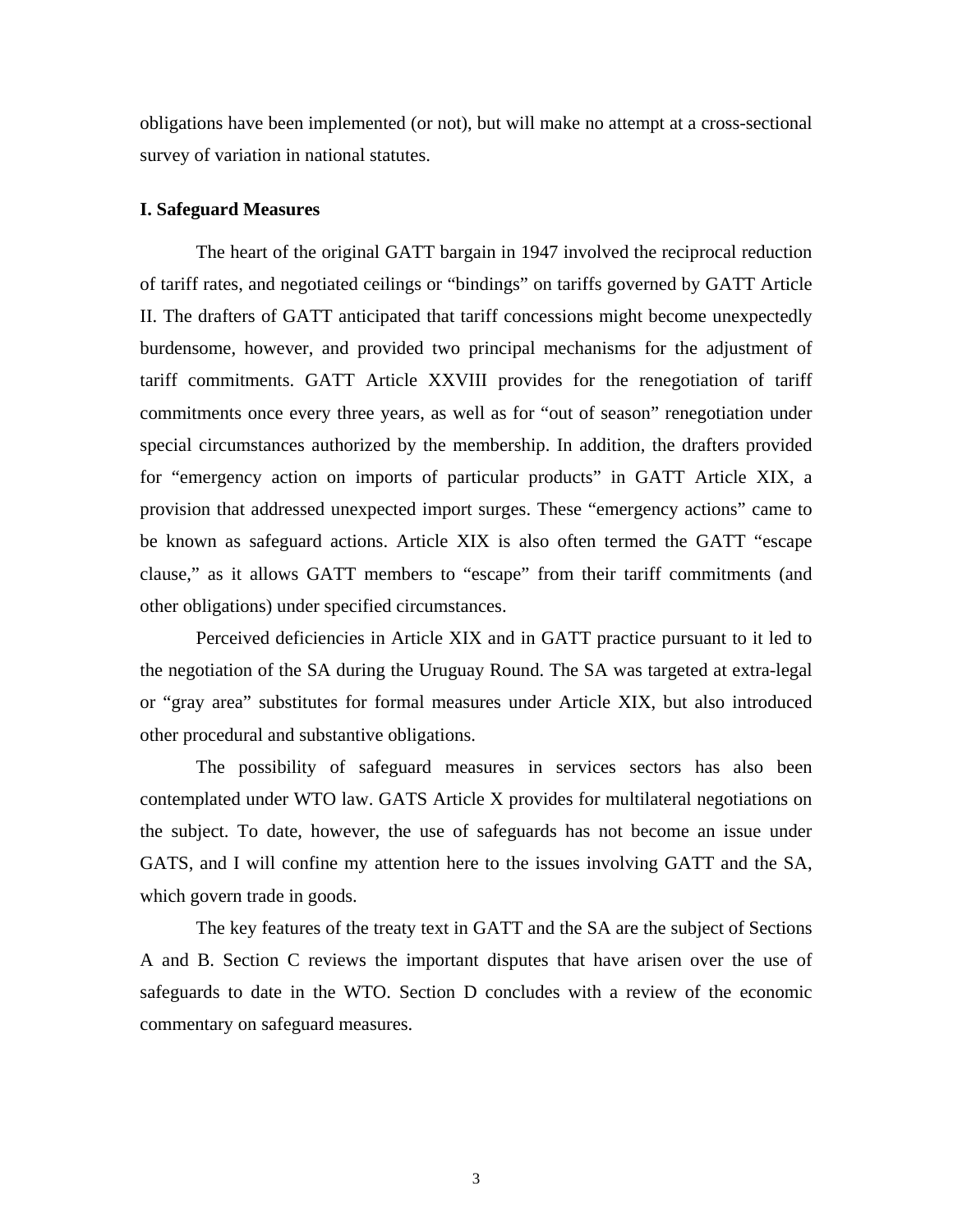#### A. Safeguard Measures under  $GATT<sup>1</sup>$

 $\overline{a}$ 

Paragraph 1(a) of GATT Article XIX provides:

"If, as a result of unforeseen developments and of the effect of the obligations incurred by a contracting party under this Agreement, including tariff concessions, any product is being imported into the territory of that contracting party in such increased quantities and under such conditions as to cause or threaten serious injury to domestic producers in that territory of like or directly competitive products, the contracting party shall be free, in respect of such product, and to the extent and for such time as may be necessary to prevent or remedy such injury, to suspend the obligation in whole or in part or to withdraw or modify the concession."

The basic structure is a simple one. When an unanticipated import surge results from some obligation under GATT and the import surge is a cause of serious injury or threat thereof to import-competing firms in the importing nation, the importing nation may deviate from its obligation temporarily and to the degree necessary to address the injury due to the import surge.

 Article XIX further provides that such deviation from GATT obligations will come at a price. Paragraph two requires that a party invoking its right to suspend or modify concessions must notify adversely affected parties and "consult" with them. Although it does not say so expressly, it was contemplated that such consultations might lead to an agreement to substitute alternative trade concessions for those withdrawn because of the import surge—trade "compensation." Paragraph three provides, however, that if negotiations over compensation are unsuccessful, the importing nation may deviate from its obligations nevertheless. In that event, adversely affected trading partners have a right to suspend "substantially equivalent concessions." Thus, absent a successful negotiation over compensation, affected trading partners could retaliate against safeguard measures, subject to the equivalence requirement. The equivalence requirement was subject to little policing, however, since collective action by the membership was necessary to disapprove the level of retaliation, and any such action under the original GATT required unanimity.

<sup>&</sup>lt;sup>1</sup> Jackson (1969) remains the definitive reference on the treaty text of the original GATT and its interpretation.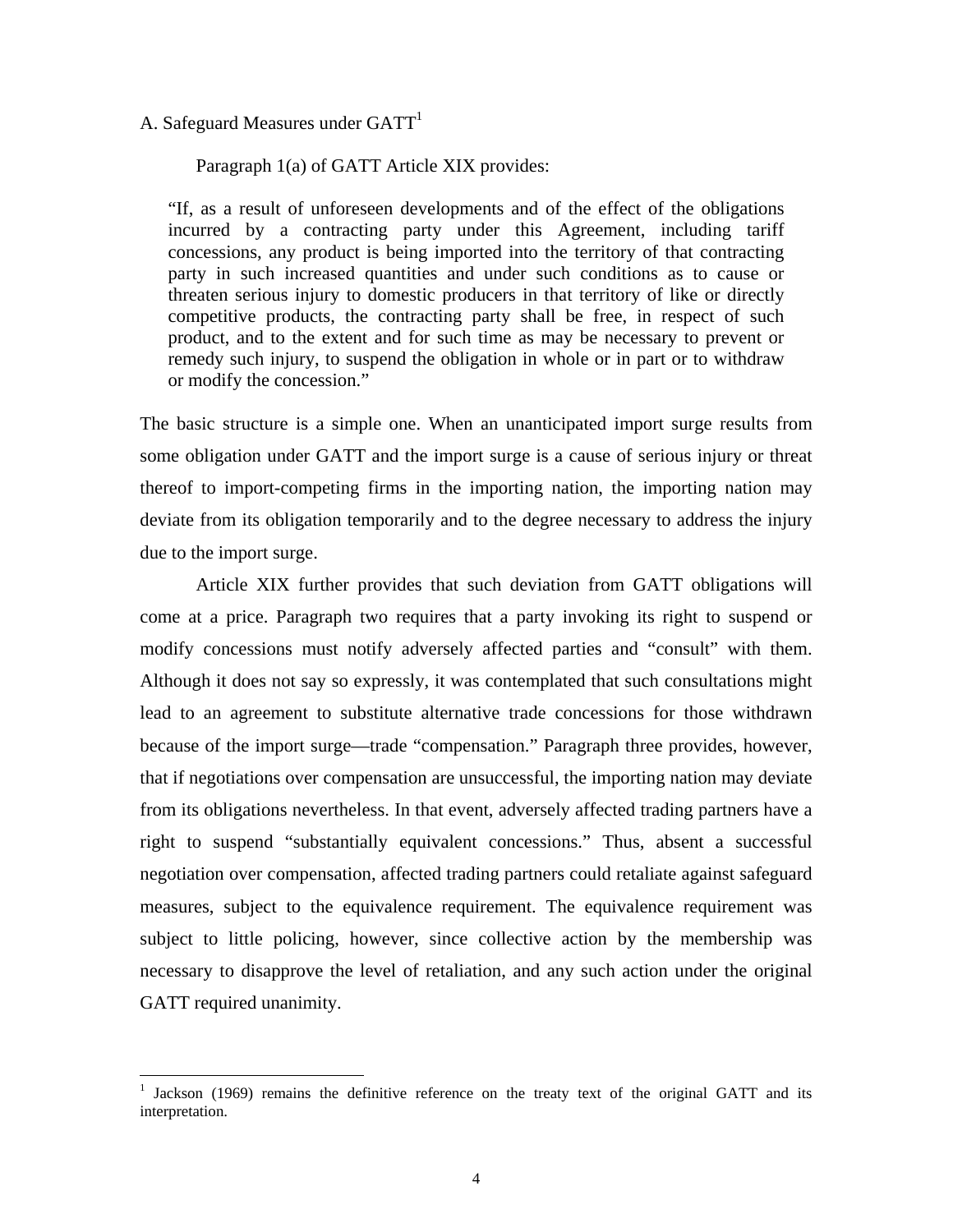Over the years, the system devised by Article XIX malfunctioned in two ways. The first problem arose because the textual requirements of paragraph 1(a) became increasingly difficult to apply with of the passage of time. The text requires that safeguard measures respond to the consequences of an "unforeseen development." Unforeseen by whom, at what point in time? These questions had a natural answer in 1947—an "unforeseen development" was something unforeseen by the original GATT negotiators, in 1947 when the original tariff bindings were negotiated. But ten, twenty, or forty years later, this anchor for the unforeseen developments requirement seemed inapt, as few things occurring that many years later could have been foreseen in 1947. And if the anticipations of the original negotiators were no longer the relevant benchmark, what should substitute for them?

Much the same issue arose with the requirement that the import surge be traceable to a GATT obligation. Again, the obvious interpretation in 1947 was that the surge had to result from the 1947 tariff binding. But what of a surge twenty years later? Could any import surge at that time be fairly said to "result" from a twenty-year old binding? What if additional bindings had been negotiated in the interim (or not)? Of course, it could always be argued that but for a tariff binding, the importing nation would have raised its tariff to prevent the surge. But on that reading, the requirement of linkage to a GATT obligation would be trivially satisfied for any product covered by a tariff binding.

The eventual response to these textual conundrums was to ignore the text that led to them. When domestic authority for safeguard measures was included in the U.S. Trade Act of 1974, for example, the statute made no mention of any requirement to link increased imports to any unforeseen development, or to any particular GATT obligation, and indeed U.S. law still omits any reference to these issues.<sup>2</sup> Prior to the entry into force of the treaty establishing the WTO, no nation complained about this state of affairs to my knowledge.

The demise of these textual prerequisites for safeguard measures created another problem, however, which I will address in detail below. For now, I simply note that the requisite inquiry into the "cause" of serious injury or threatened injury under Article XIX becomes conceptually problematic when there is no longer any "unforeseen

<sup>&</sup>lt;sup>2</sup> See U.S. Trade Act of 1974 §§201 et. seq., codified as 19 U.S.C. §§2251-54.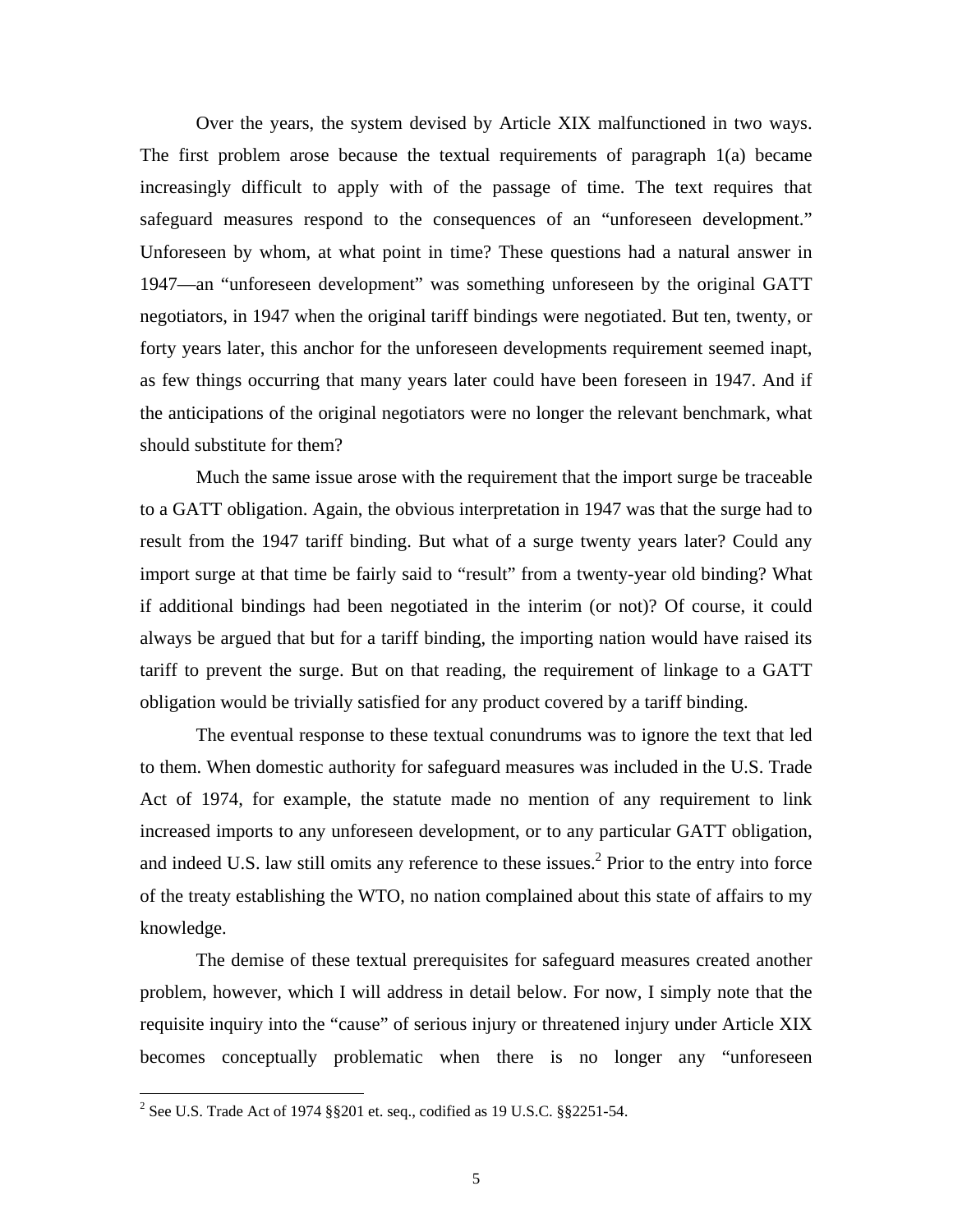development" to serve as an exogenous shock, and thereby to establish a baseline for the volume of imports and to define the counterfactual for ascertaining whether the import surge is causally responsible for injury.

The second problem with the system arose because GATT members resorted increasingly to extra-legal substitutes for safeguard measures, generally negotiated on a bilateral basis. These arrangements were often termed "orderly marketing" arrangements or "voluntary export restraints" (VERs). One of the most dramatic examples of the extralegal nature of these measures arose after a safeguards case brought by the U.S. automotive industry, in which the domestic authority charged with administering the law (the U.S. International Trade Commission, (ITC)) concluded that the domestic industry had not met the statutory requirements for safeguard relief. President Carter nevertheless proceeded to negotiate an export restraint agreement with the Japanese government that remained in place for a number years.

The economic appeal of these negotiated "gray area" measures was readily apparent. As noted, nations wishing to use safeguard measures were subject to a requirement under Article XIX to provide trade compensation lest they suffer retaliation. VERs afforded compensation in the form of "quota rents"—covered exporters reduced the *quantity* of their exports, but because of the quantity restriction they were able to charge a higher *price* (the quota rent). Thus, VERs were the rough equivalent of cartel agreements, in which foreign and domestic industries agreed to restrict overall output in a national market in order to enjoy the benefits of higher prices.

Although these arrangements proliferated during the later years of GATT, they were subjected to extensive criticism by economic commentators. See, for example, Lawrence and Litan (1986). The commentators observed that gray area measures may be used when the Article XIX preconditions for safeguard measures had not been met, and that the magnitude and duration of gray area measures was entirely undisciplined. The political tide turned against these measures during the Uruguay Round, and a substantial effort was undertaken to put an end to them, culminating in the  $SA<sup>3</sup>$ 

 $3$ Bown (2002) provides additional background on the effort to eliminate extra-legal measures in the Safeguards Agreement, as well as the puzzle as to why WTO negotiators sought to eliminate such measures.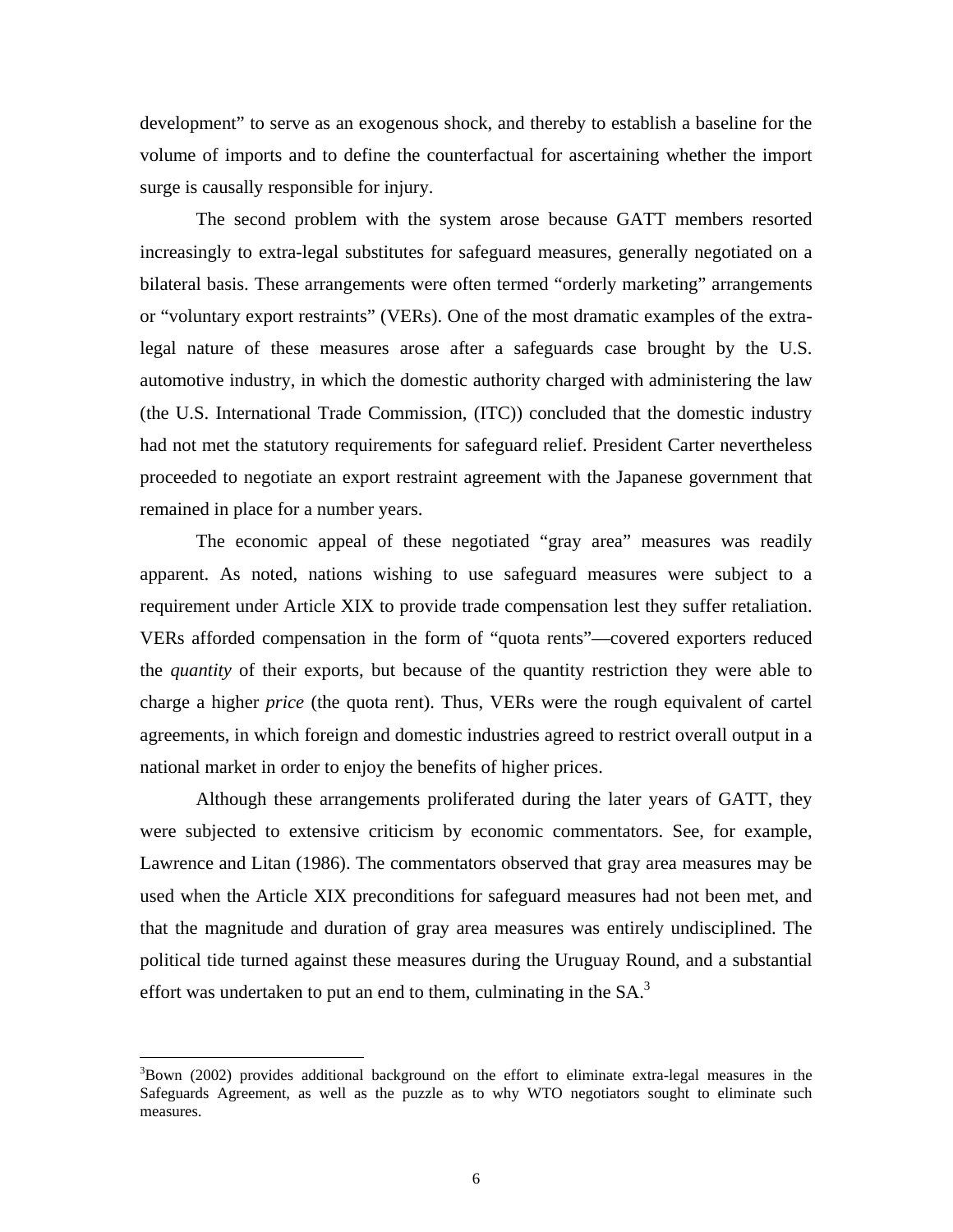#### B. The Agreement on Safeguards

 The SA introduces a number of innovations. Most prominently, it seeks to end the use of gray area measures through two devices. The first is a simple prohibition on them—Article 11(1)(b) provides that "a Member shall not seek, take or maintain any voluntary export restraints, orderly marketing arrangements or any other similar measures on the export or the import side." Second, to diminish the perceived incentives to resort to gray area substitutes, the SA alters the rules regarding compensation and retaliation. All members using safeguards "shall endeavor to maintain a substantially equivalent level of concessions,"<sup>4</sup> i.e., to negotiate trade compensation. But if negotiations over compensation are unsuccessful, no right of retaliation exists during the first three years of a safeguard measure that conforms to the legal requirements of the Agreement and that follows an absolute increase in the level of imports. (Article 8(3)) Thus, the "threat point" is plainly altered in the compensation negotiations, and nations adversely affected by safeguards actions must settle for less in compensation lest they walk away with nothing for three years.

 Related, because various measures to protect injured industries dragged on for years under GATT, the SA introduces some bright-line time limits. Safeguards measures can last only four years, although they may be extended another four years if a formal determination is made to justify it. Further, after safeguard measures are once used in an industry, they cannot be re-applied in that industry for a length of time equal to the time that they had been in effect. Finally, any safeguard measure lasting over one year is to be liberalized at "regular intervals."<sup>5</sup>

 Several other elements of the SA warrant brief mention here. GATT Article XIX contained no procedural requirements for the imposition of safeguard measures under national law, and GATT members sometimes used procedures that were not transparent. Article 3 of the SA now requires an investigation by "competent authorities," including notice to all interested parties and "public hearings or other appropriate means" to allow parties to present evidence and views. The findings of the competent authorities must be published setting forth "reasoned conclusions" on all matters of law and fact.

 ${}^{4}$ Art. 8(1).

<sup>5</sup> Id. Art. 7.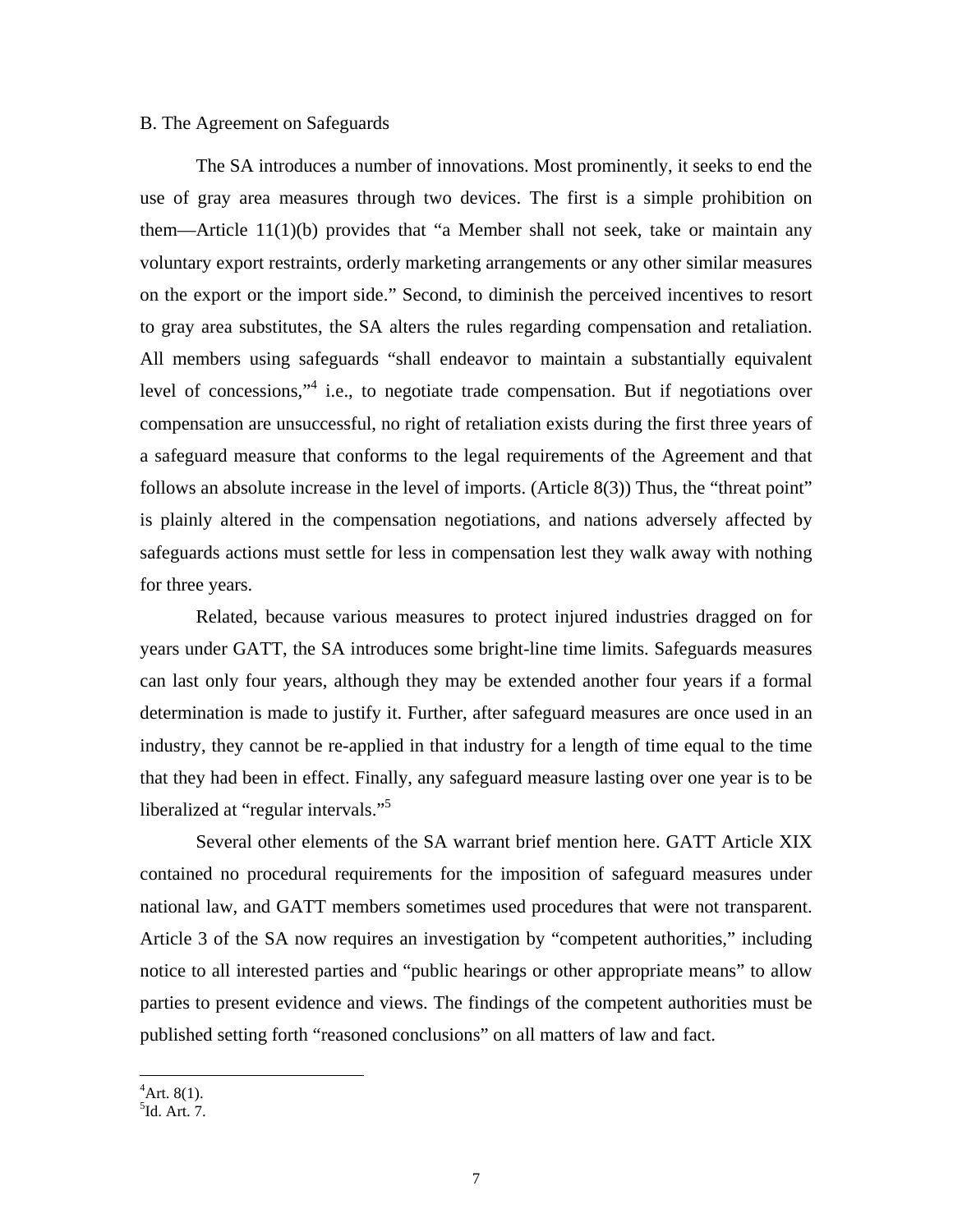Articles 2 and 5 pertain to the so-called issue of "selectivity," or discrimination in the use of safeguard measures. Article 2 requires that a measure apply to any imported product "irrespective of its source." Article 5 contains rules regarding the use of quotas, including rules for the allocation of quota shares among supplier countries. Such shares must be negotiated among all concerned, or else based on market shares during a "previous representative period," subject to an exception for disproportionate import surges from particular sources.

 Unlike Article XIX, the SA makes no reference to "unforeseen developments" as a predicate for safeguard measures, or to the requirement that import surges be linked to any particular GATT obligation. On the basic preconditions for safeguard measures, the Agreement simply states that a "Member may apply a safeguard measure to a product only if that Member has determined...that such product is being imported into its territory in such increased quantities, absolute or relative to domestic production, and under such conditions as to cause or threaten serious injury to the domestic industry that produces like or directly competitive products."<sup>6</sup>

 The only guidance as to the meaning of "serious injury" under this standard, and on the proper approach to the analysis of causation, is provided by Article 4 of the Agreement, which states in pertinent part:

- 1. For purposes of this Agreement: (a) "serious injury" shall be understood to mean significant overall impairment in the position of a domestic industry; (b) "threat of serious injury" shall be understood to mean serious injury that is clearly imminent...
- 2. (a) In the investigation to determine whether increased imports have caused or are threatening to cause serious injury to a domestic industry...the competent authorities shall evaluate all relevant factors of an objective and quantifiable nature having a bearing on the situation of that industry, in particular, the rate and amount of the increase in imports of the product concerned in absolute and relative terms, the share of the domestic market taken by increased imports, changes in the level of sales, production, productivity, capacity utilization, profits and losses, and employment.

 ${}^{6}$ Id. Art. 2(1).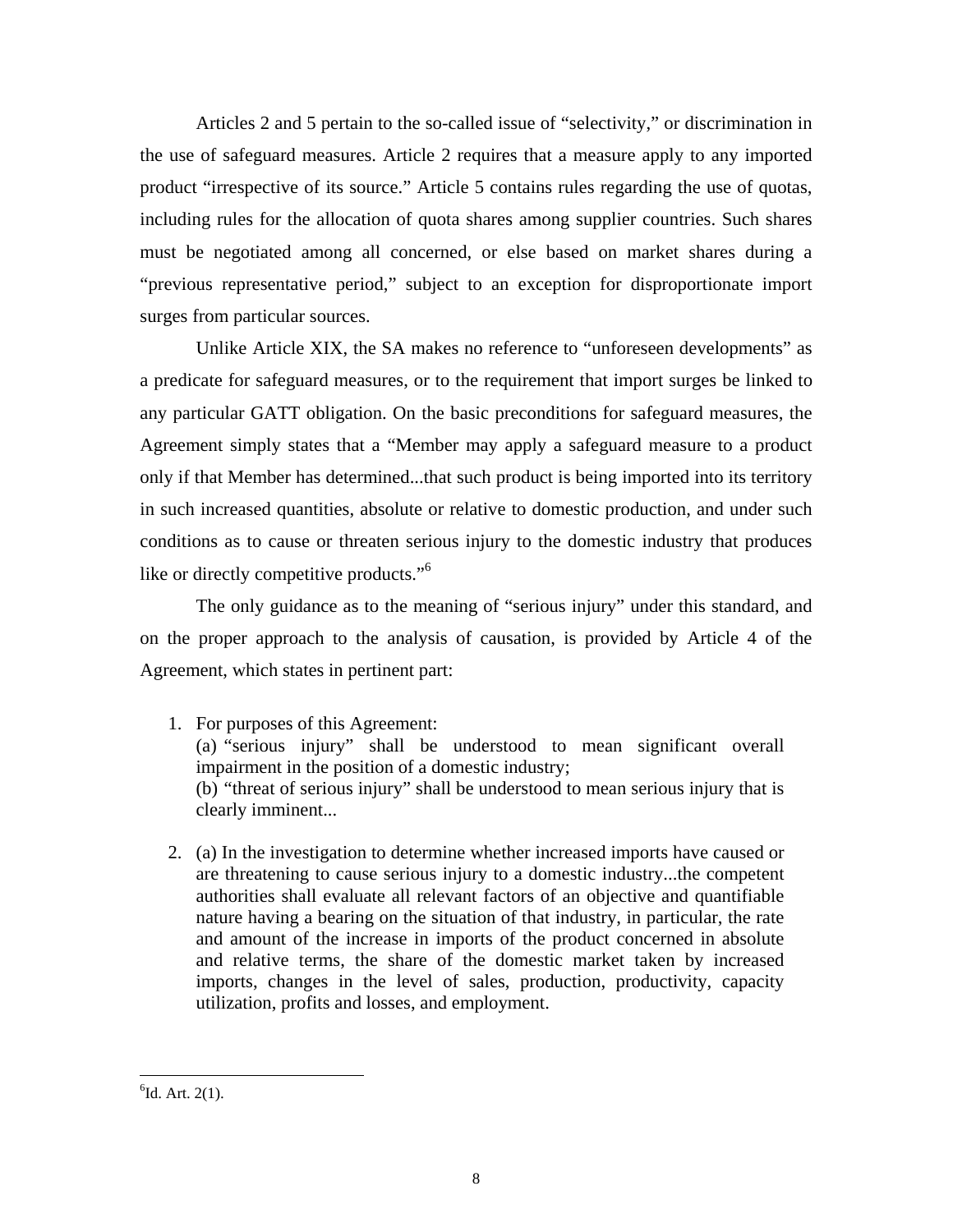(b) The determination referred to in subparagraph (a) shall not be made unless this investigation demonstrates, on the basis of objective evidence, the existence of the causal link between increased imports of the product concerned and serious injury or threat thereof. When factors other than increased imports are causing injury to the domestic industry at the same time, such injury shall not be attributed to increased imports.

The next section will address some of the issues that this text leaves open.

#### C. Issues in Dispute Resolution—WTO Safeguards Cases to Date

The brief exposition of the law above masks a number of difficult issues that have now surfaced in WTO dispute proceedings. As has been argued elsewhere, WTO case law in the safeguards area has done little to resolve these issues, and has instead produced confusion and incoherence. See Horn and Mavroidis (2003), Grossman and Mavroidis (2004), Grossman and Sykes (2004), Pauwelyn (2004), Sykes (2003), Sykes (2004). This section briefly reviews the major issues, and notes their (often unsatisfactory) resolution to date.

*Unforeseen Developments and the Effect of the Obligations Incurred*. As noted, GATT practice came to ignore the requirement in Article  $XIX(1)(a)$  that any import surge be linked to unforeseen developments and to particular GATT obligations as a prerequisite for GATT members to employ safeguard measures. Likewise, the SA made no mention of these requirements, and it might have been assumed that they would remain dormant under WTO law. But in its first important ruling in a safeguards dispute—*Korea–Dairy*<sup>7</sup> —the WTO Appellate Body held Article XIX and the Safeguards Agreement are to be read cumulatively, and that all of the original requirements of Article XIX remain binding: "[I]it seems to us that the ordinary meaning of the phrase 'as a result of unforeseen developments' requires that the developments which led to a product being imported in such increased quantities and under such conditions as to cause or threaten to cause serious injury to domestic producers must have been 'unexpected'. With respect to the phrase 'of the effect of the obligations incurred by a Member under this Agreement, including tariff concessions', we believe that this phrase simply means that it must be demonstrated, as a matter of fact, that the importing Member has incurred

<sup>&</sup>lt;sup>7</sup>Korea–Definitive Safeguard Measure on Imports of Certain Dairy Products, WT/DS98/AB/R (1999).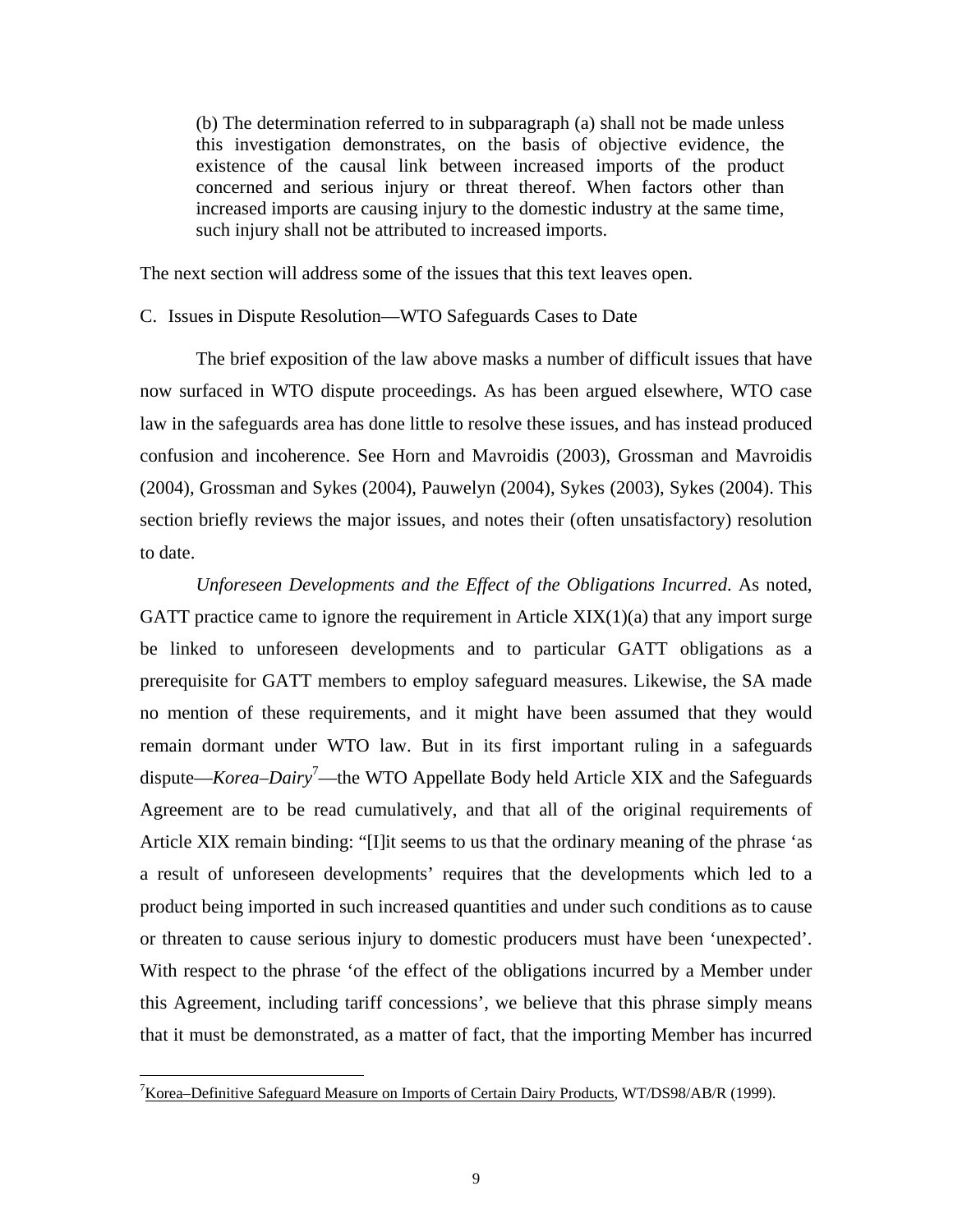obligations under the GATT 1994, including tariff concessions.<sup>8</sup><sup>3</sup> The Appellate Body went on to endorse the reasoning of the working party report in the old GATT Hatter's Fur case, which stated: "'unforeseen developments' should be interpreted to mean developments occurring after the negotiation of the relevant tariff concession which it would not be reasonable to expect that the negotiators of the country making the concession could and should have foreseen at the time when the concession was negotiated.<sup>9</sup>" *United States–Lamb*,<sup>10</sup> further held that WTO members must demonstrate their compliance with these elements of Article XIX prior to the time that a safeguards measure is undertaken. The U.S. ITC's failure to consider the matter in its lamb investigation was "not surprising" given the absence of any reference to it in the governing U.S. statute, but that was no defense for the United States under WTO law.<sup>11</sup> The same problem arose for the United States in the recent steel decision.<sup>12</sup>

 Given the uniform practice of ignoring these issues in the latter years of GATT, it is questionable whether the drafters of the SA had any intention of reviving them. Having done so, however, the Appellate Body has done little to resolve the conundrums that led these parts of the treaty text to be ignored in the first instance. At what point in time must the events in question have been unforeseen—the time of the last tariff concession? What if the last concession on the product in question was decades ago—could anything today have been foreseen? What if the product has been the subject of numerous tariff concessions over time—are expectations associated with the last concession the only relevant ones? Why or why not? How does one establish the expectations of trade negotiators as an evidentiary matter? What if there are many negotiators and their accounts of their expectations are incongruent? What if most of them are dead? This list of questions is assuredly incomplete.

 Another issue of considerable practical importance concerns the task of demonstrating the *effects* of an unforeseen development. How do the competent authorities determine the degree to which imports have surged as a consequence of it? In

 $8$  Id. ¶84.

 $^{9}$ Id. ¶89.

<sup>&</sup>lt;sup>10</sup>United States–Safeguard Measures on Imports of Fresh, Chilled or Frozen Lamb Meat from New Zealand and Australia, WT/DS178/AB/R (2001).  $\frac{11}{11}$ Id. ¶73.

<sup>&</sup>lt;sup>12</sup> United States–Definitive Safeguard Measures on Imports of Certain Steel Products, WT/DS248-49, 251-54, 258-59/AB/R (November 2003).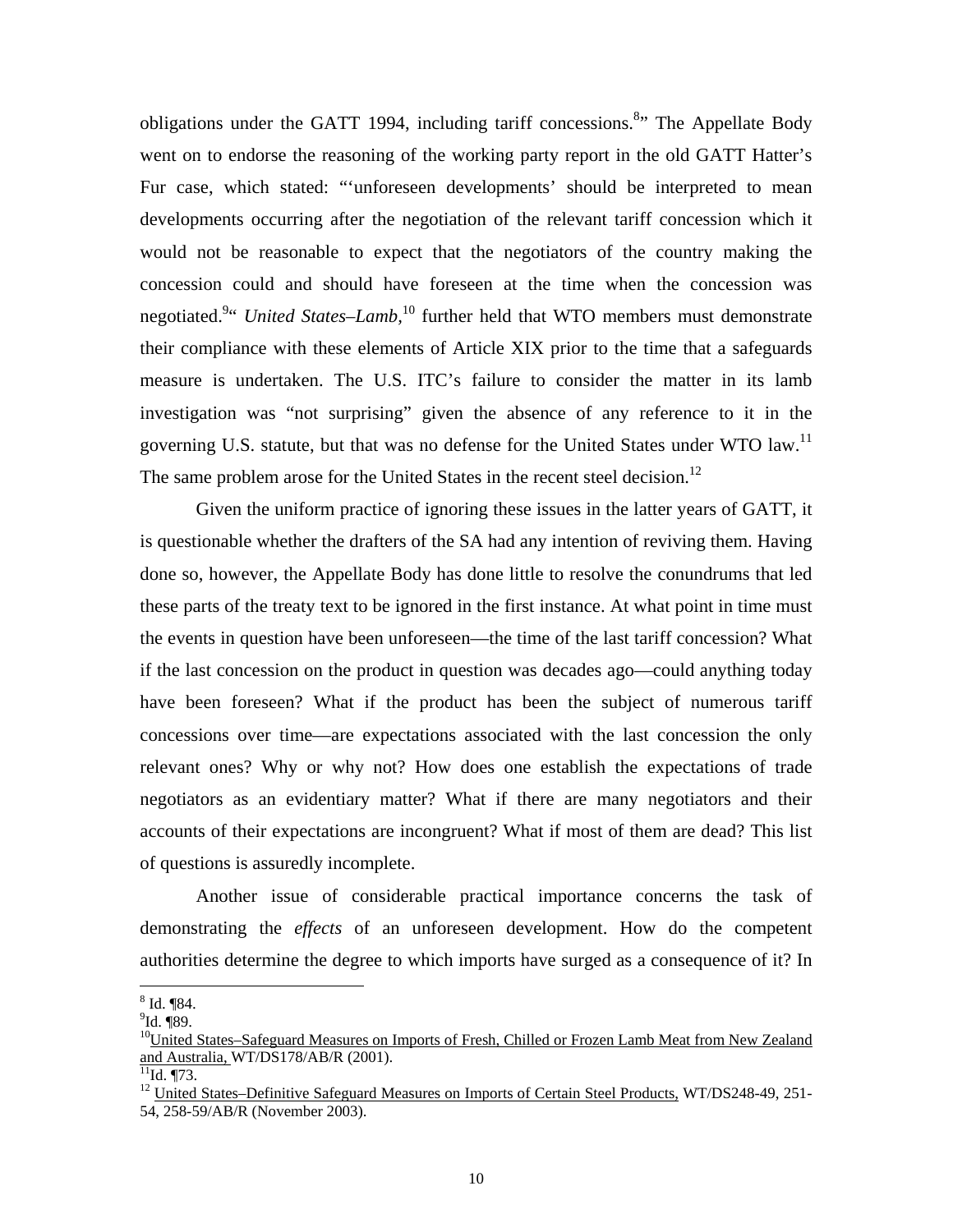the recent steel dispute, the United States asserted before the WTO dispute panel that the collapse of the former Soviet Union and the Asian financial crisis were both "unforeseen developments" that had resulted in an import surge. But there was little more than bare assertion that these events had caused significant import shocks in each of the many steel product lines or "industries" under investigation. Sykes (2004) reviews the efforts of the dispute panel in the steel case to come to grips with some of these issues, but the fundamental problems remain unresolved.

 With regard to the "effect of the obligations incurred," by contrast, the Appellate Body apparently offers a reading that enables the requirement to be trivially satisfied in every case—a member simply needs to show that it has incurred some obligations with respect to the product in question. It is hard to imagine how a dispute could arise without such an obligation, since a member with an unbound tariff could always raise it unilaterally without any need to rely on a safeguard measure.

*Increased Quantities*. Article XIX allows safeguard measures when a "product is being imported…in such increased quantities and under such conditions as to cause or threaten serious injury." To ascertain whether imports have increased, of course, some baseline must be used. The original baseline for Article XIX was the volume of trade in 1947. But with the passage of time, that baseline became increasingly absurd, since global trade in most products had since increased dramatically. The other obvious baseline might have been the volume of trade on the date of the "unforeseen development" that produced the import surge, but since that prerequisite for safeguards measures had long been ignored under GATT, it did not supply a baseline in practice either.

In *Argentina–Footwear*,<sup>13</sup> the Appellate Body considered a case in which Argentina had adopted the approach embraced some years earlier by the U.S. ITC—a five-year "rule of thumb" for establishing the import baseline. The Appellate Body concluded that the phrase "is being imported" requires "the competent authorities to examine recent imports, and not simply trends in imports during the past five years—or, for that matter, during any other period of several years."14 "[N]ot just *any* increased

<sup>&</sup>lt;sup>13</sup>Argentina–Safeguard Measures on Imports of Footwear, WT/DS121/AB/R (1999).  $14$ Id.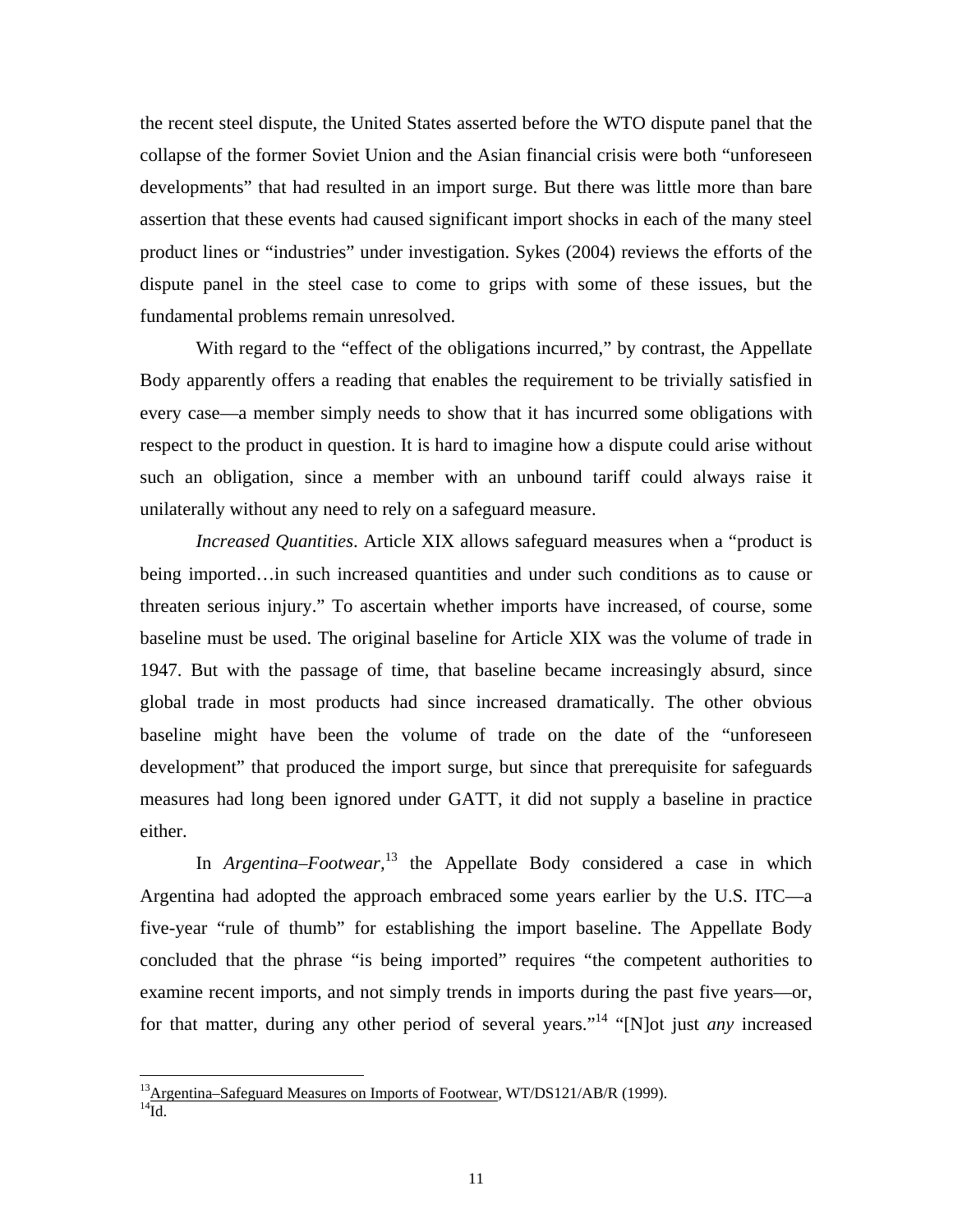quantities of imports will suffice. There must be '*such* increased quantities' as to cause or threaten to cause serious injury to the domestic industry in order to fulfill this requirement for applying a safeguard measure….[T]he increase in imports must have been recent enough, sudden enough, sharp enough, and significant enough, both quantitatively and qualitatively, to cause or threaten to cause 'serious injury'."<sup>15</sup>

 Thus, the Appellate Body insists that imports must have increased "recently." But how recently, and in what amount? The phrase "recent enough, sudden enough, sharp enough, and significant enough, both quantitatively and qualitatively, to cause or threaten to cause 'serious injury'" hardly provides useful guidance. The insistence on "not just any increase" but "such increased quantities" as to cause injury is equally unhelpful. Indeed, as I will detail in a moment, it is not even clear what it means to say that increased imports are a "cause" of injury.

*Serious Injury.* Like Article XIX and the SA, the Appellate Body has not attempted to define "serious injury" with any precision. Its focus has been primarily on the text of Article 4.2, which simply provides: "the competent authorities shall evaluate all relevant factors of an objective and quantifiable nature having a bearing on the situation of that industry, in particular, the rate and amount of the increase in imports of the product concerned in absolute and relative terms, the share of the domestic market taken by increased imports, changes in the level of sales, production, productivity, capacity utilization, profits and losses, and employment." According to the Appellate Body, the text requires that all of the listed factors be "evaluated" in every case, and it has found safeguard measures wanting under WTO law whenever a member has failed to discuss one or more of these factors in its official report on safeguard action.<sup>16</sup> The Appellate Body has further held that the obligation to evaluate "all relevant factors" may extend to factors not raised by any of the parties to the safeguards investigation.<sup>17</sup>

 Otherwise, the Appellate Body has simply insisted that serious injury represents "significant overall impairment" as stated in Article 4.1 of the Safeguards Agreement. It

<sup>&</sup>lt;sup>15</sup> Id.  $\P$ 131.<br><sup>16</sup>See Argentina–Safeguard Measures on Imports of Footwear, WT/DS121/AB/R (1999),  $\P$ 121.

<sup>&</sup>lt;sup>17</sup>See <u>United States–Definitive Safeguard Measures on Imports of Wheat Gluten from the European</u> Communities, WT/DS166/AB/R (2001), ¶55.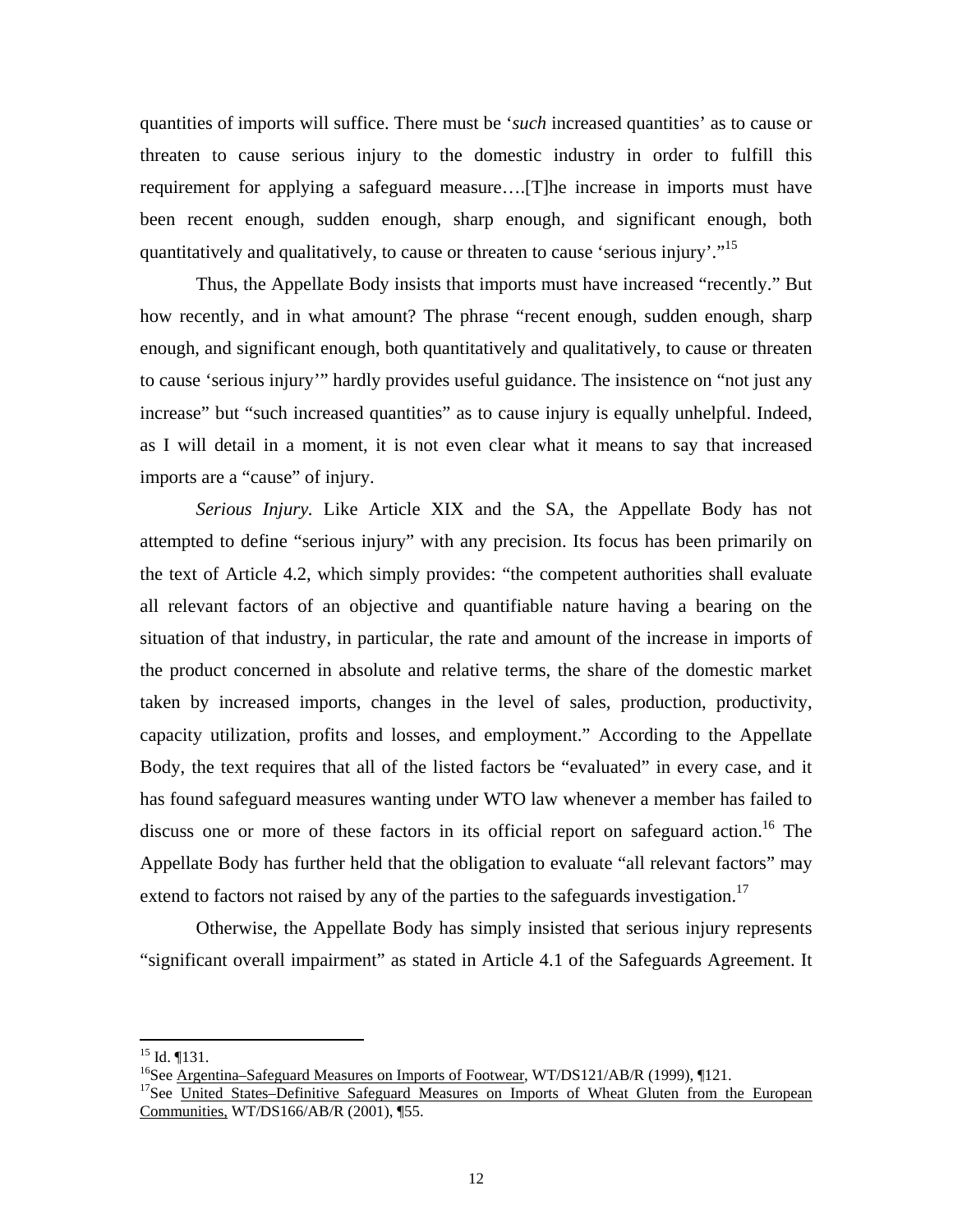characterizes this standard as "high" and "exacting.<sup>18"</sup> It is not necessary that every "relevant factor" reflect industrial decline, however, for serious injury to be present—"a certain factor may not be declining, but the overall picture may nevertheless demonstrate 'significant overall impairment.<sup>'19</sup>" Beyond a requirement that all factors listed in the Safeguards Agreement be "evaluated" in each case, however, it remains unclear what conditions will support a finding of serious injury or threat, and what degree of deference on the matter will be afforded to national authorities.

*Causation.* As originally drafted. Article XIX contemplated that the conjunction of an "unforeseen development" with new GATT constraints on national trade policy might lead to an import surge that caused or threatened serious injury. The causal variable in this chain, or the exogenous shock in economic parlance, was the "unforeseen development." The economic logic of this test is clear, although to be sure it begs the question of what counts as an unforeseen development, and how its impact is to be demonstrated.

Because GATT practice came to ignore the unforeseen developments requirement, however, member states wishing to use safeguard measures had to employ a different conceptual framework to assess the causal impact of imports. United States law took the lead, and under the Trade Act of 1974 it simply asks whether increased quantities of imports cause or threaten serious injury.<sup>20</sup> The difficulty with this inquiry from the standpoint of economic logic is that import quantities are not a causal or exogenous variable—they are endogenous and *result* from other forces.

For example, if imports and domestic products are perfect substitutes, then the quantity of imports will simply equal the difference between domestic demand and domestic supply at the equilibrium price. Within this framework, the exogenous factors are the determinants of domestic supply, domestic demand, and the import supply curve. Domestic demand is affected by such things as consumer tastes and incomes; domestic supply by the costs of inputs into production and the state of available production

<sup>&</sup>lt;sup>18</sup>United States–Safeguard Measures on Imports of Fresh, Chilled or Frozen Lamb Meat from New Zealand and Australia WT/DS178/AB/R (2001), ¶124.

<sup>&</sup>lt;sup>19</sup>Argentina–Safeguard Measures on Imports of Footwear, WT/DS121/AB/R (1999), ¶139.<br><sup>20</sup> See 19 U.S.C. §2251(a). U.S. law actually asks whether increased quantities are a "substantial cause," defined as a cause no less important than any other. For more detail on this test and its operation under U.S. law, see Sykes (2003), (2004).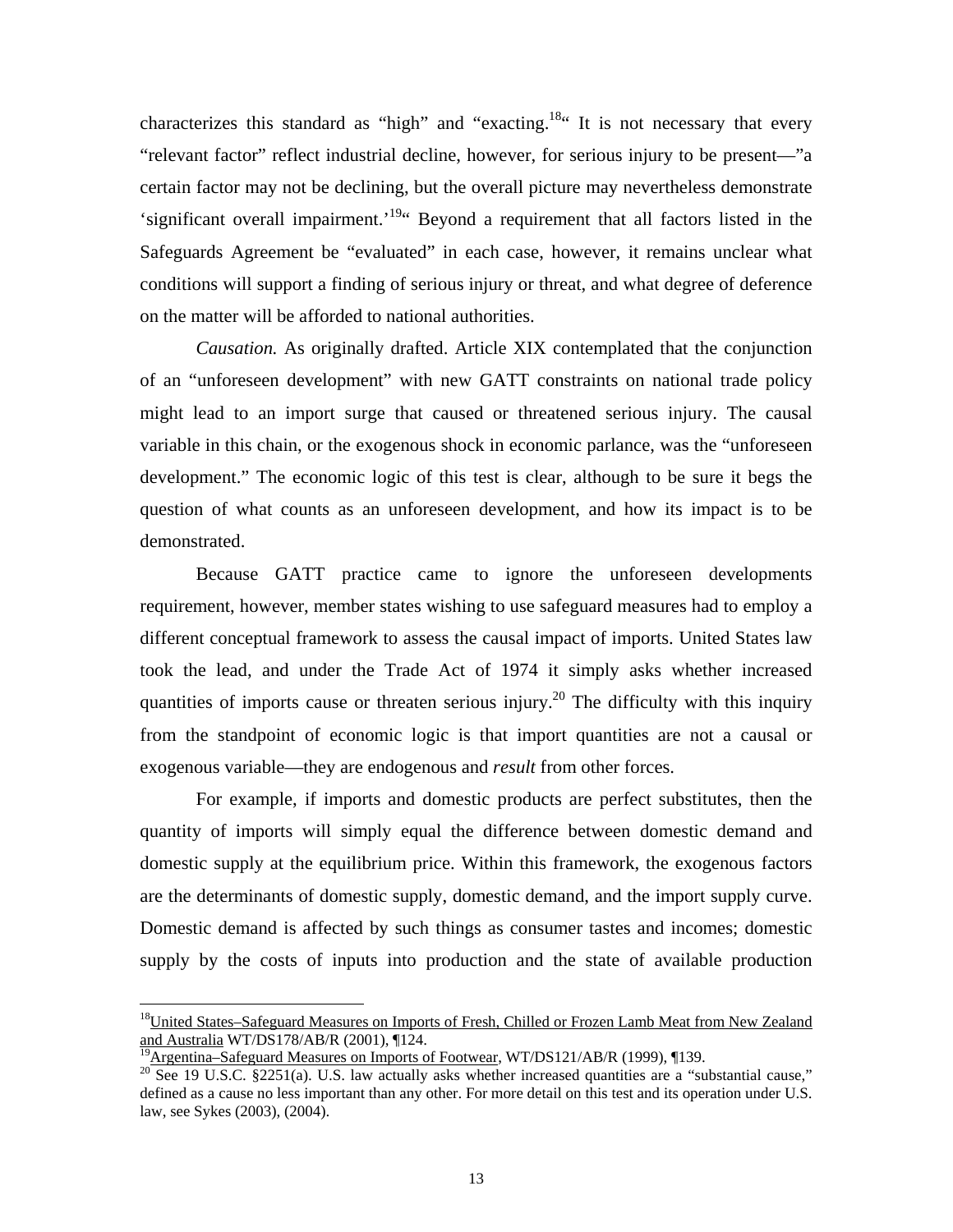technology; and import supply by factors affecting supply and demand in other countries. The quantity of imports is then a *result* of the interaction of these forces; it is not a causal variable at all. Likewise, changes in the quantity of imports will be the *result* of changes in the determinants of domestic supply, demand and the world price. Increased quantities of imports may result, for example, from a fall in the world price due to falling input costs abroad, to improved production technology abroad, or to weakening demand abroad. Increased quantities of imports can also result from an increase in domestic demand attributable, for example, to rising consumer incomes. Finally, increased quantities of imports can result from increasing costs of domestic production reflected in a leftward shift of the domestic supply schedule.

Against this backdrop, the question "did increased quantities of imports cause serious injury to a domestic industry?" is largely incoherent. Suppose, as an illustration, that the domestic industry suffers a decline due to rising costs. As domestic production falls at the world price, imports will increase to fill the rising gap between domestic demand and supply. Are "increased quantities" of imports the "cause" of this "injury?" Certainly not in any intelligible sense of the term "cause." By hypothesis, what changed are the costs of domestic firms, and that change *resulted* in reduced domestic production and increased imports.

The decision by the Appellate Body to resurrect the unforeseen developments requirement can offer at least conceptual solution to this problem, by reframing the question as one of whether the imports that *resulted* from the exogenous "unforeseen development" are the cause of actual or threatened injury. The practical challenges of making such a showing might be considerable, and it would remain to determine what should "count" as an unforeseen development, but at least the issue would be framed coherently. Puzzlingly, however, this is not the approach that the Appellate Body has taken to date.

*Argentina–Footwear* briefly addresses the proper method for determining whether imports are the "cause" of injury. The dispute panel in the case concluded that "if causation is present, an increase in imports normally should coincide with a decline in the relevant injury factors.<sup>21"</sup> The Appellate Body agreed with the panel that "in an analysis"

<sup>&</sup>lt;sup>21</sup> Argentina–Safeguard Measures on Imports of Footwear, WT/DS121/AB/R (1999), [141.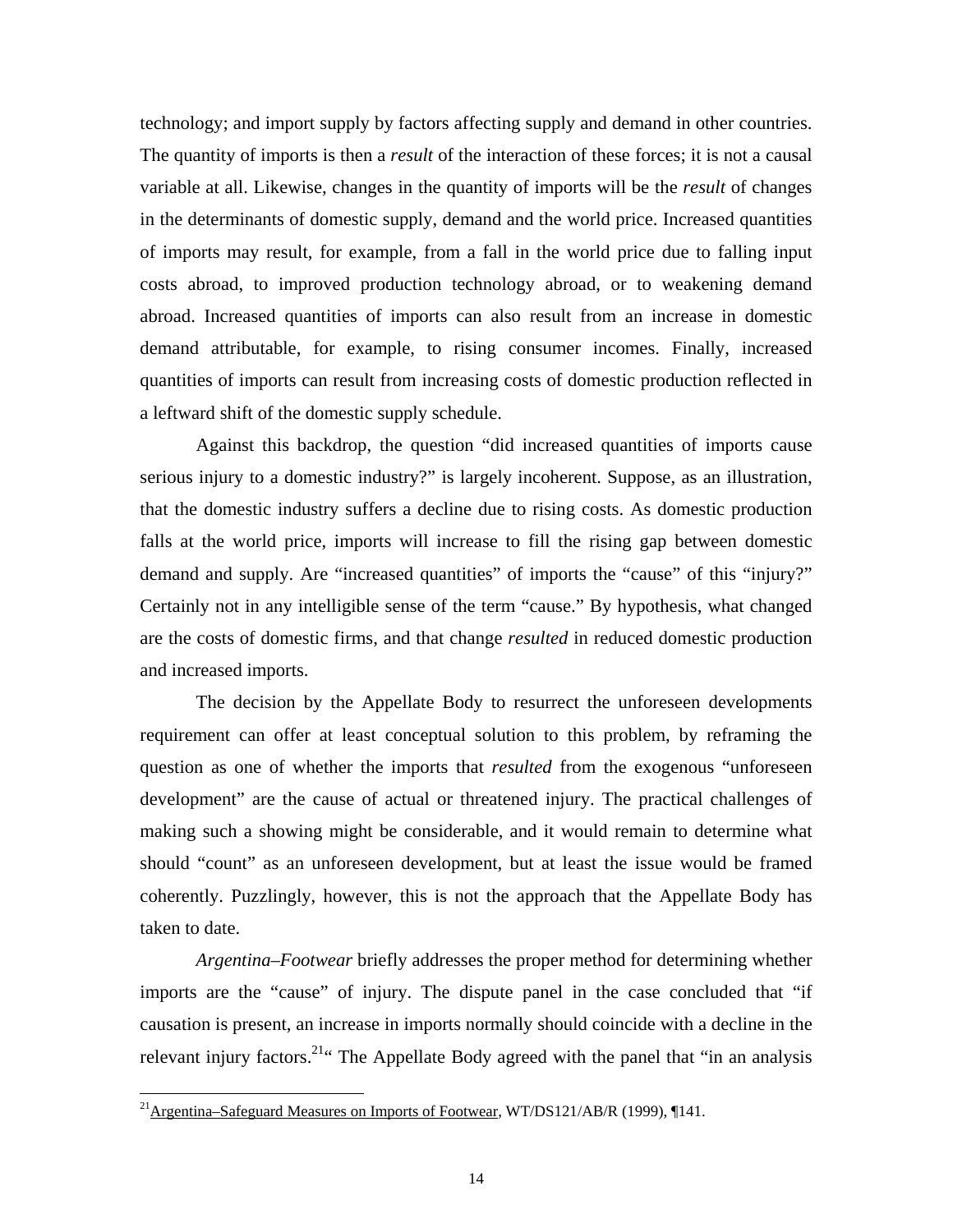of causation, 'it is the *relationship* between the *movements* in imports (volume and market share) and the *movements* in injury factors that must be central to a causation analysis and determination.' Furthermore, with respect to a 'coincidence' between an increase in imports and a decline in the relevant injury factors, we note that the Panel simply said that this should 'normally' occur if causation is present."<sup>22</sup>

 Hence, in its first important statement on the subject, the Appellate Body holds that the principal way to determine whether increased imports are the cause of injury is simply to look for a correlation between rising import volumes and indicators of decline in the domestic import-competing industry. It tips its hat to the familiar statistical distinction between correlation and causation, but sweeps it under the rug. One has no sense that the Appellate Body is aware of (or at least troubled by) the profound conceptual difficulty in confounding the two in a setting where the ostensible "causal" variable is in fact endogenous.

 The other Appellate Body opinions on causal analysis focus principally on the socalled "nonattribution requirement" of Article 4.2 of the Safeguards Agreement, which provides that safeguard measures may not be employed unless the "investigation demonstrates, on the basis of objective evidence, the existence of the causal link between increased imports of the product concerned and serious injury or threat thereof. When factors other than increased imports are causing injury to the domestic industry at the same time, such injury shall not be attributed to increased imports." One question raised by this language during the course of various disputes has been whether the harm "caused" by increased imports (again suspending the issue of what it means to treat increased imports as causal) must by itself suffice to cause serious injury, or must simply contribute to serious injury, perhaps along with other factors. To this ill-posed question, the Appellate Body has responded that "the SA does not require that increased imports be "sufficient" to cause, or threaten to cause, serious injury. Nor does that Agreement require that increased imports "alone" be capable of causing, or threatening to cause, serious injury." $^{23}$ 

 $^{22}$ Id. ¶144.

<sup>&</sup>lt;sup>23</sup>United States–Safeguard Measures on Imports of Fresh, Chilled or Frozen Lamb Meat from New Zealand and Australia WT/DS178/AB/R (2001), ¶170. See also United States–Definitive Safeguard Measures on Imports of Wheat Gluten from the European Communities WT/DS166/AB/R (2001), ¶70.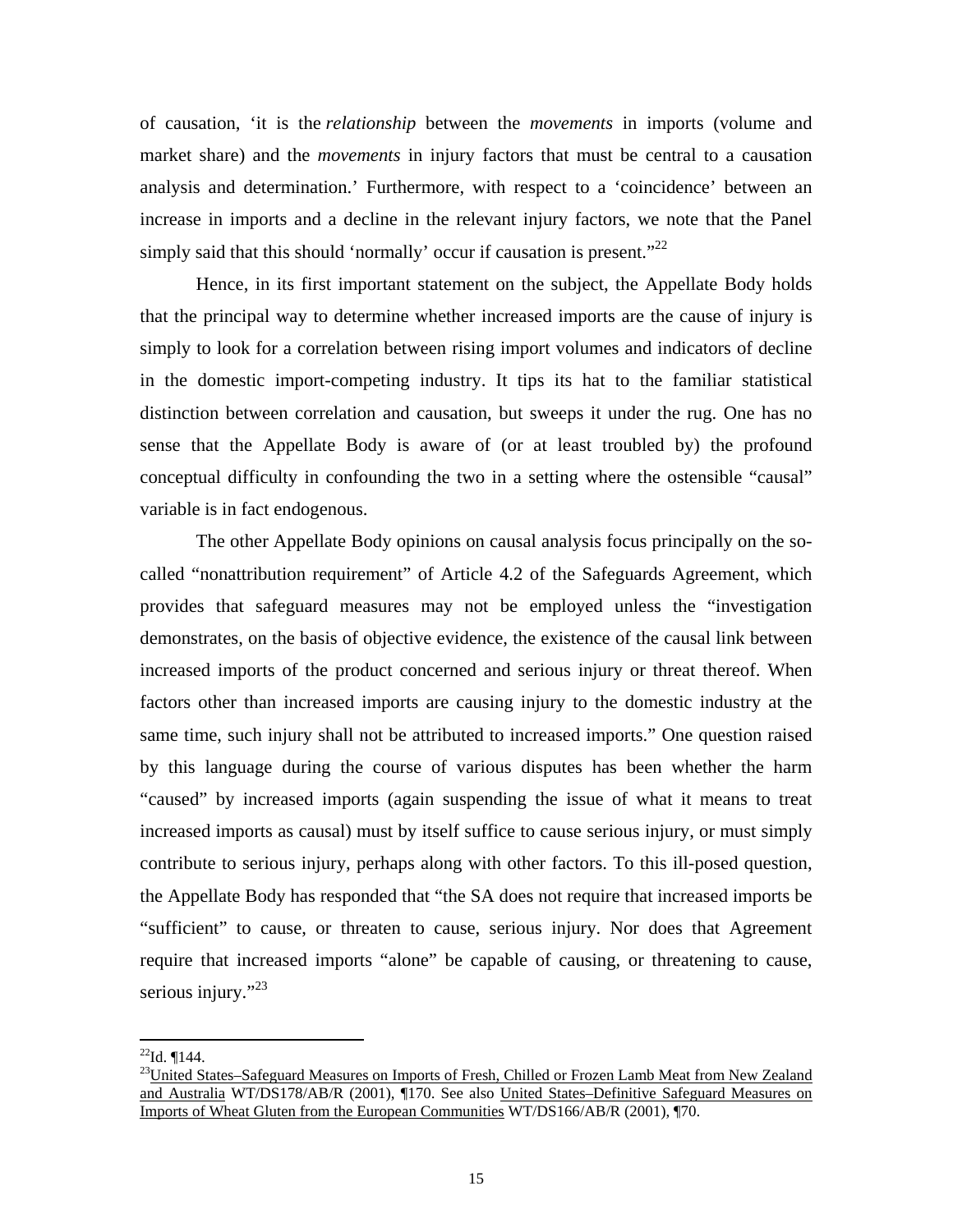Although increased imports need not account for all of the serious injury, the Appellate Body nevertheless underscores the importance of ensuring that injury caused by "factors other than increased imports" "not be attributed to increased imports." To make sense of these dual principles, one can only assume that the Appellate Body is concerned about situations in which increased imports have not made *any* causal contribution to serious injury, and where serious injury is nevertheless wrongly "attributed" to imports. It has found fault with members' "nonattribution analysis" on multiple occasions, generally because the reasoning was deemed inadequately clear.<sup>24</sup>

 Among the difficult issues posed by the nonattribution requirement of the SA is the identification of what constitutes a "factor other than increased imports." In line with the earlier illustration, suppose that an increase in the costs of domestic firms leads to an increase in imports. Is the cost increase a "factor other than increased imports?" Is that view coherent when the "other factor" was actually the cause of the increased imports, as posited? At this writing, the Appellate Body has given no indication that it even understands the complex issues of economic causality raised by the SA. Sykes (2003) and (2004) provide further discussion of the conceptual difficulties with causation analysis under the SA and the unsatisfactory state of Appellate Body opinions on the matter to date.

 Several economic commentators have proposed ways to make the causation analysis in safeguards proceedings more coherent. The predominant suggestion is that national authorities should inquire whether shifts in the import supply curve have caused serious injury or threat, as opposed to shifts in domestic demand and supply conditions. See Grossman (1986); Kelly (1988); and Irwin (2003). Pindyck and Rotemberg (1987) offer another suggestion based on counterfactual quotas that freeze import quantities at some baseline level, and analogous counterfactual assumptions to assess the quantitative impact of "other factors." To date, however, national authorities have shown little inclination to embrace either approach, and the receptiveness of the Appellate Body to either approach remains untested.

1

<sup>&</sup>lt;sup>24</sup>See United States–Definitive Safeguard Measures on Imports of Wheat Gluten from the European Communities WT/DS166/AB/R (2001); United States–Safeguard Measures on Imports of Fresh, Chilled or Frozen Lamb Meat from New Zealand and Australia WT/DS178/AB/R (2001); United States–Definitive Safeguard Measures on Imports of Circular Welded Carbon Quality Line Pipe from Korea, WT/DS202/AB/R (2001).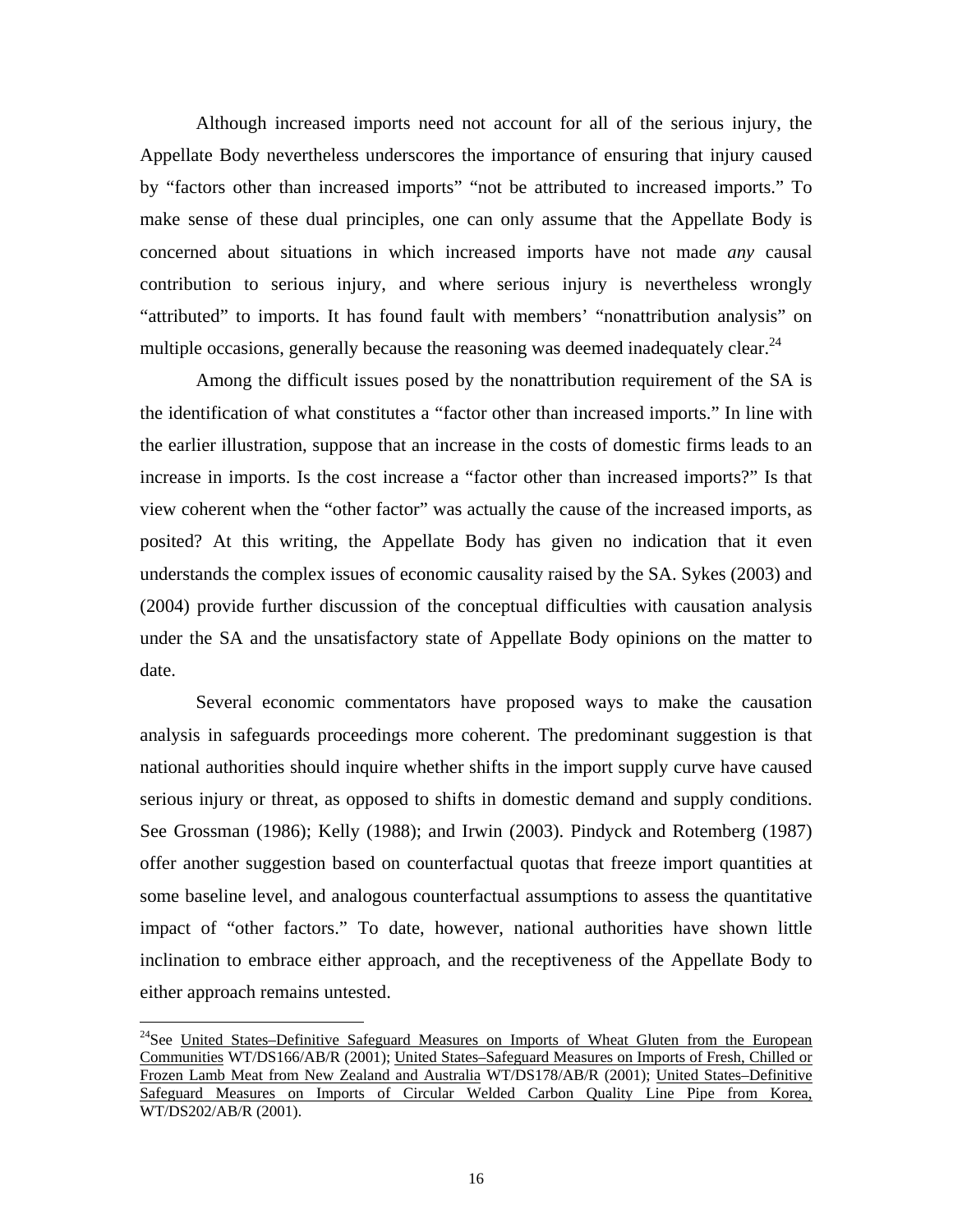A final important issue that as yet has received little attention from the Appellate Body concerns the task of determining which domestic firms are relevant for purposes of injury analysis. SA Art. 2 follows GATT Art. XIX in stating that the serious injury or threat thereof must be suffered by the domestic industry that produces "like or directly competitive products." The question of how to "define the industry" under this standard often receives much attention from the competent authorities during their investigation in the recent steel safeguard investigation in the United States, for example, the U.S. ITC ultimately determined that 27 separate steel product "industries" were involved, and conducted a separate analysis of each. Although some of the WTO safeguard disputes have included challenges to the definition of "industry" by competent authorities, most have been resolved largely on other grounds.

#### D. An Economic Perspective on Safeguard Measures

 Sykes (1991) reviews the possible justifications for safeguard measures, and rejects most of them. Plainly, safeguard measures afford protection to industries that have difficulty meeting foreign competition. They delay the contraction of those industries, and impede the transfer of resources from declining industries to others where comparative advantage may lie. At first blush, therefore, safeguard measures seem quite problematic from the standpoint of economic efficiency.

Industrial proponents of safeguards most often argue that they are need for troubled industries to restore their competitiveness—a temporary period of protection will afford firms with profits to finance new investments, the argument runs, so that they can again compete in global markets. A difficulty with this argument is that it is often impossible for declining industries to restore their competitiveness through new investment, which would simply entail throwing good money after bad. In addition, there is little reason to think that national governments have the ability to identify industries that can become competitive "again" very reliably. And if governments can do it, why do the capital markets not do it as well and lend firms the money to finance worthwhile investments without the need for temporary protection?

From the standpoint of economic efficiency, therefore, safeguard measures appear highly questionable, at least at first blush. If this observation is correct, however, a puzzle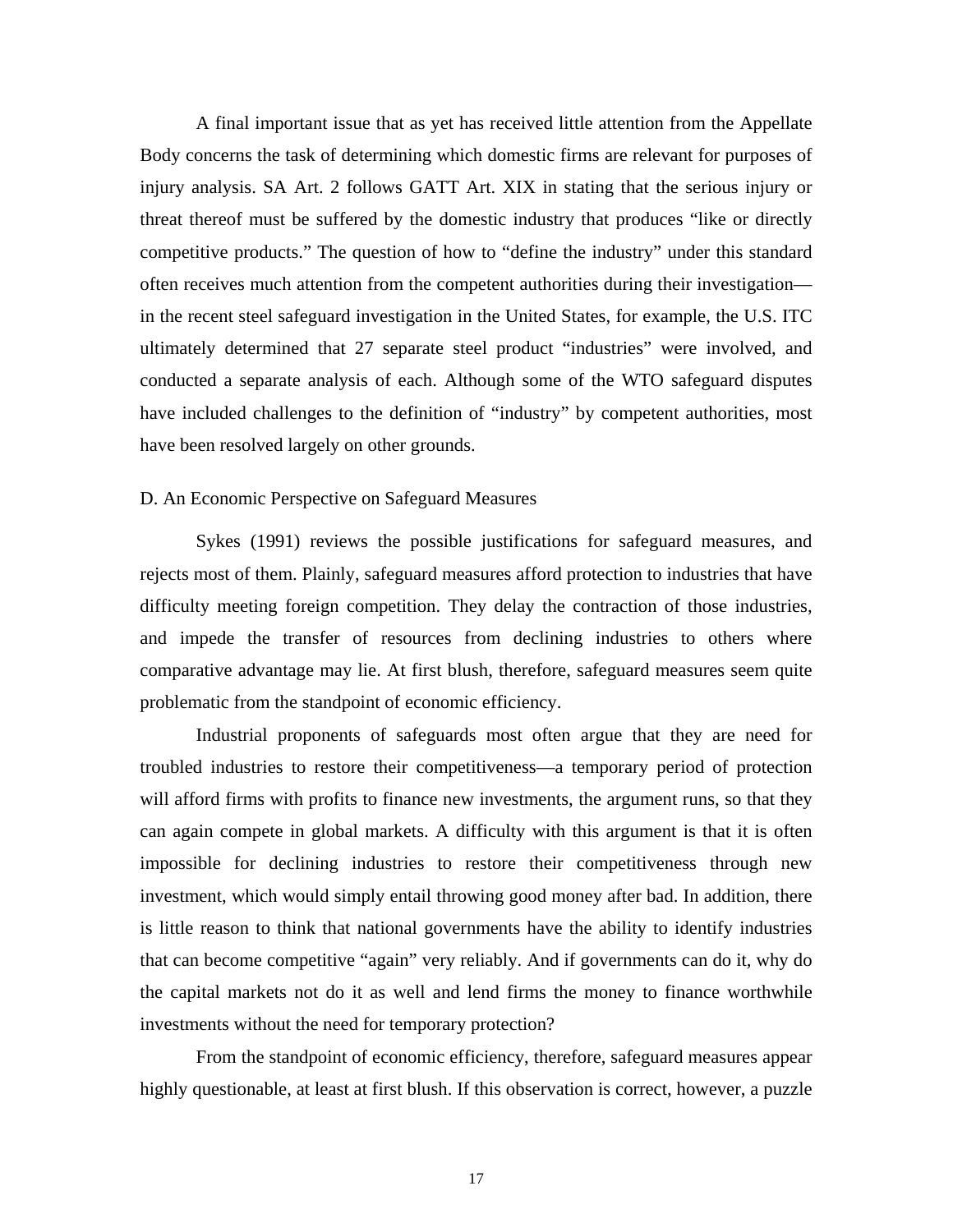arises from a positive economic standpoint—why does the WTO system provide for safeguard measures nevertheless? Commentators have suggested several answers to this puzzle.

*Safeguards as "Compensation."* The distributional consequences of trade liberalization are uneven. Some groups will benefit, and others will lose, even if the aggregate effect on economic welfare is positive. It is sometimes suggested that safeguard measures may serve a mechanism for compensating some of the groups disadvantaged by trade. $^{25}$ 

 One difficulty with this claim is that trade protection is an extremely costly and clumsy device for compensating the "losers" from trade liberalization. To a great extent, it may simply benefit diversified shareholders in protected industries, doing little for individuals whose job have been sacrificed for the broader public good. Targeted unemployment and retraining programs seem a much more tailored response. Second, and related, it is not clear that safeguard measures will "compensate" for trade-related dislocation in any meaningful sense. Depending on how they are implemented, they may simply postpone the burden of dislocation as noted. Finally, it seems clear from the text of Article XIX that safeguards were not conceived as a general compensation mechanism. They were to be employed only when "unforeseen developments" led to import-related dislocation. In perhaps most cases, however, the dislocation associated with trade liberalization is quite expectable, and indeed it is the anticipated competitive advantage from trade concessions that leads exporters to encourage their political officials to secure better access to foreign markets. If distributional equity were the goal of safeguards, it is perhaps a puzzle as to why measures to achieve it would have been limited to the situations in which dislocation was unforeseen.

*Adjustment Costs and Orderly Contraction*. Proponents of safeguard measures sometimes argue that temporary protection is needed to facilitate "orderly contraction." Implicitly, the claim is that without protection the industry will collapse precipitously, leading to unnecessary unemployment and dislocation. This argument has received some credence from economic commentators. See Horn and Mavroidis (2003), Sykes (1990).

<sup>&</sup>lt;sup>25</sup>For a related argument predicated on Max Corden's notion of the conservative social welfare function, see Deardorff (1987).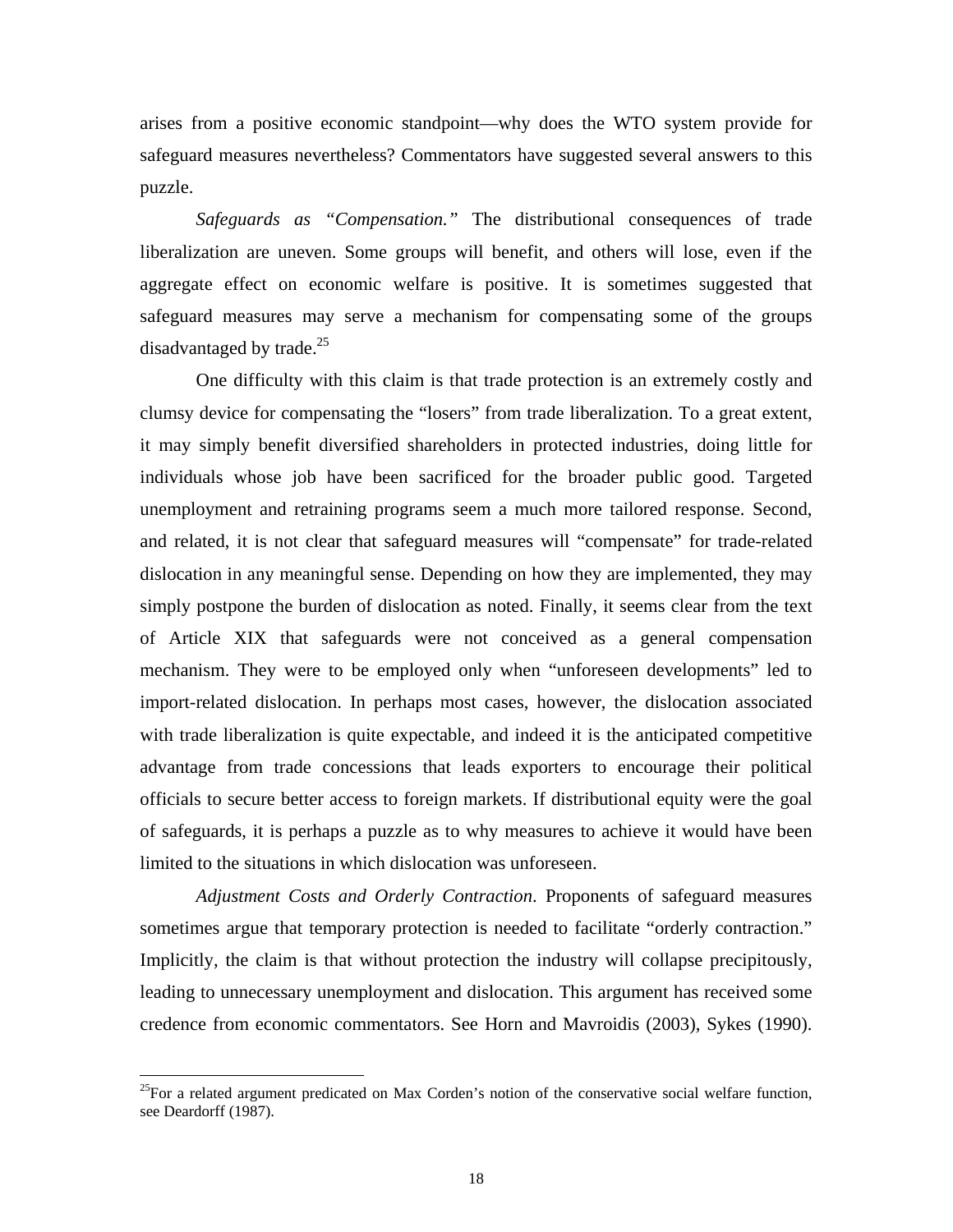Horn and Mavroidis focus on the costs of unemployed factors of production (most notably labor), and suggest that measures to slow the pace of industry contraction may, under certain conditions, reduce these costs. They begin by acknowledging that nothing is gained by a safeguards measure that simply postpones the costs of adjustment without reducing them, incurring the economic costs of protectionism in the process. But it is possible to imagine that protection can reduce adjustment costs and not merely postpone them. As an example, they posit a declining industry in which 12,000 workers will lose their jobs each month. They further imagine that suitable positions for those workers will open up in another industry, but only at the rate of 6,000 per month. By slowing the rate of layoffs in the declining industry to 6,000 per month in this scenario, safeguard measures can avoid the unemployment that results when 12,000 laid-off workers a month have only 6,000 new jobs open to them.

 Horn and Mavroidis concede that such problems will only arise under limited conditions. In particular, why do workers in the declining industry suffer unemployment if they have no alternative job opportunity, rather than taking whatever wage cuts are necessary for them to retain their positions? And if the supply of unemployed workers to other industries is greater than the demand at current wages, why do wages in other industries not fall to accommodate more hires? In a well-functioning labor market with wage flexibility, unemployment should reflect an efficient period of job search rather than an inefficient idling of resources. But there are reasons why wage adjustments may not clear the labor market efficiently. Horn and Mavroidis note the possibility that labor unions may resist wage cuts. Another possibility is that government safety net programs provide income subsidies that discourage workers from seeking new jobs as quickly as they might. One can perhaps imagine other reasons, and thus it is certainly possible in theory that industries may contract "too quickly" and that measures to slow the rate of contraction may be useful, other things being equal.

 It would not necessarily follow that safeguard measures are the best policy response, however, as Horn and Mavroidis also acknowledge. Various other policy instruments might be employed to address the problem, such as subsidies to encourage the hiring of the unemployed. But all instruments are imperfect, and it is perhaps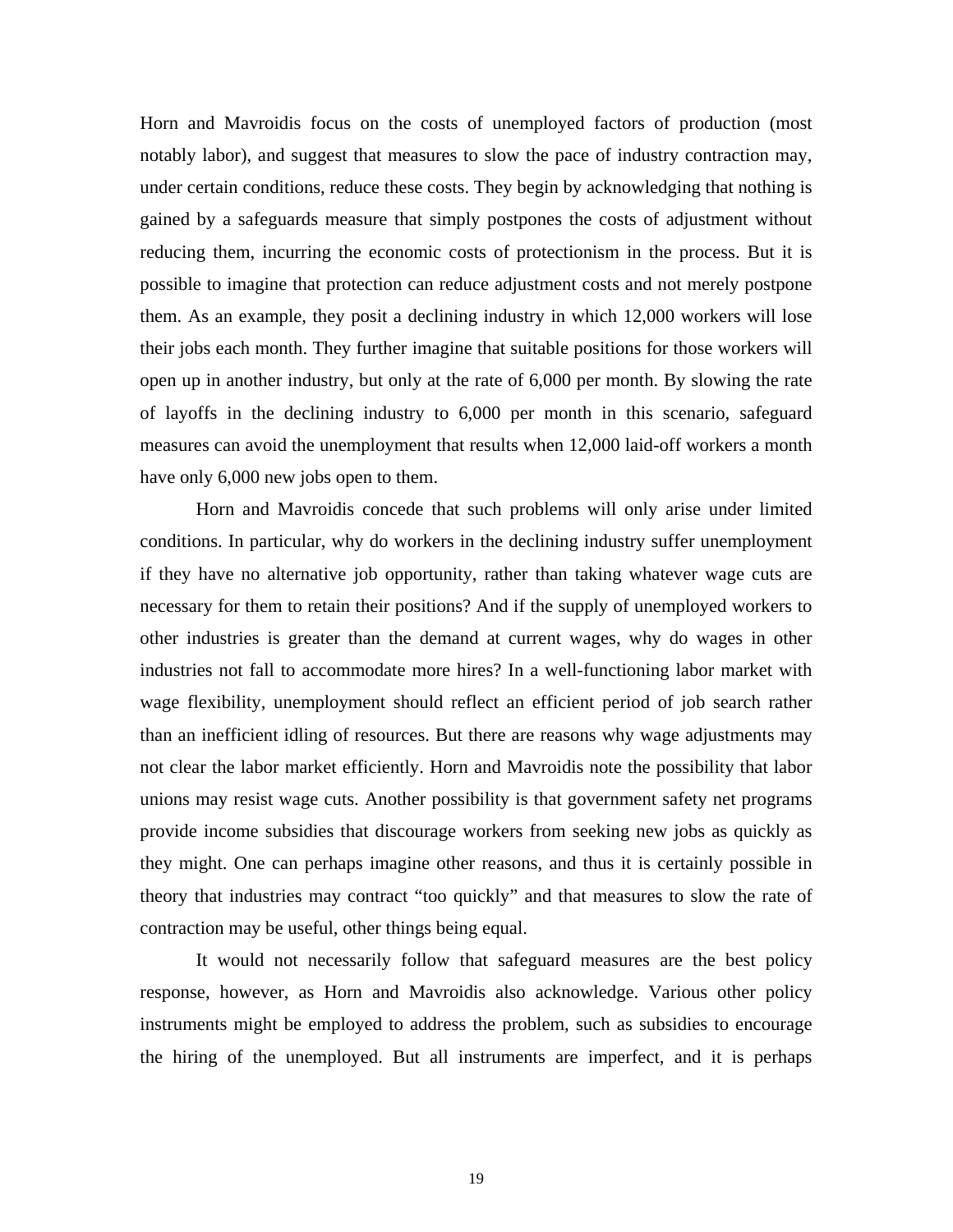conceivable that measures to protect a declining industry that slow its rate of contraction may at times be the best option.

 Does this possibility afford a convincing justification for safeguards under WTO law? The difficulty with this account is that nothing in the structure of WTO law (or in the national laws) limits safeguard measures to circumstances in which they might usefully slow the process of contraction. Sykes (1990) makes the point that U.S. law permits safeguards in a far broader set of circumstances, and it is clear that WTO law does as well. Neither body of law requires any showing that an industry is exhibiting inefficiently high levels of unemployment of labor or any other factor of production, much less evidence that temporary protection can do more than merely postpone the problem.

*The Political Economy Rationale for Safeguard Measures*. In my judgment, the most convincing explanation for the presence of safeguards in the WTO system lies in the realm of political economy. Treaties are contracts of a sort, and the direct parties in interest are political officials. The officials who negotiate and ratify treaties may be expected to design provisions that serve their joint political interests, which may or may not coincide with economic welfare, conventionally defined. Because treaties are negotiated under conditions of uncertainty, it is in the interest of political officials to include provisions that allow them to adjust the bargain when its obligations become politically onerous, much as private contracting parties permit deviation from contractual commitments under circumstances where their performance has become economically onerous (as through clauses excusing nonperformance due to acts of war or force majeure). Several commentators have advanced theories of safeguard measures that locate them squarely within this framework.

Bagwell and Staiger (1990, 2002) suggest that safeguard measures are allowed because the temptation to cheat on tariff commitments can become acute in response to short-term import surges. In their model, the temptation arises because following an import surge, a tariff increase affords a larger terms of trade gain to the importing nation. If a tariff increase under these circumstances were defined as a breach of agreement, other nations would retaliate, cooperation might unravel and the long-term benefits of the trade agreement might be lost. The parties to trade agreements recognize this problem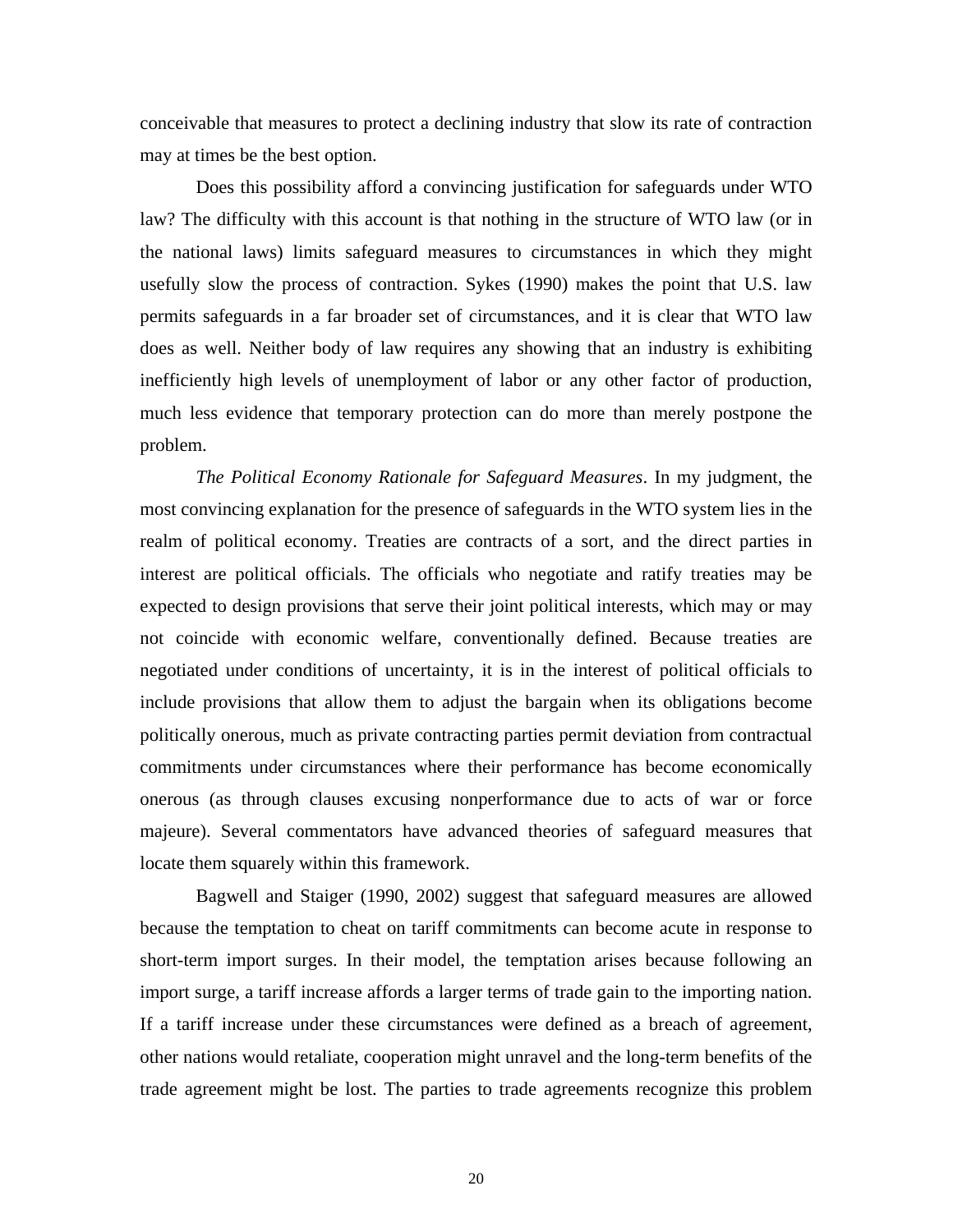and allow each other to "cheat" in these short-term situations to preserve long-term cooperation.

Sykes (1991) offers a slightly different argument, which rests on the observation that the political pressure to protect industries in severe decline is often acute. One explanation is that in declining industries, both firms and workers have made sunk investments on which the rates of return have fallen below competitive levels. If they are able to obtain protection that raises prices, they will retain the benefits for themselves no competitive entry will occur unless returns exceed the competitive level. Accordingly, they will lobby harder for protection than other industries in which the benefits of protection would be competed away. Likewise, if protection for a declining industry harms foreign exporters who are highly profitable and growing, they will tend to raise less political objection to it because their prosperity would often be competed away in any event. It may then be in the mutual political interest of parties to trade agreements to allow each other to reimpose protection to help an industry that is in severe decline due to some shock that also leaves its foreign competitors prosperous and expanding—arguably, the circumstances contemplated by Article XIX. This line of analysis also provides an explanation as to why Article XIX should be designed to provide temporary rather than permanent protection for declining industries. Such industries will tend to become a less potent lobby for protection over time as existing physical and human capital depreciates, and the returns to sunk investments that are lost due to foreign competition diminish.

Bagwell and Staiger (2005) extend their prior work to consider a related situation in which governments face uncertainty about future political pressures for protection, and where the degree of domestic pressure that they face cannot be observed by other governments (private information). Here again, it may be in the mutual interest of the parties to trade agreements to allow each other to deviate from commitments when the domestic pressure to do so is high in an importing nation, but they must also worry that trading partners may deviate opportunistically because domestic political pressure is unobservable by others. A partial solution to this problem is to limit the number of times that nations may deviate from commitments in a given industry—governments will be less tempted to cheat by deviating when political pressure to do so is low, for fear of losing their right to deviate in the future when pressure is high. This observation suggests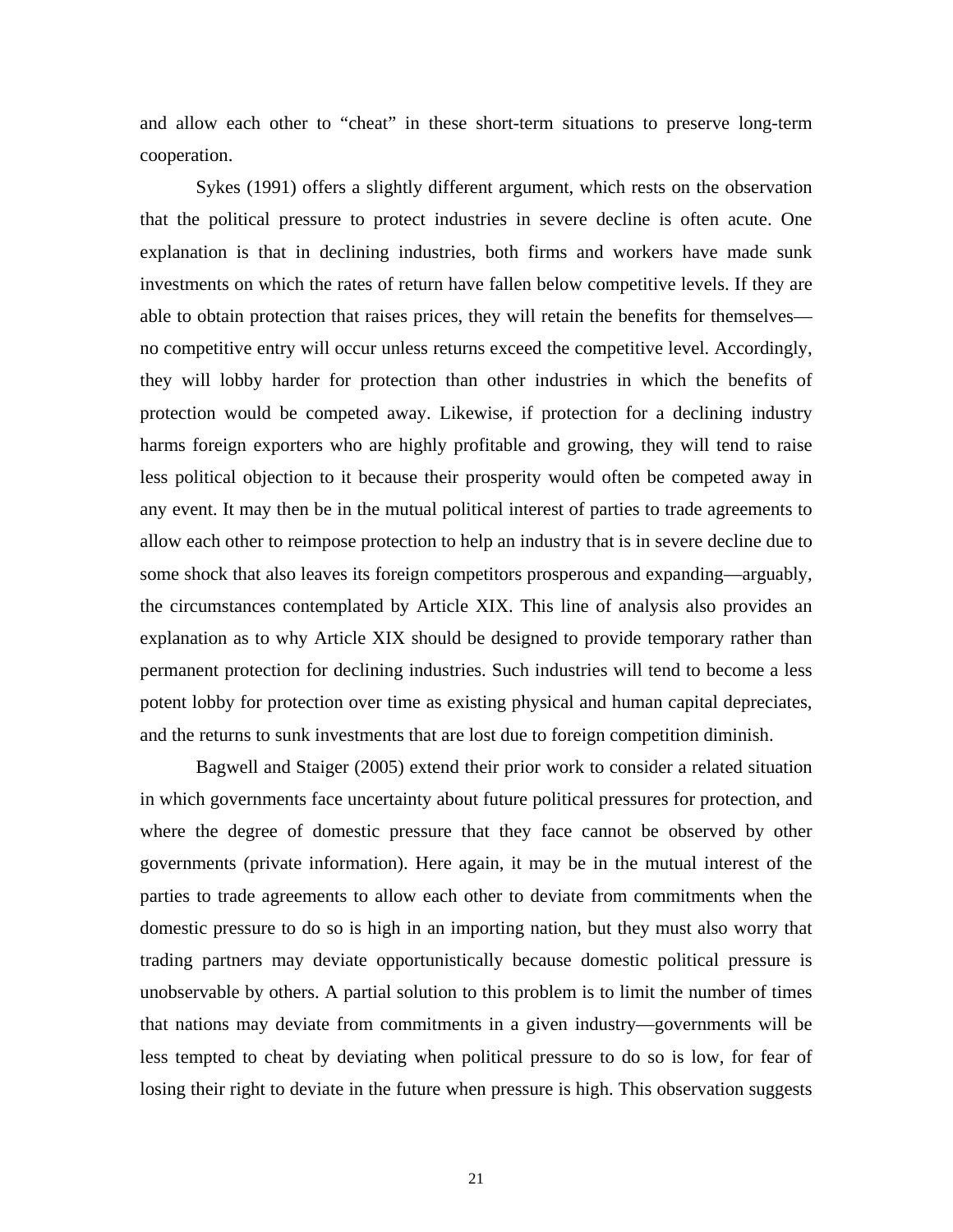an explanation for one feature of the SA noted earlier—safeguard measures cannot be used in an industry that has used them in the past, for a length of time equal to the time that they were in place.

 These analyses also have interesting normative implications. The Bagwell and Staiger framework suggests that without a safeguards mechanism, cheating on trade agreements might become acute and cooperation might unravel, denying trading nations the long-term benefits of trade liberalization. Sykes further emphasizes how the opportunity to deviate from commitments when the pressure to do so is high may make trade negotiators more comfortable about making trade concessions in the first instance, a point also noted in Dam (1970). The economic welfare effects of the safeguards mechanism then depend on the balance between the economic welfare gains associated with more trade concessions *ex ante*, and the economic costs associated with renewed protection under the safeguards mechanism *ex post*. The *ex post* welfare consequences of the safeguards mechanism also depend importantly on the extent to which nations negotiate trade compensation when they employ safeguards measures, or instead trigger trade retaliation.

#### **II. Antidumping Duties**

 Antidumping duties are by far the most frequently used measure in the trade remedy arsenal. The WTO website reports the initiation of over 2500 investigations between 1995 and June, 1994. Exporters in the People's Republic of China have been the most frequent targets of antidumping complaints. Other frequent targets include exporters in Korea, Taiwan, and the United States.

"Dumping" entails a decision by an exporter, usually a private firm, to sell abroad at an "unfairly" *low* price. The benchmark for what constitutes a "fair" price, generally termed the "normal value," and the task of ascertaining the magnitude of dumping, is a principal subject of this section. Before antidumping duties may be employed as a countermeasure against dumping, however, WTO law also requires that dumped imports be a cause of actual or threatened injury to competing firms in the importing nation. This "injury test" will also be a focus of attention. Section A provides a brief pre-GATT history of antidumping law. Section B concerns the existence and magnitude of dumping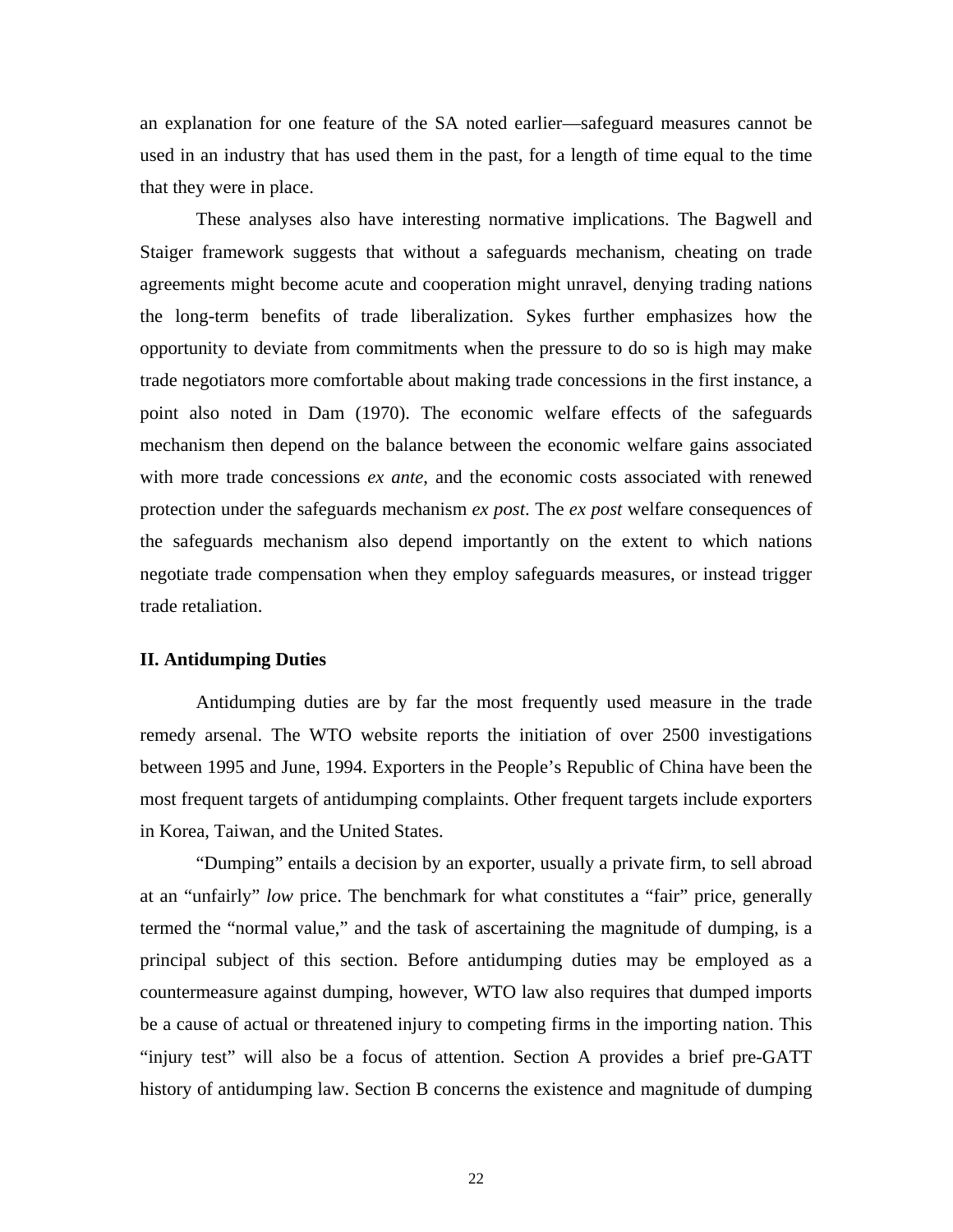under modern WTO law and practice, while Section C addresses the injury test. Section D concludes with a review of economic commentary regarding the logic and wisdom of antidumping law. In contrast to the safeguards area, WTO Appellate Body decisions to date in antidumping disputes largely concern narrow technical or procedural points, and I will not devote a section to them although I will mention a few rulings in passing.

#### A. The Genesis of Antidumping Law

 The first antidumping law was enacted by Canada in 1904. As amended in 1907, it provided that any imported article, of a class or kind also manufactured in Canada, would be assessed an additional duty (subject to a cap) whenever the price charged for the article in Canada, less the costs of shipment to Canada, was less than the price of the article in the exporter's home market. $26$ 

 The Canadian legislation was proposed in a budget speech by the Minister of Finance, who offered the following justification for it:

"We find today that the high tariff countries have adopted that method of trade which has now come to be known as...dumping; that is to say, that the trust or combine, having obtained command and control of its own market and finding that it will have a surplus of goods, sets out to obtain command of a neighboring market, and for the purpose of obtaining control of a neighboring market will put aside all reasonable considerations with regard to the cost or fair price of the goods; the only principle recognized is that the goods must be sold and the market obtained...They send the goods here with the hope and expectation that they will crush out the native Canadian industries. And with the Canadian industries crushed out, what would happen? The end of cheapness would come, and the beginning of dearness would be at hand."<sup>27</sup>

The passage reflects a concern for what we might today term predatory pricing, or monopolization, under national antitrust laws.

 After Canada enacted its antidumping law, antidumping policy quickly spread. Australia included antidumping measures as part of its unfair business practices law in 1906 (although with a more antitrust-like procedure for setting cases in motion and

<sup>&</sup>lt;sup>26</sup> See U.S. Tariff Commission, Information Concerning Dumping and Unfair Competition in the United States and Canada's Antidumping Law (Washington: Govt. Printing Office, 1919).

 $2^2$  Quoted in Id., p. 22.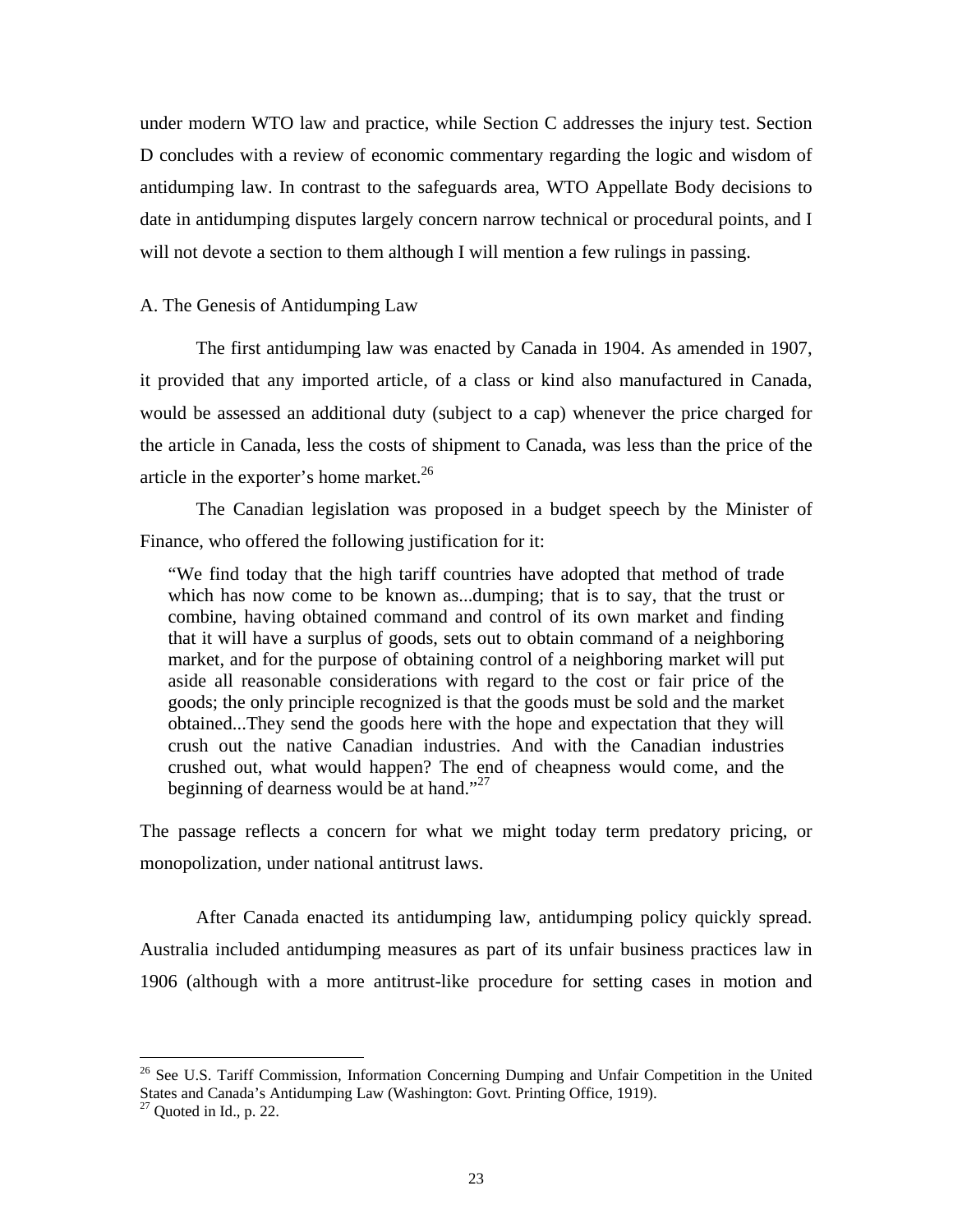deciding them), and the Union of South Africa followed with an antidumping law substantially the same as Canada's in 1914.

 The Antidumping Act of 1916 Act in the United States, still on the books at this writing,<sup>28</sup> makes it "unlawful for any person...to import, sell or cause to be imported...articles within the United States at a price substantially less than the actual market value or wholesale price of such articles, at the time of exportation to the United States, in the principal markets of their country of production, or of other countries to which they are commonly exported...[if] such act or acts be done with the intent of destroying or injuring an industry in the Untied States."<sup>29</sup> Criminal penalties attach to violations, and injured parties may sue for treble damages. This Act has been construed to require much the same showing as a predatory pricing case under the U.S. antitrust laws, and has been little used throughout its history.

 The U.S. Antidumping Act of 1921, now subsumed in the Tariff Act of 1930, embraced antidumping duties as a countermeasure against dumping, thus moving American law in the direction of Canada's statute. And unlike the 1916 Act, it requires no showing of predatory design, simply a showing that dumped imports cause or threaten "material injury." Much of the substance and procedure of the antidumping provisions of the Tariff Act of 1930 have been imported wholesale into WTO antidumping law.

#### B. GATT and the ADA—Identifying and Quantifying Dumping

 $\overline{a}$ 

In the course of negotiations over the creation of an International Trade Organization during the 1940's, the United States proposed to include a provision in the ITO charter to regulate antidumping measures. A modified version of the U.S. proposal was incorporated into the General Agreement on Tariffs and Trade (GATT) as Article VI. As far as one can tell from historical accounts, the drafters of the GATT did not discuss the policy behind antidumping measures at length. Rather, it was accepted at the time that national antidumping legislation was permissible, and the goal was to constrain its use to

 $28$  The 1916 Act has been ruled a violation of the ADA, and proposals to repeal it are now pending in Congress. The violation was found by the Appellate Body on the basis of its conclusion that GATT Article VI(2) limits the remedy for dumping to antidumping duties imposed in conformity with the ADA – the criminal penalties and treble damages under the 1916 Act are additional measures against dumping that are impermissible. See United States–Antidumping Act of 1916, WT/DS136, 162/AB/R (2000).  $^{29}$  15 U.S.C. § 72.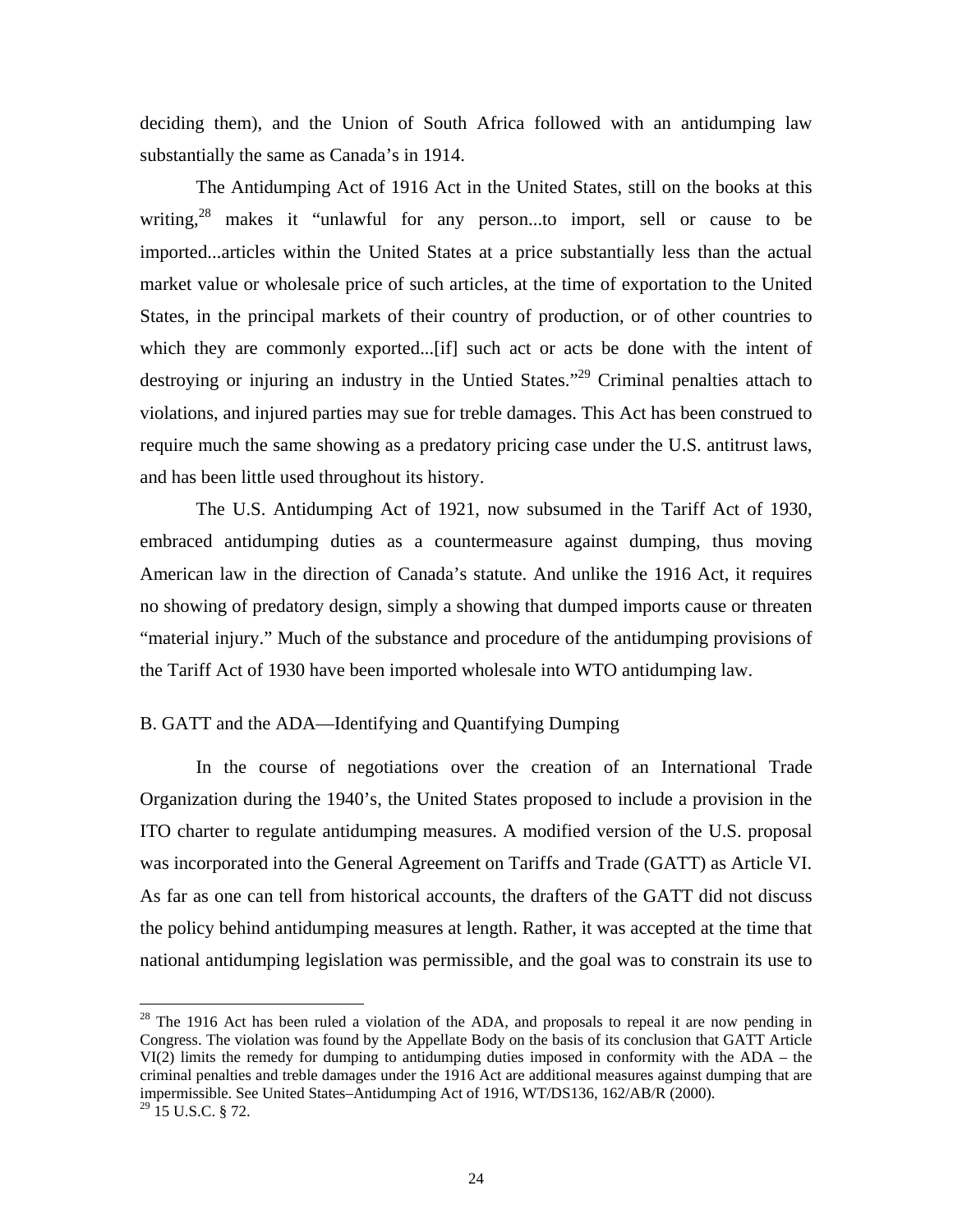avoid a proliferation of antidumping measures that would frustrate the market access expectations created by the reciprocal tariff concessions of GATT.<sup>30</sup> Additional discipline over antidumping measures was introduced in the 1960's with the conclusion of the first GATT Antidumping Code. The Code was revised during the Tokyo Round, and after further changes became the ADA during the Uruguay Round.<sup>31</sup>

 Note that GATT members are under no obligation to prevent their exporters from engaging in dumping, and of course WTO/GATT law does not bind private exporters. GATT Article VI(1) simply provides that "dumping, by which products of one country are introduced into another country at less than the normal value of the products, is to be condemned if it causes or threatens material injury to an established industry…or materially retards the establishment of a domestic industry." The remedy for dumping, however, lies entirely with the importing country, in the form of antidumping duties, "not greater in amount than the margin of dumping." GATT Art. VI(2). In this section, I address the task of determining whether dumping exists, and of measuring its magnitude (the "margin of dumping"). Injury will be considered in the next section.

Antidumping investigations proceed in several stages. The first stage, "initiation," generally involves a petition from a domestic industry alleging that dumping and injury (or threat) are present and setting forth evidence in support of that claim.<sup>32</sup> If the investigating authorities find the evidence presented to be both accurate and adequate, a formal investigation will begin. They will then gather further information from both exporters and domestic petitioners regarding the existence of dumping and injury, and will commonly make preliminary determinations on these issues. If the preliminary determinations are "affirmative" on both issues, provisional duties may be imposed.<sup>33</sup> After affirmative preliminary determinations, there may also be an opportunity for a settlement of sorts in the form of a price undertaking from exporters. Absent a settlement, the investigating authorities will next proceed to audit the information provided to them by exporters for accuracy, and to entertain further arguments from all interested parties regarding the magnitude of dumping and the injury issue. Ultimately, they must make

1

 $30$  See generally Jackson (1969).

 $31$  See generally Jackson (1997).

<sup>&</sup>lt;sup>32</sup> See ADA Art. 5. In exceptional circumstances, investigating authorities can self-initiate investigations. ADA Art. 5.6.

 $33$  See ADA Art. 7.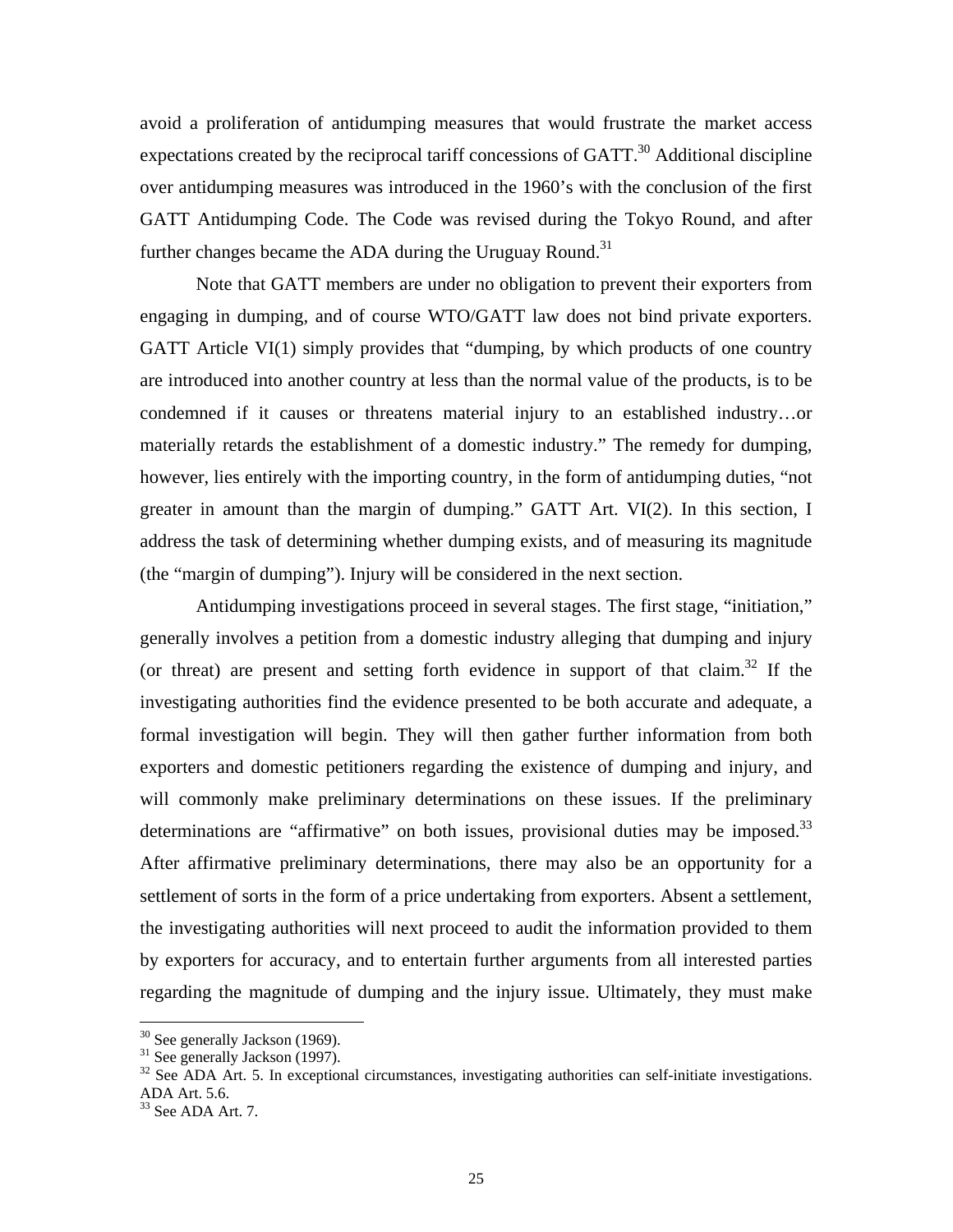final determinations on the dumping and injury questions, and if both determinations are affirmative, the investigating authorities will impose definitive antidumping duties. Note that the ADA contains a *de minimis* rule, and forbids duties when the margin of dumping is less than two percent of the export price. $34$ 

On the existence and magnitude of dumping, Article VI(1) states that an exported product is sold below "normal value" when its price (a) "is less than the comparable price, in the ordinary course of trade, for the like product when destined for consumption in the exporting country, or, (b) in the absence of such domestic price, is less than either (i) the highest comparable price for the like product for export to any third country in the ordinary course of trade, or (ii) the cost of production of the product in the country of origin plus a reasonable allowance for selling cost and profit." Thus, an export price may be judged a dumping price with reference to three benchmarks: the "comparable" price of the like product sold by the exporter in its home market in the "ordinary course of trade;" the "comparable" price of the like product sold by the exporter to a third country in the "ordinary course of trade;" and what is generally termed the "constructed value" of the good, which is equal to its "cost of production" plus a reasonable allowance for general, selling and administrative expenses and profit. In turn, the "margin of dumping" will equal the difference between the price of the exported good, adjusted as necessary to make it "comparable," and one of these three benchmarks. This same basic approach, now considerably elaborated, is now contained in Article 2 of the ADA.

 Several remarks are in order about the use of these benchmarks in practice and under the ADA. First, importing nations are not free to pick and choose among the benchmarks. The *preferred* benchmark is the "comparable" price of the "like product" sold by the exporter in its home market. Importing nations may use another benchmark only when home market sales do not establish a reliable benchmark. Why might this problem arise? The obvious possibility is that the exporter in question does not sell the "like product" in its home market. ADA 2.6 defines "like product" as "a product which is identical, i.e. alike in all respects to the product under consideration, or in the absence of such a product, another product which, although not alike in all respects, has

 $34$  ADA Art. 5.8.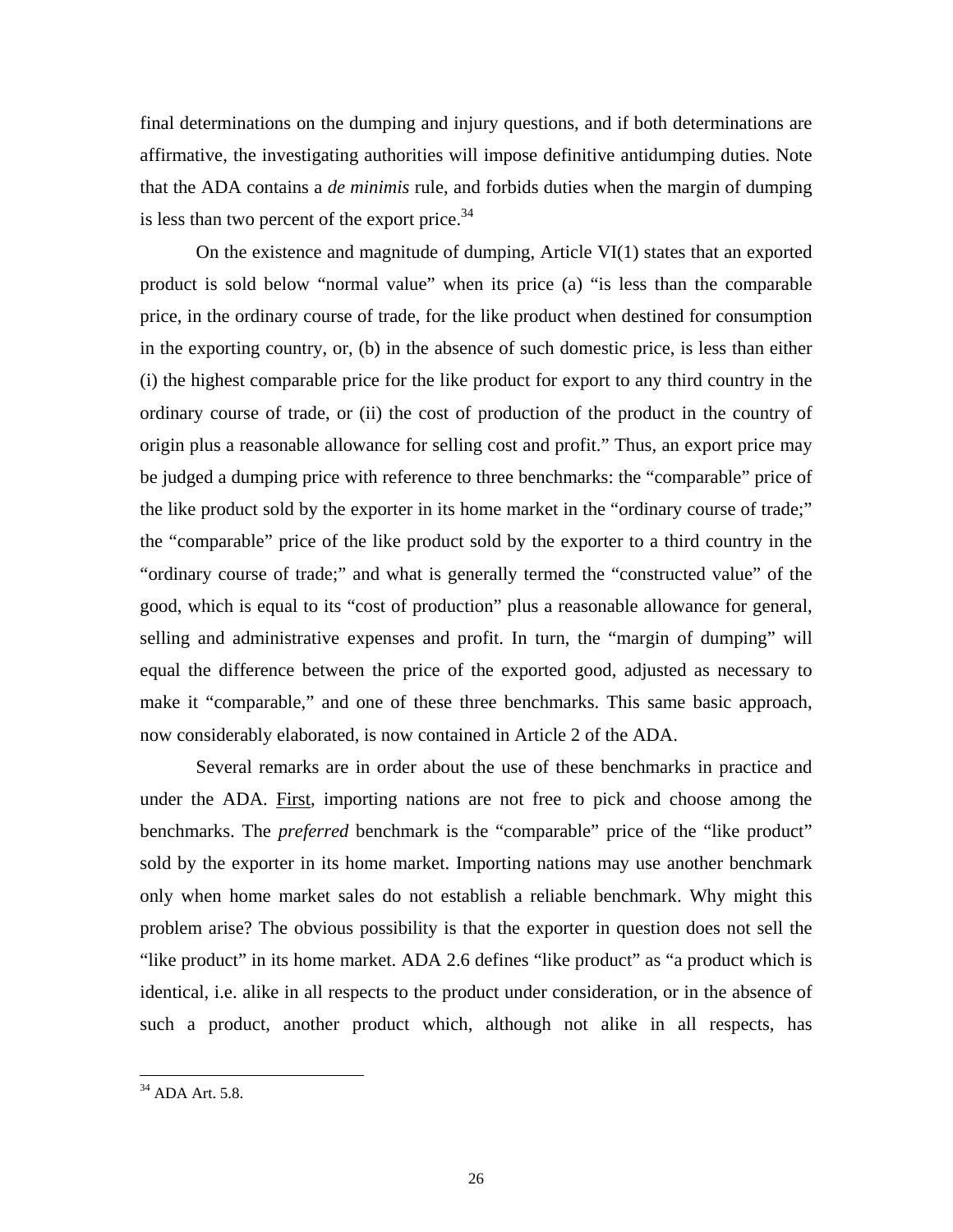characteristics closely resembling those of the product under consideration." If the exporter does not sell an identical product in the home market, therefore, it is permissible to use the price of a similar product to establish the benchmark. Adjustments to the price must then be made to account for differences between the products—if the product sold at home is more expensive to produce, for example, one might expect it to sell for a higher price, and it would be inappropriate to conclude that dumping is present simply because the product sold in the home market has a higher cost of production. These adjustments can become complex, and may rest on shaky assumptions about cost differences. At some point, the dissimilarities between products may become so great that confident adjustments are impossible. And in some cases, an exporter simply does not sell any plausibly "similar" products at home. The importing nation must then turn to one of the other benchmarks.

A related problem may arise when the exporter has some home market sales of a "like product," but they are very small in number.<sup>35</sup> A possible concern in such cases is that the exporter may be manipulating home market sale prices downward simply to avoid a finding of dumping, so that the home-market benchmark becomes unreliable. That concern also arises when home market sales are made to a related company and may not reflect arm's-length pricing.<sup>36</sup> Prices charged between related parties may be manipulated with an eye on the antidumping laws, and need not be used as the basis for comparisons.<sup>37</sup> Sometimes this problem can be solved by looking further down the chain of distribution to subsequent arm's-length sales, but such transactions may not always be available.

Lastly, it is permissible to disregard home market sales as being outside the "ordinary course of trade" if they are made "below per unit (fixed and variable) costs of production plus administrative, selling and general costs," if they are also made over an "extended period of time" and in "substantial quantities."38 After such sales are disregarded, there may be no sales left in the home market, or too few of them to establish a reliable benchmark.

 $36$  Id.

 $\overline{a}$ 

 $37$  ADA 2.3.

 $35$  See ADA 2.2.

 $38$  ADA 2.2.1.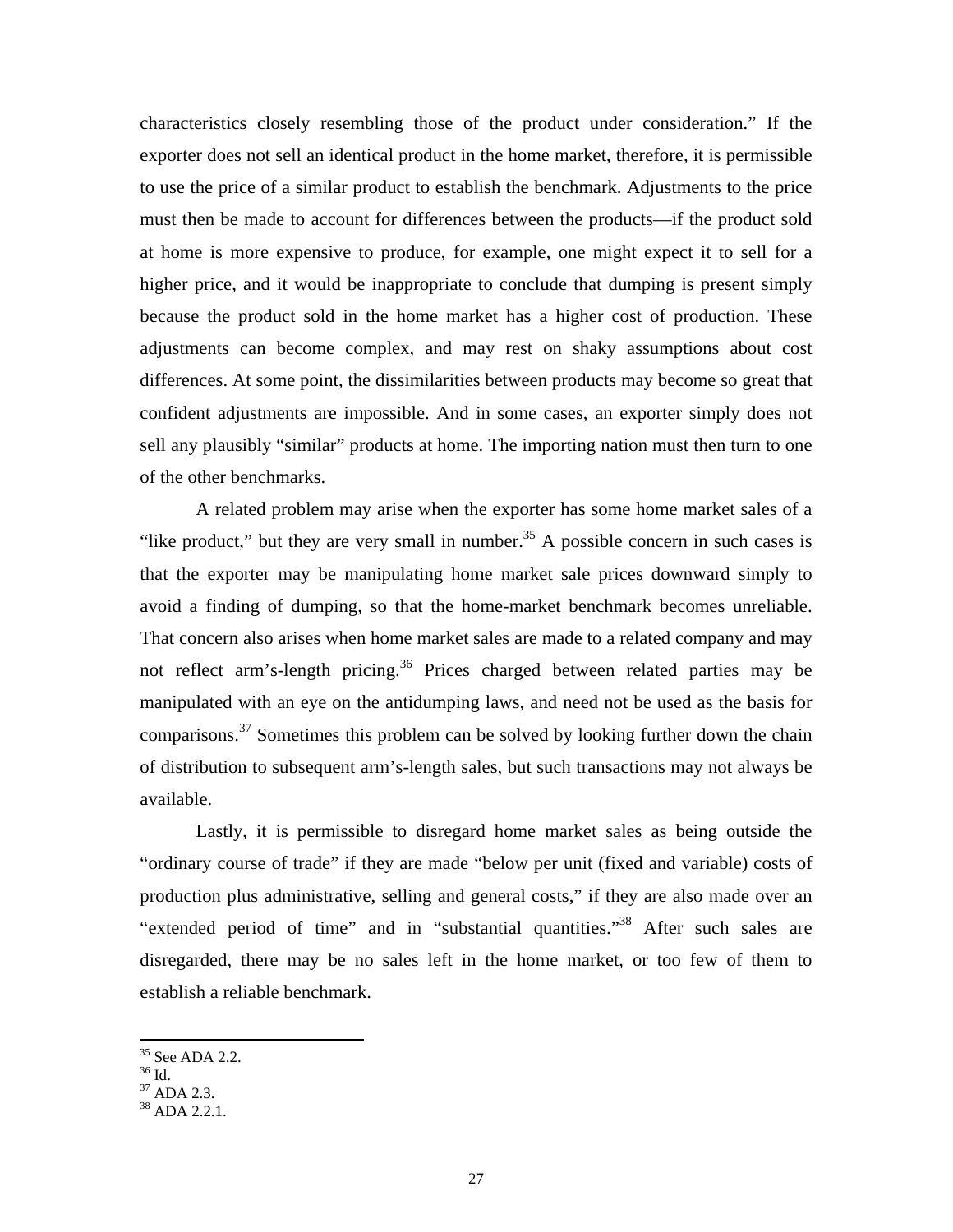If the home market benchmark cannot be used, the ADA makes clear that the next preferred alternative is the "comparable price" on the "like product" sold to a third country.39 The importing nation is free to select the third country to use for this benchmark when more than one are plausible candidates, and will often choose the one that yields the highest benchmark (and thus the highest margin of dumping). The thirdcountry benchmark may prove unusable, however, for essentially the same reasons as the home-market benchmark—there may be no sales of like products to third countries, they may be very few in number or made to related parties, or they may be below cost. In that event, the importing nation must turn to the third benchmark, constructed value.

 Second, in the price-to-price cases (home-market or third-country benchmark), it is essential to compare prices at the same "level of trade"—a comparison of "apples to apples." The ADA deems it inappropriate to compare the retail price in one country, for example, with the wholesale price in another. ADA 2.4 requires a price comparison "normally at the ex-factory level, and in respect of sales made at as nearly as possible the same time." This requirement necessitates an additional set of price adjustments beyond those for any physical differences between the "like product" and the imported product noted earlier. Typically, for example, an importing nation may have information on the delivered prices of imported goods. It must then deduct built-in costs like freight and insurance to work back to the ex-factory prices, and may be required to make the same adjustments to home-market or third country prices. These adjustments become even more extensive when sales to related parties are present, and the investigating authorities must look farther down the chain of distribution to find an arm's-length price with which to begin the analysis.

 The desire to compare apples to apples in the price-to-price cases can necessitate a range of other adjustments as well. For example, suppose that sales in one market are to large customers who negotiate quantity discounts in the ordinary course, while sales in another market are to small customers who do not receive discounts. Or suppose that goods are marketed in different ways in different markets, with considerable differences in selling expenses. Many other factors might be imagined that affect the prices of the

 $39$  ADA 2.2.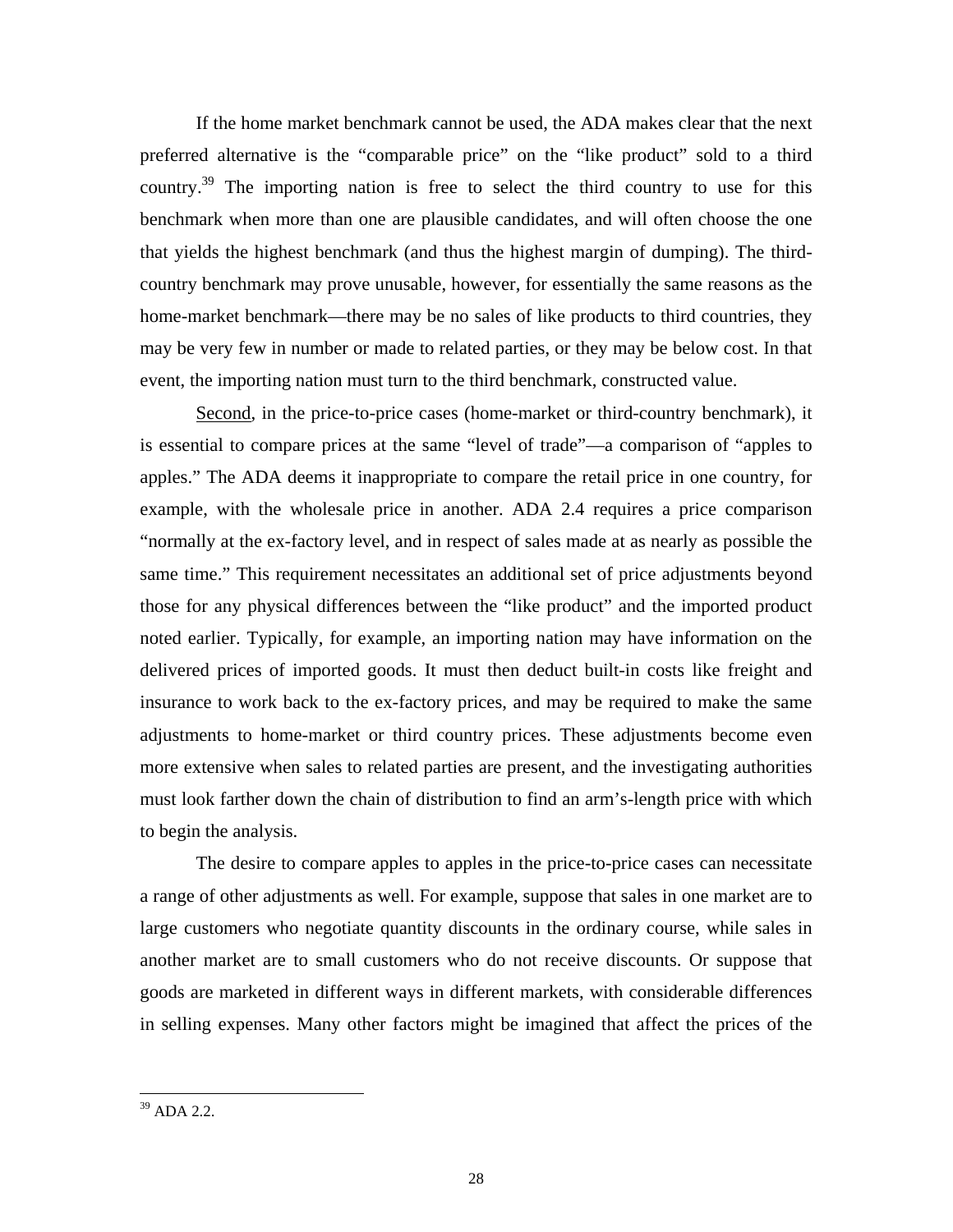goods in question, $40$  and that must be made the subject of an adjustment lest dumping be found (or not) even though, from the seller's perspective, the same net price is being charged to comparable buyers.

 Third, certain additional adjustments are required by GATT law to avoid impermissible findings of dumping. Article VI(5) provides that if a product benefits from an export subsidy, so that the export price is below the home-market price by the amount of the subsidy, and if that product is subject to a countervailing duty as a result, it cannot also be subjected to an antidumping duty to counteract the price differential as dumping (and vice-versa). In an antidumping case, therefore, the amount of a countervailing duty imposed on the same good to counteract an export subsidy will be added into the price of the exported good to reduce the margin of dumping and prevent a "doubling up" of the duties. Likewise, Article VI(4) prohibits antidumping duties where the price differential results from a rebate on exportation, or an exemption for exports, for certain qualifying taxes. Visitors to Europe, for example, may recall the opportunity to obtain a refund of the VAT on goods that they purchase in Europe and take home with them. The same rebate is available to firms who export from Europe. The VAT is built in to the price of goods in Europe, and so if the price for exports were calculated net of the VAT refund, it would be lower than the home market price by that amount and dumping would appear to be present. To avoid such a result, VAT refunds and certain other qualifying rebates or exemptions will be added to the price of the exported good to reduce the margin of dumping. It bears emphasis that not all taxes qualify for rebate or exemption, which has sparked a longstanding debate over whether particular tax systems (such as a VAT) create an advantage for exporters in international trade.<sup>41</sup>

 Fourth, the computation of dumping margins requires some method for comparing and averaging data. Dumping investigations may involve vast number of transactions, both in the importing nation and the home country or third country market, and the ADA provides three possible ways for the information from the pertinent transactions to be aggregated to produce a dumping margin. The first is to compute a weighted average of the export prices, to be compared with a weighted average of the

 $40$  See ADA 2.4.

<sup>&</sup>lt;sup>41</sup> For further information, see the chapter by Julie Roin in this volume.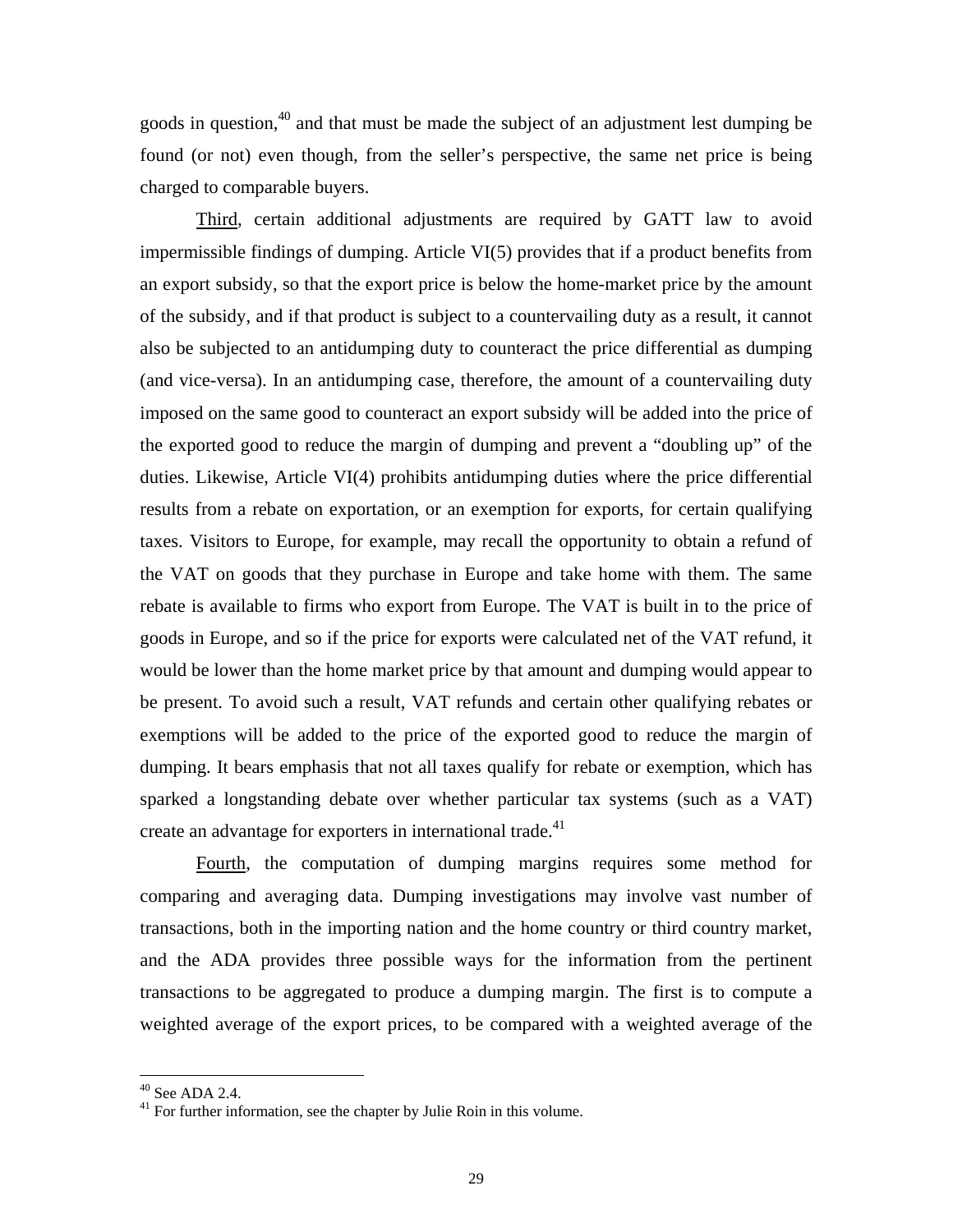home-market or third-country transactions. The second is to compare export prices and home market prices on a transaction-to-transaction basis, and then to create an average of these individual comparisons to establish the dumping margin. Under limited circumstances, dumping margins may also be based on a comparison of individual export transaction prices with a weighted average of home-market or third-country prices.<sup>42</sup> As of yet, the Appellate Body has said little about when these different comparison methods can or should be used, and the ADA itself provides only modest guidance.<sup>43</sup>

 An issue relating to the comparison that has surfaced repeatedly in dispute proceedings concerns the practice of "zeroing." As a simple illustration, imagine that an importing nation is using the transaction-to-transaction method, and imagine a total of four sales of identical products, two in home market and two in the importing nation. In month one, a home-market sale occurs at \$4 and an export sale at \$5. In month two, a home-market sale occurs at \$5 and an export sale at \$4. The average of the two sales in each market is \$4.50. With "zeroing," however, the investigating authorities conclude that there is no dumping in month one, and the margin of dumping for that month is set at zero. They conclude that a dumping margin of \$1 is present in month two. The margin of dumping is then computed to be  $(\$0+\$1)/2 = \$.50$ , even though a comparison of the average home-market price with the average export price would yield a zero margin of dumping. The same issue can easily arise when the importing nation compares weightedaverage normal value prices to individual export transaction prices. Less transparently, it can also arise in weighted-average to weighted-average comparisons because in many cases, investigating authorities will break down the products under investigation into subcategories for purposes of comparability, and the practice of zeroing across the subcategories will have a similar effect when the data from the subcategories are reaggregated to produce a "weighted average of the weighted averages." In the cases decided thus far, the Appellate Body has ruled against the practice of zeroing, although it has not yet confronted all conceivable scenarios in which it might be used.<sup>44</sup>

<sup>&</sup>lt;sup>42</sup> ADA 2.4.2.<br><sup>43</sup> For the current approach of the U.S. Commerce Department, see 19 C.F.R. §351.412.

<sup>&</sup>lt;sup>44</sup> See European Communities–Anti-Dumping Duties on Imports of Cotton-Type Bed Linen from India, WT/DS141/AB/R (2001); United States–Final Dumping Determination on Softwood Lumber from Canada, WT/DS264/AB/R (2004). The Bed Linen case is discussed in Janow and Staiger (2003).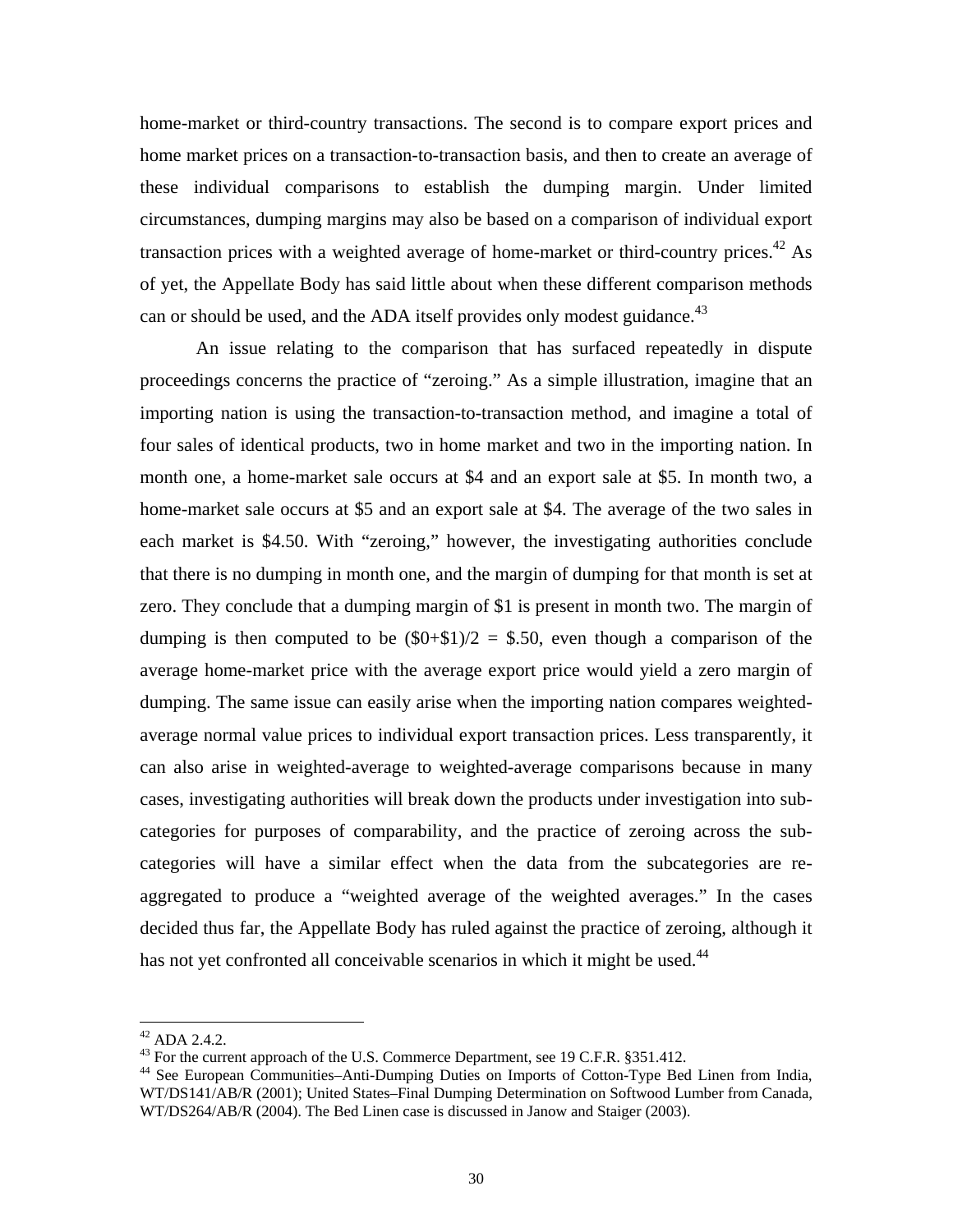Fifth, although dumping is a practice in which individual firms engage, firms involved in dumping cases may or may not be aggregated for the purpose of computing a dumping margin. Antidumping cases generally encompass all of the exports of covered products from a given country, not just those of selected exporters. The ADA states that, "as a rule," investigating authorities should determine individual dumping margins for each exporter.<sup>45</sup> But where that becomes impracticable because large numbers of exporters are involved, the investigating authorities may instead employ statistically valid samples, or may investigate the exporters supplying the largest percentage of the volume of exports that it is reasonably practicable to investigate. Exporters who desire to be investigated individually but who are excluded from the sample chosen by the investigating authorities may submit individual information to the authorities nonetheless, who must then determine an individual margin if the information is sufficient and the task is not unduly burdensome or time consuming. Exporters who are not individually investigated will be subject to antidumping duties based on averages for the exporters who are investigated. $46$ 

 Sixth, any examination of dumping is necessarily based on information about past transactions or costs, but antidumping duties are applied going forward after dumping is found (if injury is also found as discussed below), and WTO law requires that such duties "not exceed the margin of dumping." What ensures that duties applied to future transactions will not exceed the margin of dumping, when that margin is calculated on the basis of historical information? The ADA provides for two approaches to the assessment of duties, "retrospective" and "prospective."<sup>47</sup> Both approaches must be designed to ensure that exporters have an opportunity to receive refunds for any duty paid in excess of the actual margin of dumping. In the U.S. system, for example, the Commerce Department will conduct an administrative review periodically to examine the transactions to which an antidumping duty has been applied. Excess duties are refunded, and if the margin of dumping has increased the importer of record will be responsible for the difference.

<sup>45</sup> ADA 6.10. A dispute over this obligation arose in Argentina–Definitive Anti-Dumping Duties on Imports of Ceramic Floor Tiles from Italy, WT/DS189/R (2001).

<sup>&</sup>lt;sup>46</sup> See ADA 6.10, 9.4.

 $47$  ADA 9.3.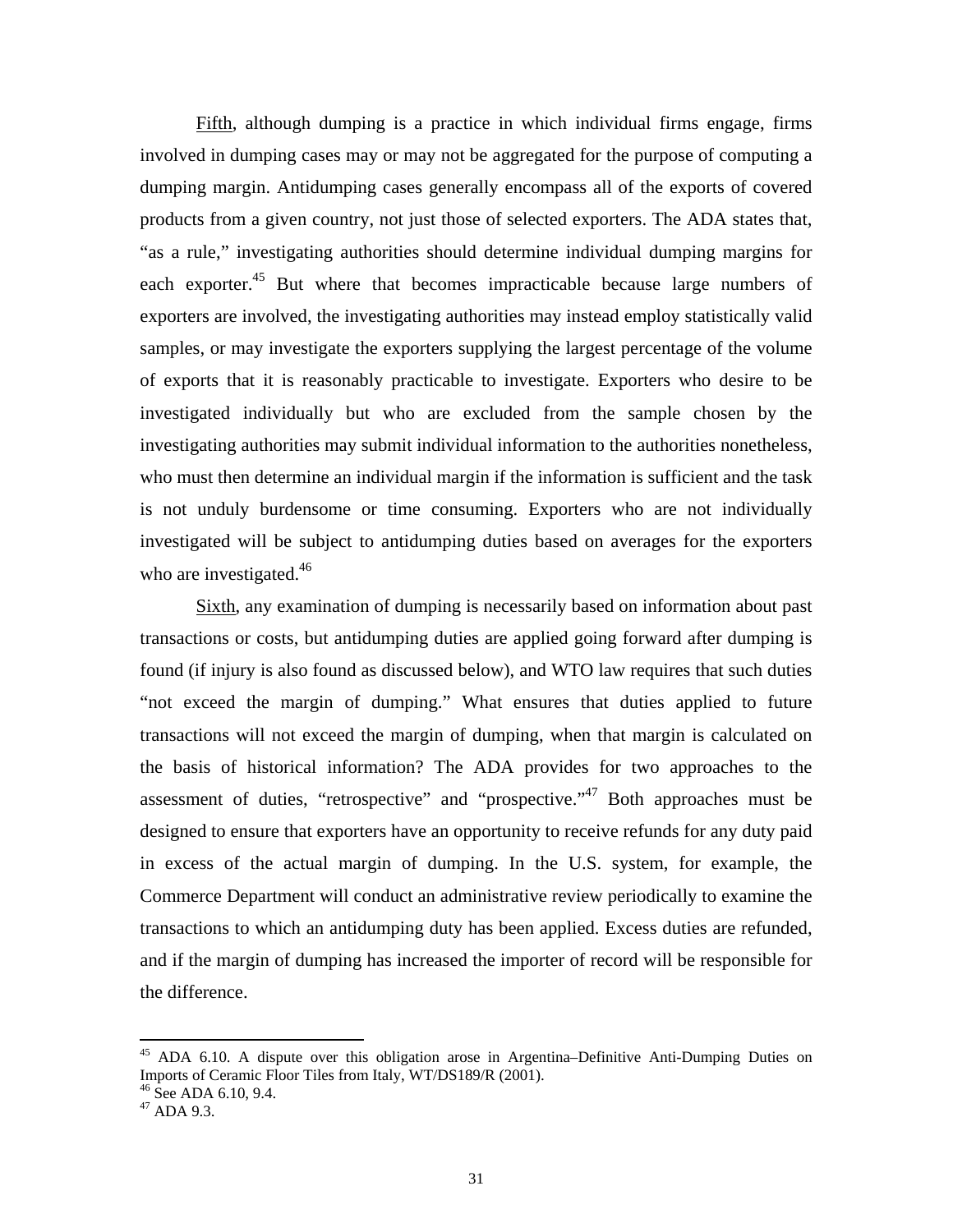It may occur to the reader to ask why an exporter would ever continue dumping once subject to an antidumping duty—why not cease dumping, and then collect a full refund of antidumping duties paid down the road (or allow one's customers to collect the refund)? One answer is that to obtain a full refund, the exporter must raise its price to offset the margin of dumping, while its customers pay in addition the full antidumping duty for a period of time until the issue of a refund is adjudicated. Customers may simply turn elsewhere. In addition, as noted below, a full refund may be far from a certainty, because many factors make it difficult for exporters to know by how much they will be found to be dumping.

 Seventh, an exporter can only dump in an importing nation if it is aware that its goods are being sold to that nation. For example, suppose that an exporter sells its goods to a trading company without knowledge as to where the trading company will resell them, and the goods are later resold by the trading company at different prices in different national markets. In this chain of distribution, only the trading company can engage in dumping, not the original exporter. Likewise, when goods are sold by a company in country A to another company in country B without knowledge as to their ultimate destination, and the second company then re-exports them to country C, only the company in country B can engage in dumping, and its resale price in country B would provide the relevant home-market benchmark.<sup>48</sup>

Eighth, even though dumping in principle involves a deliberate decision by a firm to sell to the importing nation at a price below the pertinent benchmark, firms often "dump" by accident. As should now be clear, the computation of a dumping margin is a complicated undertaking. Complex price adjustments are required, which may be based on controversial assumptions about costs and cost allocation. Averaging methods may be used that can inflate apparent dumping, and the time period for price comparisons can be chosen strategically to maximize the evidence of dumping as well. If the constructed value benchmark is used, investigating authorities may assess the cost of production and the additional expenses that may be added to constructed value using data that a firm may not ordinarily gather itself, and using assumptions about cost allocation that are unpredictable or with which the firm may disagree. Investigating authorities are not

 $48$  See ADA 2.5.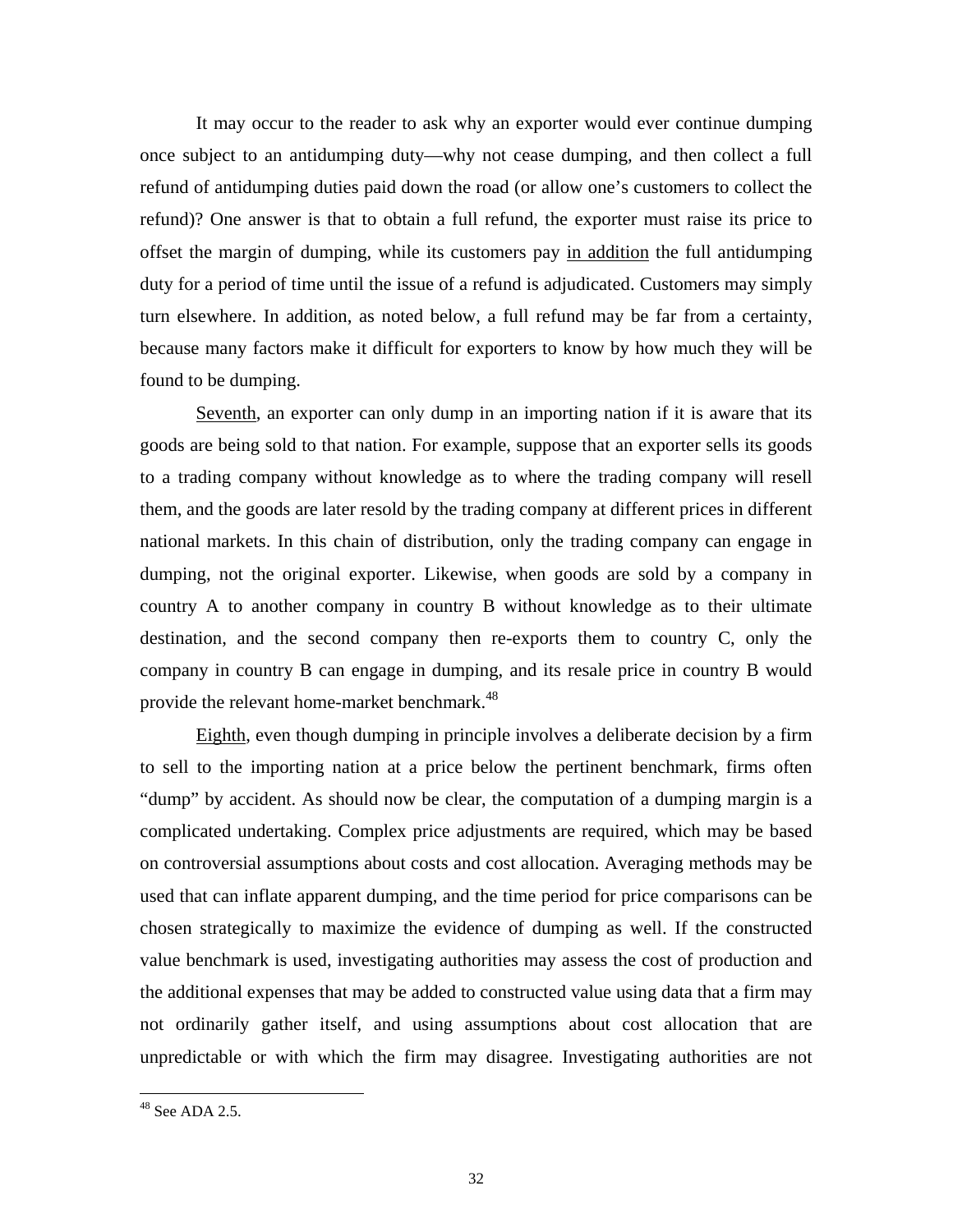required to accept everything submitted to them at face value, and will generally insist on verifying its accuracy, rejecting information that is unverifiable. In that event, investigating authorities may turn to other sources of information to complete their analysis, information termed "facts available," which in practice may involve reliance on allegations submitted by the domestic industry seeking antidumping duties.<sup>49</sup> Exporters are also to some extent at the mercy of currency fluctuations, which may convert their prices into dumping prices unexpectedly.<sup>50</sup> As a result, it is exceedingly easy for exporters to find themselves "dumping" notwithstanding their best efforts to avoid it.

Ninth, once an exporter is once found to be dumping and becomes subject to antidumping duties, it may be exceedingly difficult for that exporter to get out from under them later. To be sure, the ADA does require investigating authorities to entertain requests by exporters for reinvestigation if they allege that circumstances justifying the antidumping duty have changed, and further requires a "sunset review" of antidumping duties every five years to ascertain whether the removal of the duty would likely lead to continuation or recurrence of dumping and injury.<sup>51</sup> On what basis may such a determination be made? In U.S. practice, for example, the fact that dumping continues after an antidumping duty is in place is treated by the investigating authorities as evidence strongly supporting the continued need for the duty. Likewise, even if dumping ceases after a duty is in place, the fact that import volumes decline or fall to zero after the cessation of dumping is taken to be evidence of the continued need for the duty. Thus, whether the exporter ceases exports to the United States, raises price to avoid dumping and then suffers a large but not complete loss of business, or continues dumping to avoid losing market share, the investigating authorities will likely conclude during the sunset review that the duty should be maintained. The only case where the authorities will likely conclude that the duties are unnecessary is where dumping has ceased, and imports of the goods covered by the duty were steady or rising after the duty was imposed—a scenario unlikely to materialize very often. The Appellate Body has suggested that this policy is not on its face inconsistent with the ADA as long as the investigating authorities are

<sup>49</sup> See ADA 6.8, Annex II.

 $50$  See ADA 2.4.1.

<sup>&</sup>lt;sup>51</sup> See ADA 11.3.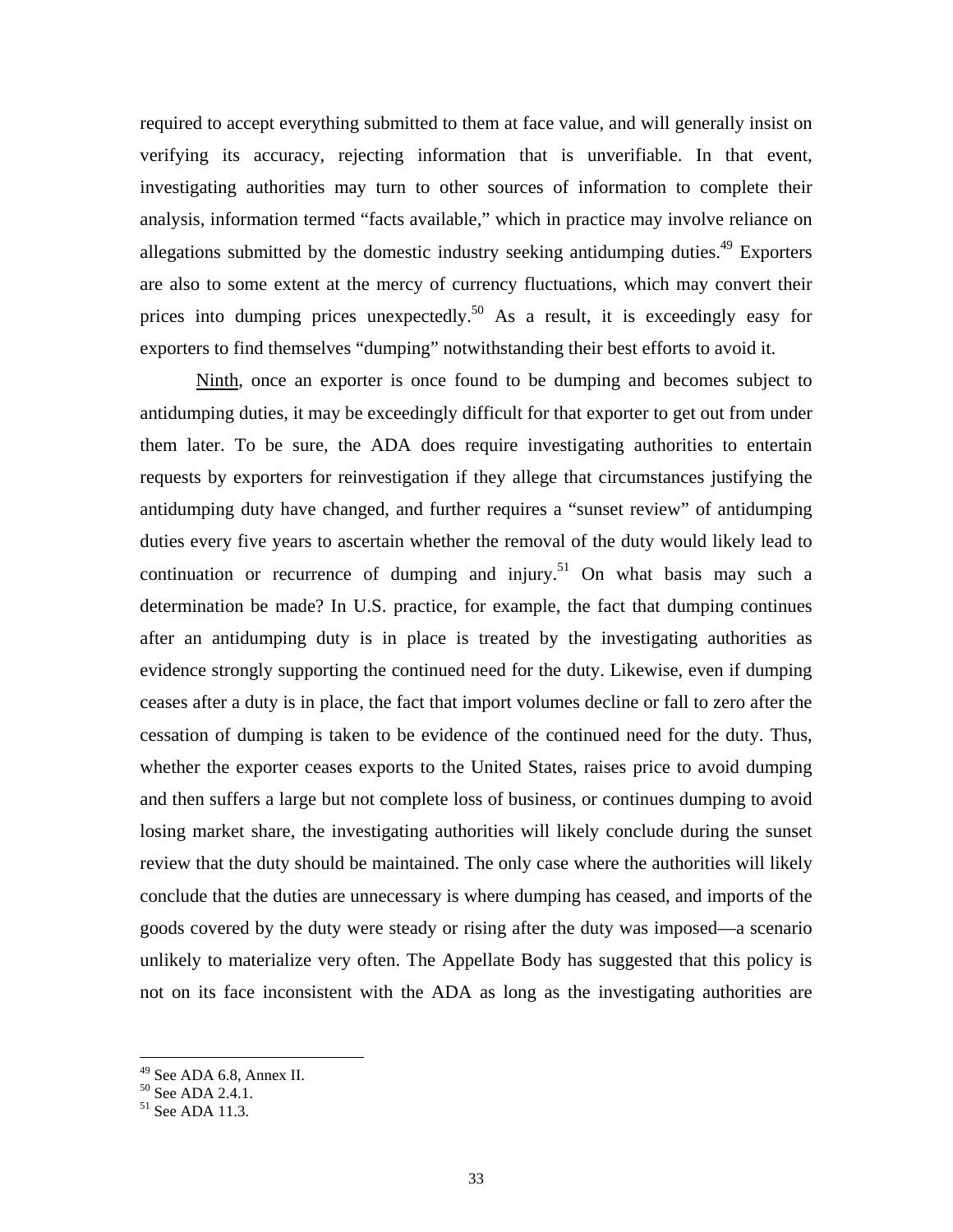willing to give proper weight to other considerations that may rebut the inference that dumping and injury are likely to recur.<sup>52</sup>

Tenth, antidumping cases may be "settled." After preliminary findings of dumping and injury by investigating authorities, exporters may enter "price undertakings" to revise their prices upward to a level that either eliminates the dumping fully or avoids its injurious effects.<sup>53</sup> From the exporter's perspective, such agreements will often be preferable to the imposition of antidumping duties for the obvious reason that the exporter will retain the price increase, rather than see an antidumping duty paid by its customers to the importing nation. A fair number of cases are settled in this fashion, but many are not. Several reasons may be offered. In many instances, exporters accused of dumping face stiff competition from firms in the importing or a third nation, which do not face any prospect of antidumping duties. A price undertaking may force such an exporter out of the market, and its only hope of remaining competitive may be to proceed to the conclusion of the investigation in the hope of prevailing on the dumping or injury issues. Related, although the ADA prohibits price undertakings before the investigating authorities determine preliminarily that dumping and injury are present, in practice the authorities are unlikely to be interested in pursuing a price undertaking after final determinations on those issues have been made—the threat of the final determination exists as a sort of leverage to extract the price undertaking. When the outcome of the final determination appears uncertain, exporters may not be willing to offer a price undertaking with which the investigating authorities are satisfied, and may then prefer to take their chances by pursuing the case to conclusion.<sup>54</sup> In addition, investigating authorities need not accept price undertakings if their negotiation and administration is deemed impractical, as when a case involves a very large number of exporters—it is easily possible to imagine that exporters might "cheat" on their price undertakings, and investigating authorities will tend to reject them unless they are satisfied with their ability to verify compliance. Further, the investigating authorities will

<sup>52</sup> See United States–Sunset Review of Anti-Dumping Duties on Corrosion-Resistant Carbon Steel Flat Products from Japan, WT/DS244/AB/R (2003).

<sup>53</sup> See ADA Art. 8.

 $54$  This problem is an example of the "optimism" model in the economics of litigation—if plaintiffs are more optimistic about their chances of winning or the size of their victory than defendants, then there may be no bargaining range within which settlement can occur.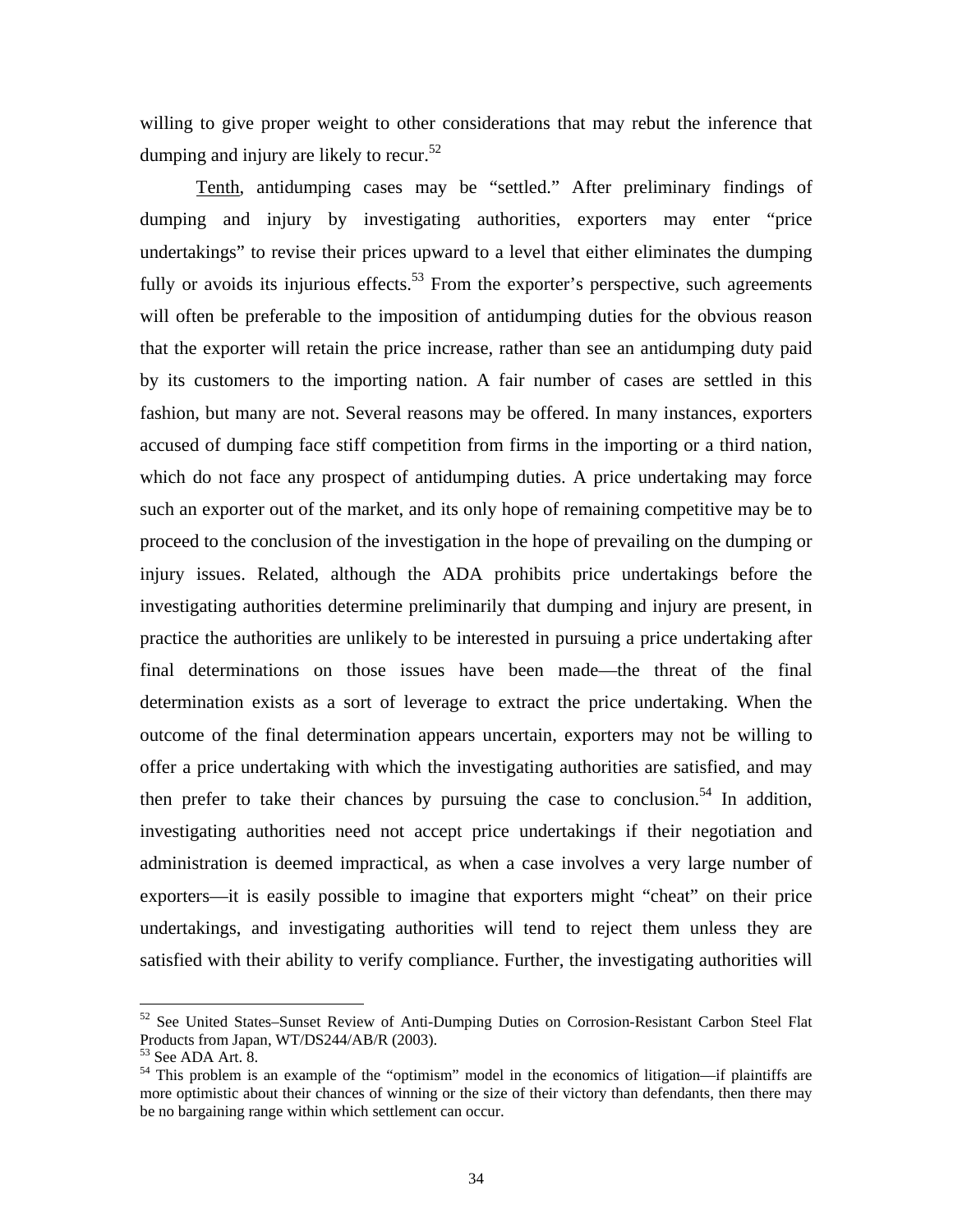not accept price undertakings unless a group of exporters accounting for substantially all of the imports from the country under investigation agree to them, and some of the exporters may balk (such as those that expect ultimately to demonstrate the absence of dumping on their part through an individual investigation). Lastly, investigating authorities might be expected to exhibit some bias against price undertakings, for the same reason that exporters might prefer them—a price undertaking represents a loss of revenue from the national treasury to the exporter, relative to an antidumping duty.

\* \* \*

The remarks above are by no means a complete guide to the ADA. I have emphasized the substantive aspects of the investigation into the existence and magnitude of dumping, for example, over the procedural aspects. The ADA contains numerous other provisions regarding access to proceedings by interested parties, notice and publication of proceedings and findings, the presentation of evidence and the protection of confidential information, the requirements for the initiation of investigations, the standing of parties to seek antidumping duties, and other details regarding the conduct of proceedings and reviews. The major category of substantive obligations not yet discussed pertains to the analysis of injury in antidumping cases, the subject of the next section.

Before proceeding, however, note one unique feature of the ADA that must be borne in mind whenever any controversies arise as to its interpretation. Article 17.6 of the ADA provides a special standard of review to be applied in WTO antidumping disputes. In particular, "[w]here the panel finds that a relevant provision of the Agreement admits of more than one permissible interpretation, the panel shall find the authorities' measure to be in conformity with the Agreement if it rests upon one of those permissible interpretations."

#### C. The Injury Test under the ADA (and the SCMA)

 The so-called "injury test" under WTO law operates more or less identically in antidumping and countervailing duty proceedings. Accordingly, I will address it only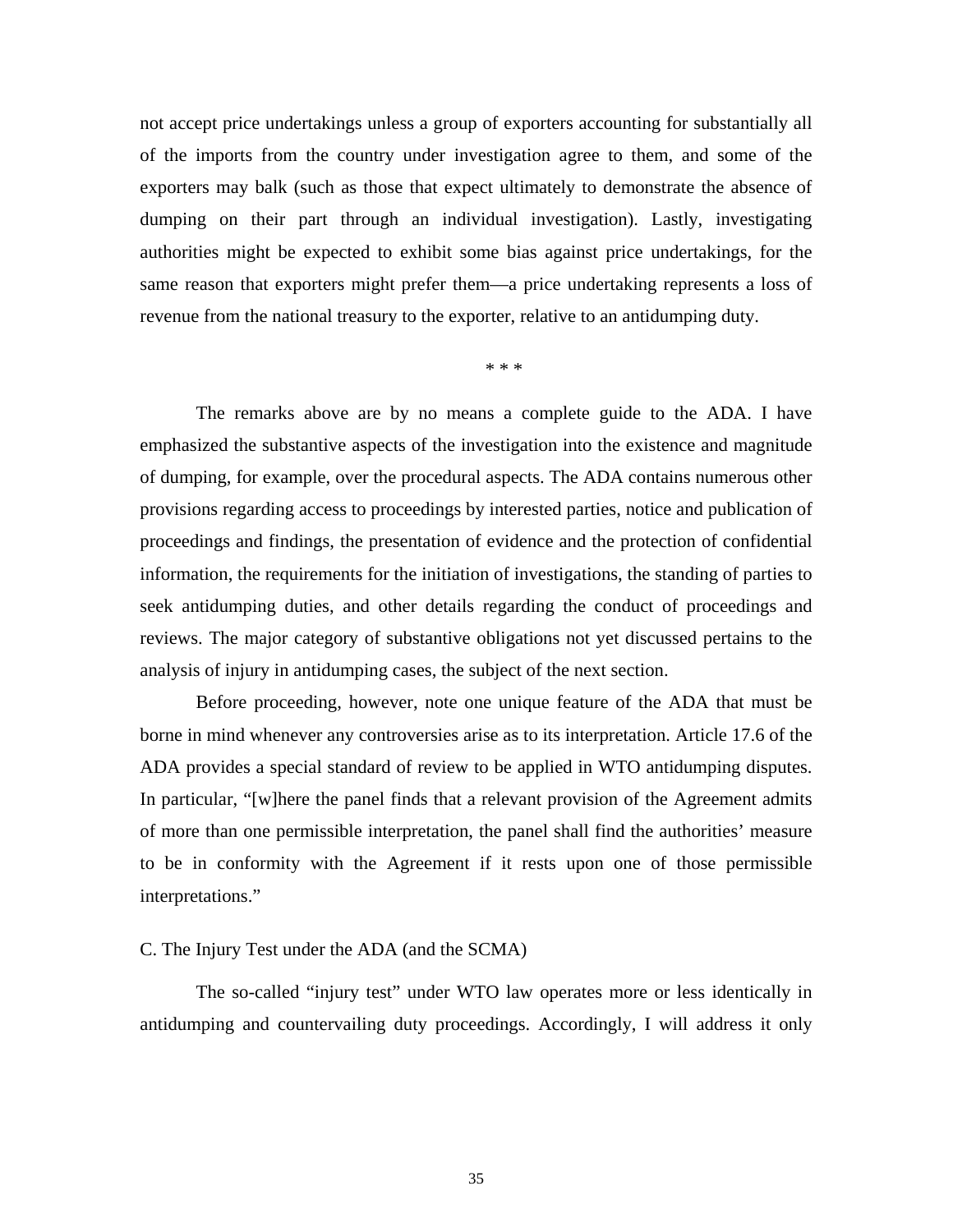once in this chapter with particular reference to the ADA—the reader should recognize that nearly identical provisions exist in the  $SCMA$ <sup>55</sup>

GATT Art. VI(6)(a) provides that no party shall employ antidumping or countervailing duties "unless it determines that the effect of the dumping or subsidization, as the case may be, is such as to cause or threaten material injury to an established domestic industry, or is such as to retard materially the establishment of a domestic industry." The last clause, sometimes termed the "material retardation" test, is of little importance in practice and I shall dwell on it.<sup>56</sup> Virtually all dumping investigations in practice are focused instead on the question whether dumped imports are a cause of current or threatened material injury.

To answer this question, investigating authorities must begin by determining the set of domestic producers who compete with the imports under investigation. This yields the "definition of domestic industry" in the parlance of ADA Art. 4, and is an exercise somewhat akin to (though imperfectly) the task of defining the relevant market in antitrust cases. In general, the domestic industry is to be defined as the "domestic producers as a whole of the like products." The concept of the "like product" thus appears in the injury context too (recall that the price-to-price comparisons for computing a dumping margin are to the properly adjusted prices of home-market or third-country "like products"), and the definition of the term noted earlier applies equally here. It is permissible to exclude from the domestic industry any companies that are "related" to the exporters under investigation.<sup>57</sup> In exceptional cases where competition is highly regionalized within the territory of the importing nation, such that producers in one region sell little or none of their production in other regions, it is also permissible to define two or more regional industries and to impose limited antidumping duties if only one of them satisfy the injury test.<sup>58</sup> Finally, the members of a customs union or free trade area may define a single industry encompassing all of their territories.<sup>59</sup>

 $55$  Compare ADA Arts. 3 & 4 with SCMA Arts. 15 & 16.

<sup>&</sup>lt;sup>56</sup> It is easy to see why the material retardation test is unimportant. Dumping cases are generally initiated at the behest of a competing domestic industry—if no such industry yet exists, there is rarely any constituency for antidumping action.

 $57$ Note 11 to Art. 4.1 defines the concept of relatedness.

<sup>58</sup> See ADA Art. 4.1(ii), 4.2.

<sup>59</sup> ADA 4.3.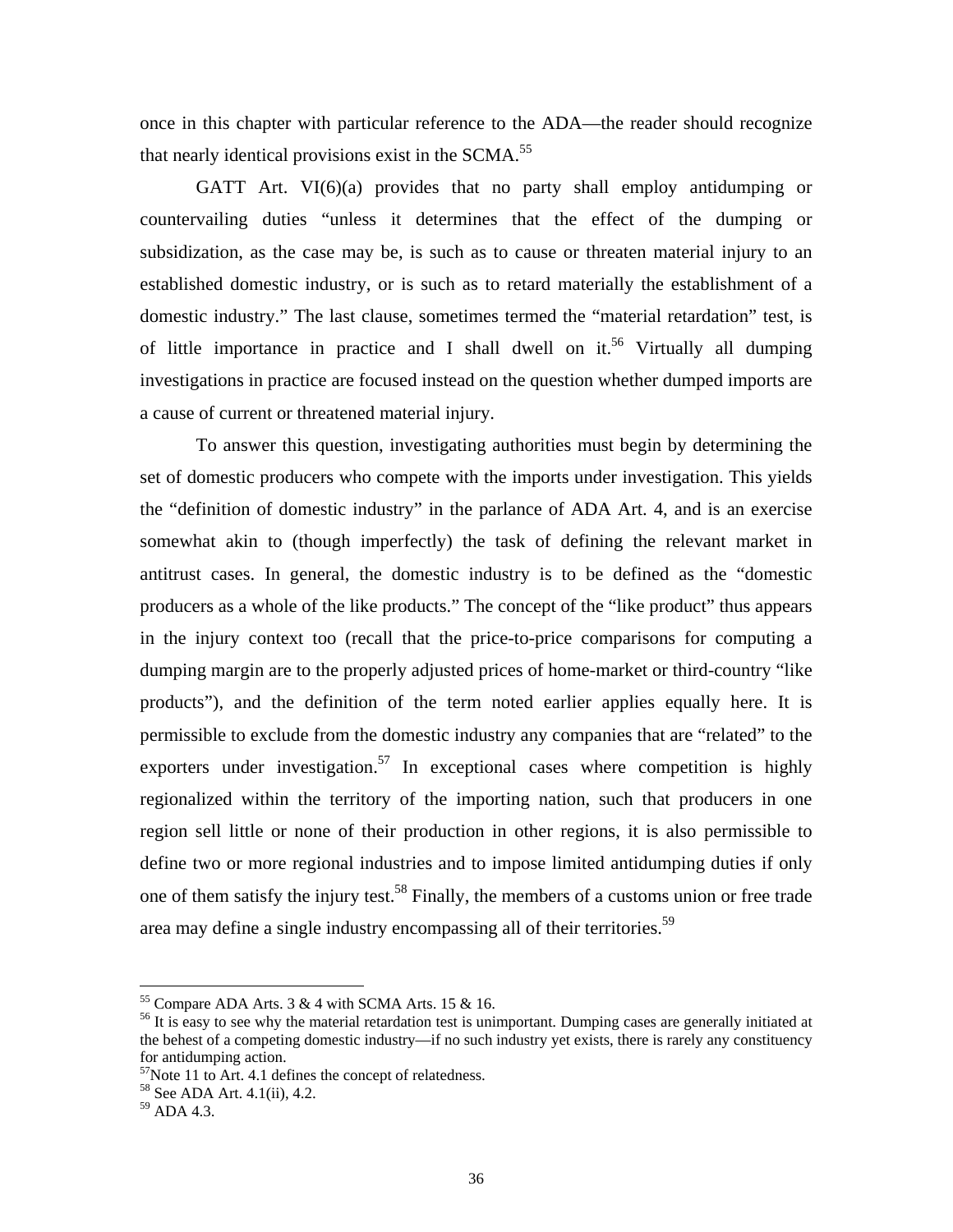Art. 4.1 makes some allowance for the possibility that the number of domestic producers may be vast, making it difficult to survey them all in assessing injury—thus, it is enough to include "those of them whose collective output of the products constitutes a major proportion of the total domestic production." Art. 3.6 makes a related allowance for data issues that may arise in the assessment of injury. If it is not possible to obtain reliable data limited to the domestic production of the like product, the injury analysis may be based on an "examination of the production of the narrowest group or range of products, which includes the like product, for which the necessary information can be provided."

Once the industry is defined, investigating authorities must then determine whether "the effect of the dumping... is such as to cause or threaten material injury" to that industry. GATT Art. VI(6). ADA Art. 3.1 elaborates by stating that a determination of injury must rest on an "an objective examination of both (*a*) the volume of the dumped imports and the effect of the dumped imports on prices in the domestic market for like products, and (*b*) the consequent impact of these imports on domestic producers of such products." The differences in language relate partly to a longstanding debate under U.S. law as to whether a causal link must be drawn between material injury and *dumping*, or only between material injury and *dumped imports*. The difference between the two may not be obvious, but consider the following illustration: Suppose that exporters under investigation have a 20% market share in the importing nation, and that all of their imports are dumped at a margin of only 2%, just above the *de minimis* threshold. If one focuses on the large market share, it may be easy to conclude that the effect of the *dumped imports* on domestic producers is material. If one focuses instead on the small dumping margin, however, one might in some cases conclude that the effect of *dumping* is not material, in the sense that a 2% change in the price of the imports might have little impact. ADA Art. 3 seems deliberately designed to perpetuate the debate over the proper standard. Art. 3.2–3.5 refers repeatedly to effects caused by "dumped imports." And with regard to the size of the dumping margin, Art 3.4 simply lists it as one of "relevant economic factors and indices" that must be part of the "evaluation" by the investigating authorities. But Art. 3.5 then provides: "It must be demonstrated that the dumped imports are, through the effects of dumping, as set forth in paragraphs 2 and 4, causing injury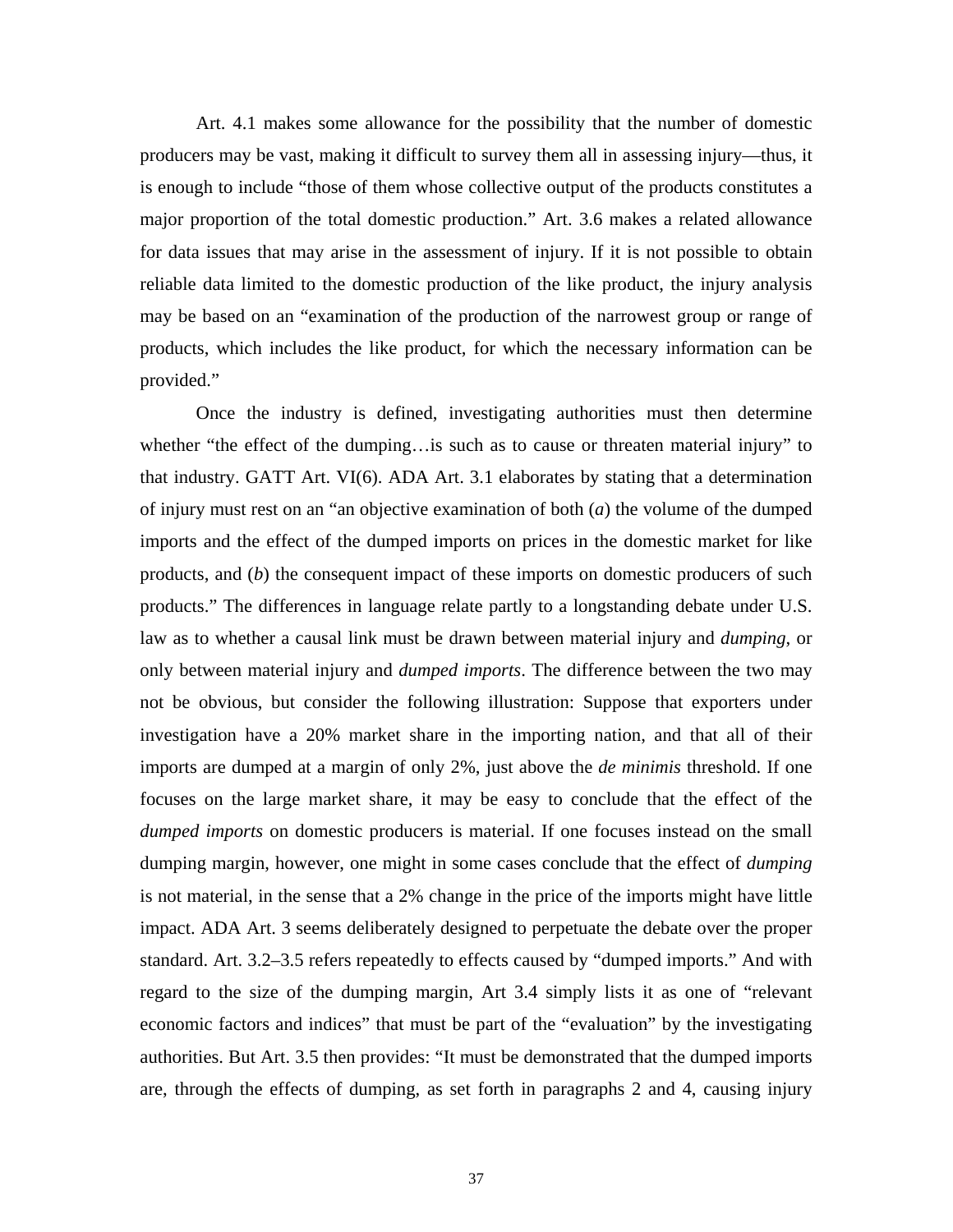within the meaning of this Agreement." The second clause seems to require a causal link to dumping, while the third undercuts that interpretation by referring back to paragraphs 2 and 4, which refer only to the effects of "dumped imports." At this writing, the Appellate Body has yet to weigh in on the issue.

Otherwise, the central approach of ADA Art. 3 is to require that certain factors be taken into account by investigating authorities in their analysis of injury, without saying how much weight they should be given, or how as a methodological matter their "consideration" is to proceed. Paragraphs 2, 4 and 5 are the key provisions:

"3.2 With regard to the volume of the dumped imports, the investigating authorities shall consider whether there has been a significant increase in dumped imports, either in absolute terms or relative to production or consumption in the importing Member. With regard to the effect of the dumped imports on prices, the investigating authorities shall consider whether there has been a significant price undercutting by the dumped imports as compared with the price of a like product of the importing Member, or whether the effect of such imports is otherwise to depress prices to a significant degree or prevent price increases, which otherwise would have occurred, to a significant degree. No one or several of these factors can necessarily give decisive guidance.

3.4 The examination of the impact of the dumped imports on the domestic industry concerned shall include an evaluation of all relevant economic factors and indices having a bearing on the state of the industry, including actual and potential decline in sales, profits, output, market share, productivity, return on investments, or utilization of capacity; factors affecting domestic prices; the magnitude of the margin of dumping; actual and potential negative effects on cash flow, inventories, employment, wages, growth, ability to raise capital or investments. This list is not exhaustive, nor can one or several of these factors necessarily give decisive guidance.

3.5 It must be demonstrated that the dumped imports are, through the effects of dumping, as set forth in paragraphs 2 and 4, causing injury within the meaning of this Agreement. The demonstration of a causal relationship between the dumped imports and the injury to the domestic industry shall be based on an examination of all relevant evidence before the authorities. The authorities shall also examine any known factors other than the dumped imports which at the same time are injuring the domestic industry, and the injuries caused by these other factors must not be attributed to the dumped imports. Factors which may be relevant in this respect include, *inter alia*, the volume and prices of imports not sold at dumping prices, contraction in demand or changes in the patterns of consumption, trade restrictive practices of and competition between the foreign and domestic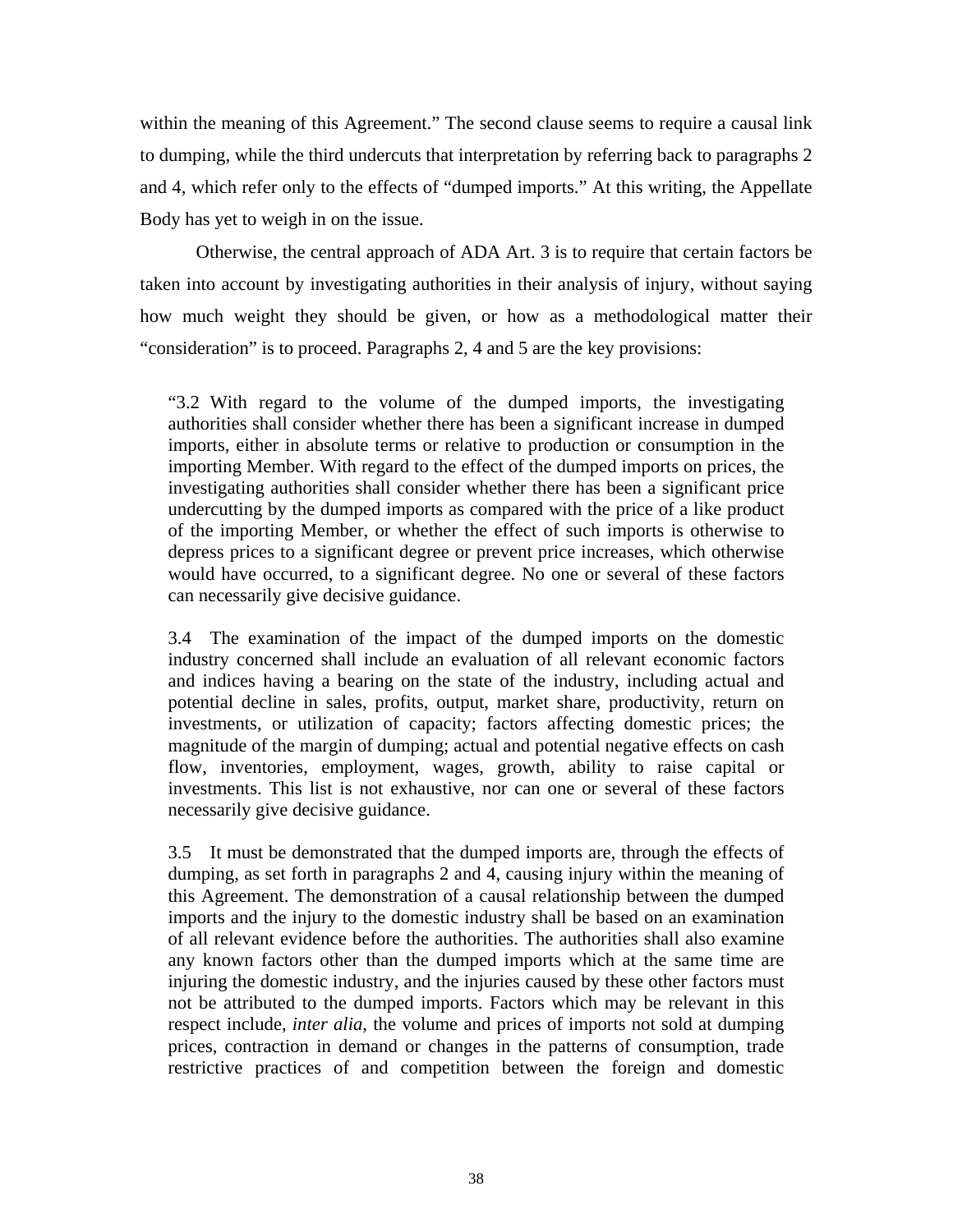producers, developments in technology and the export performance and productivity of the domestic industry."

 Art. 3.2 lists factors that will be quite familiar to U.S. antidumping lawyers, as they have been central to decisions by the U.S. ITC for many years. An increasing volume or market share for the dumped imports weighs in favor of a finding of injury, particularly if the increases are correlated with declining prosperity for the domestic industry. Such analysis is subject, of course, to the objection that such correlation does not prove causation, doubly so if a causal link is required to *dumping*. The search for price undercutting by dumped imports is also a commonplace, even though such price differentials may simply reflect the fact that the dumped imports are lower quality products that must sell for less in equilibrium. The question whether dumped imports have suppressed domestic prices is a more logical question to ask from an economic standpoint, although nothing is said about how that question should be answered. In practice, investigating authorities may rely heavily once again on a simple correlation between import quantities or prices on the one hand, and domestic prices on the other.

 Art. 3.4 merely lists a number of factors that must be evaluated by the investigating authorities in deciding whether injury is present, again without saying how or indicating how much weight each should receive. WTO antidumping disputes to date make clear, however, that investigating authorities would be wise to ensure that they expressly "consider" every factor, along with any others brought to their attention by parties to the investigation.<sup>60</sup>

 In addition to the confusing phrasing regarding the requisite causal link discussed above, Art. 3.5 contains the "nonattribution" requirement of the ADA. Again without saying how the investigating authorities are to perform the task, the investigating authorities must "examine" all of the "known factors" that are causing injury to the domestic industry, and ensure that such injury is not attributed to dumped imports.  $61$ Investigating authorities may indeed run afoul of this provision if a known factor is

<sup>&</sup>lt;sup>60</sup> See Thailand–Anti-dumping Duties on Angles, Shapes and Sections of Iron or Non-Alloy Steel and H-Beams from Poland, WT/DS122/AB/R (2001); Egypt–Definitive Anti-Dumping Measures on Steel Rebar from Turkey, WT/DS211/R (2002).

<sup>&</sup>lt;sup>61</sup> In European Communities–Anti-Dumping Duties on Malleable Cast Iron Tube or Pipe Fittings from Brazil, WT/DS219/AB/R (2003), the Appellate Body held that the other known factors may be considered individually and need not be assessed collectively.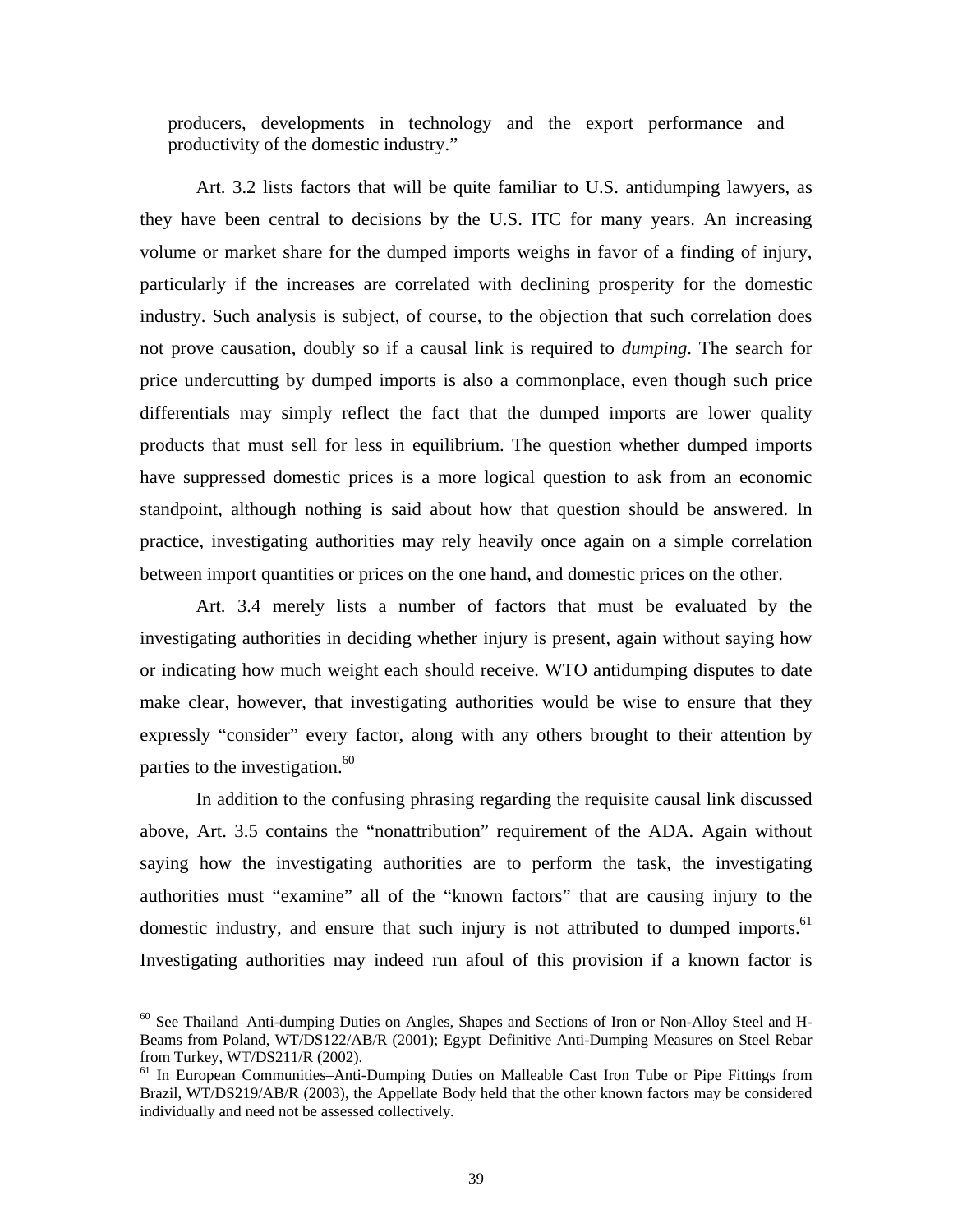before them and they do not provide adequate evidence that it has been "considered," or that its effects have somehow been separated from the effects of dumped imports.<sup>62</sup>

 I note in passing that nothing in Article 3 clearly speaks to an issue that has divided ITC Commissioners under U.S. law—the choice between "bifurcated" and "unitary" injury analysis. "Bifurcated' analysis first asks whether the domestic industry is suffering "material injury," i.e., some degree of distress, in an absolute sense. Only if the answer to that question is yes does the analysis proceed to the second stage and inquire into the cause of the material injury. "Unitary" analysis does not search for indicia of distress relative to normal times, but instead simply asks whether the domestic industry would be materially better off without the dumping (or dumped imports). Hence, unitary analysis might find injury to an industry that is "healthy" in an absolute sense. My reading of the ADA suggests that both approaches are permissible, although the issue has not been raised in WTO dispute proceedings at this writing.

 Two other provisions in ADA Art. 3 warrant a mention. Art. 3.3 allows for what is generally termed "cumulation." When a dumping investigation involves imports from only one country, it is understood that all exporters from the country may be aggregated for purposes of examining, for example, the volume of dumped imports, even if the exporters will later receive individual margins and duties. Art. 3.3 authorizes a similar practice for purposes of injury analysis when the investigation covers exporters from more than one country. Their exports may be "cumulated" if the exporters from each nation have a non-*de minimis* dumping margin, the quantity of imports from each nation is not "negligible," and a "cumulative assessment of the effects of the imports is appropriate in light of the conditions of competition." The effect of cumulation, of course, is that exporters from countries with small volumes of exports may be swept into an investigation, and ultimately subjected to duties, even though the investigating authorities might not consider them to have a material impact on the domestic industry if viewed in isolation. Likewise, cumulation may result in the imposition of duties on exporters whose exports have been declining, and might not be viewed as sufficiently correlated with decline in the domestic industry if analyzed in isolation.

See United States–Anti-Dumping Measures on Certain Hot-Rolled Steel Products from Japan, WT/DS184/AB/R (2001).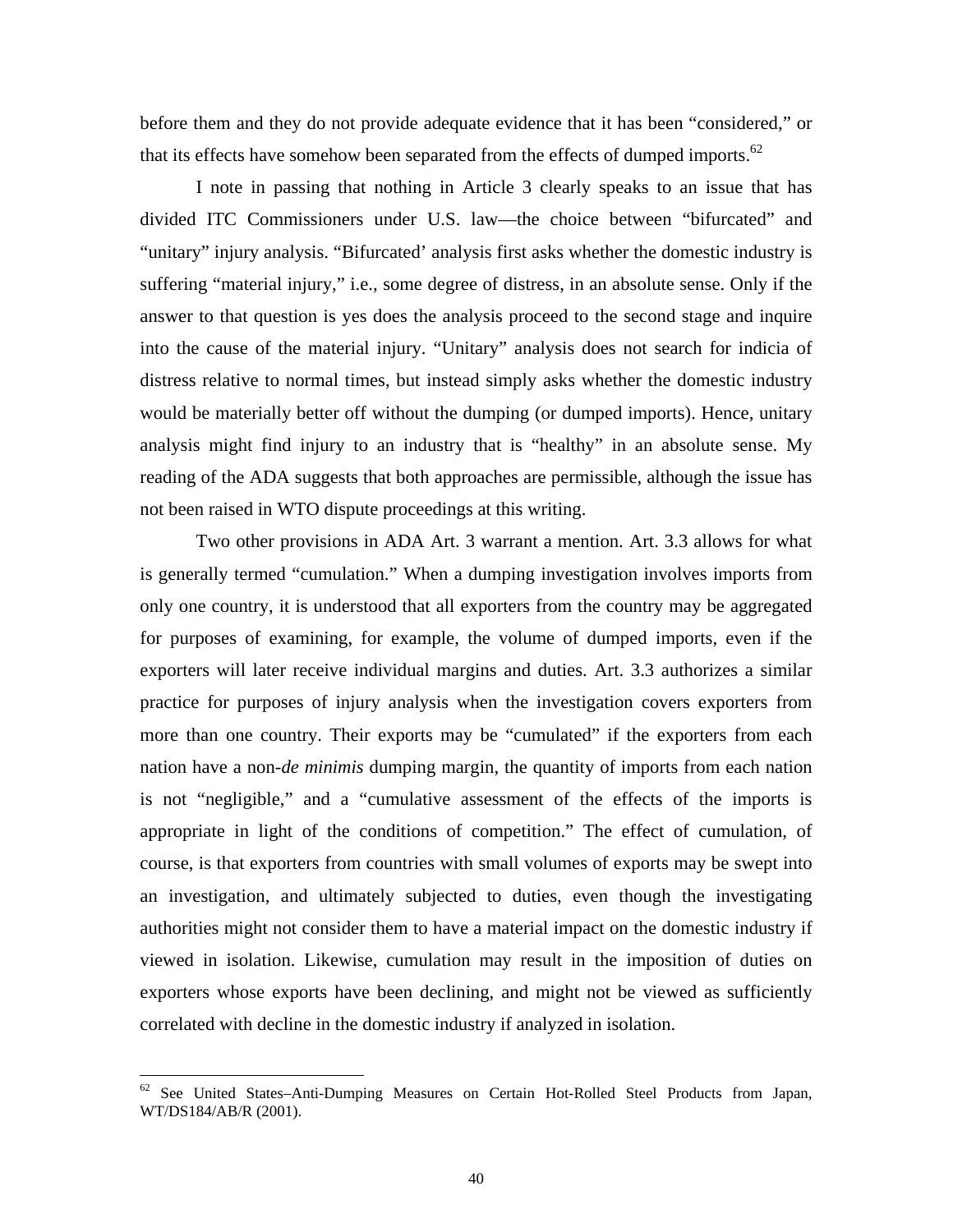Finally, Art. 3.7–3.8 add some special provisions regarding affirmative determinations of injury based on threatened injury alone. Such cases are to be decided with "special care," the threatened injury must be "clearly foreseen and imminent," and the investigating authorities must address four additional factors as part of their analysis. WTO decisions to date do indicate that dispute panels may take a particularly hard look at the investigating authorities' reasoning when an affirmative injury finding rests solely on threat.<sup>63</sup>

 The reader may well have noted that the ADA leaves much open, including the basic methodological approach to injury analysis in dumping cases. National authorities often proceed quite loosely, relying as noted on simple correlations and other economically questionable methods for drawing a causal link between dumping and injury. A number of economic commentators have suggested ways to give the analysis of injury more structure and coherence. See Boltuck (1991); Kaplan (1991); Knoll (1989); Murray and Rousslang (1989). Although these proposals differ in some particulars, the thrust of each is to suggest that investigating authorities use some form of econometric or simulation modeling to estimate the impact of dumping quantitatively. Given econometric estimates or otherwise plausible assumptions about the magnitude of dumping, the quantity of dumped imports in the market, the elasticity of domestic supply and demand, the elasticity of the supply of nondumped imports, and the degree of substitutability between imports and domestic products, computer models can generate estimates about the impact of dumping on domestic production and prices, and can be expanded to yield results about other relevant variables in the domestic industry as well (e.g., employment). The Office of Economics at the U.S. ITC has produced simulation results based on such modeling exercises quite regularly, although few Commissioners have relied heavily on them in their analysis.

 Widespread adoption and reliance on such methods would, if done carefully, bring much more economic coherence to the assessment of injury by national

<sup>&</sup>lt;sup>63</sup> See United States–Investigation of the International Trade Commission in Softwood Lumber from Canada, WT/DS277/R (2004) (affirmative threat determination based on "finding of a likely imminent substantial increase in imports is not one which could have been reached by an objective and unbiased investigating authority in light of the totality of the factors considered").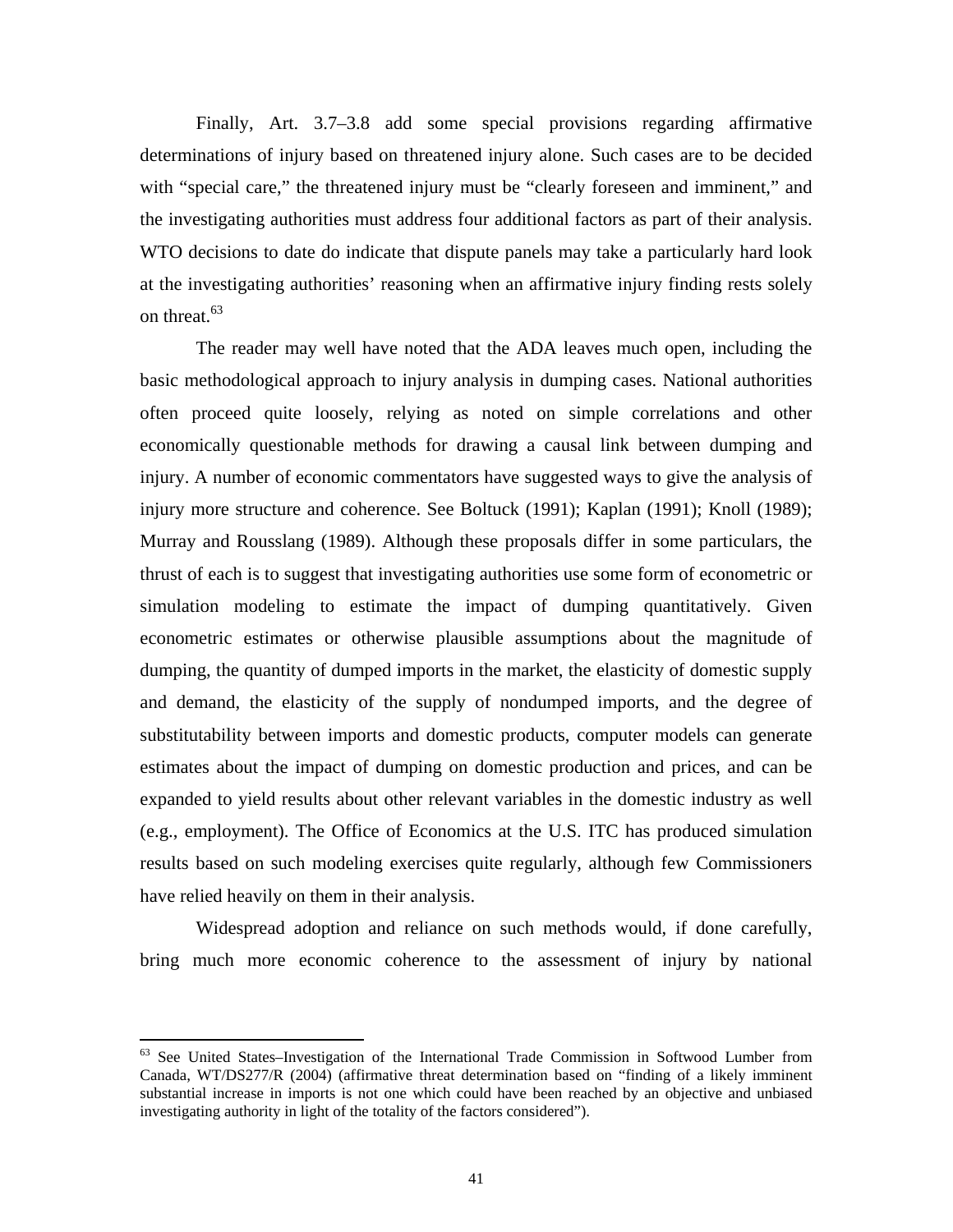authorities.<sup>64</sup> It is not obvious, however, that economic coherence in injury analysis is of any particular utility—for reasons that the next section will elaborate, antidumping policy itself is of dubious economic value, and one may doubt whether a more coherent implementation of only one aspect of that policy will improve it. In particular, recall that the injury test requires nothing more than "material injury," which is understood to impose a fairly low threshold for an affirmative finding (contrast "serious injury" in the safeguards area). It will be an extremely rare instance in which a simulation exercise does not show *some* adverse impact of dumping on domestic prices and production. Might investigating authorities that are otherwise inclined to decide in favor of the domestic industry not simply label the effect as "material" and declare victory? Would the Appellate Body second guess a determination that injury is "material" if investigating authorities otherwise jump through all the hoops? For those who believe that antidumping policy ought be curtailed, it is not clear whether economically rigorous injury analysis would help or hinder. Sykes (1996) develops this theme at length.

 This last observation raises another general issue. Because the injury test is so loosely framed under WTO law, and the findings by investigating authorities rest on analysis that is quite malleable, one might wonder whether the whole exercise in the end turns on political considerations rather than on any economic "merits." Finger, Hall and Nelson (1982) hint at an affirmative answer to this question. Anderson (1993) responds in the negative.

#### D. Economic Commentary on Antidumping Policy

 $\overline{a}$ 

 Antidumping law found an early friend in the respected economist Jacob Viner. Viner (1923) introduced a distinction that survived for some time in the literature between "sporadic" dumping, "short-run" dumping, and "permanent" dumping. "Sporadic" dumping was extremely short-lived, as for the purpose of disposing of a

 $64$  The models used in practice do not explicitly identify the effects of other "known factors," and it is not entirely clear whether they might be perceived as running afoul of the "nonattribution" requirement as described in the cases. See United States–Anti-Dumping Measures on Certain Hot-Rolled Steel Products from Japan, WT/DS184/AB/R (2001). Logically, they simulate the partial equilibrium effect of a change in dumping alone, and so would not attribute to dumping injury caused by other factors. Whether the Appellate Body would accept this point as satisfactory "nonattribution" reasoning is unclear. If the investigating authorities must also quantify in systematic fashion the effects of all other "known factors," the costs of proceeding in an economically careful fashion rise dramatically.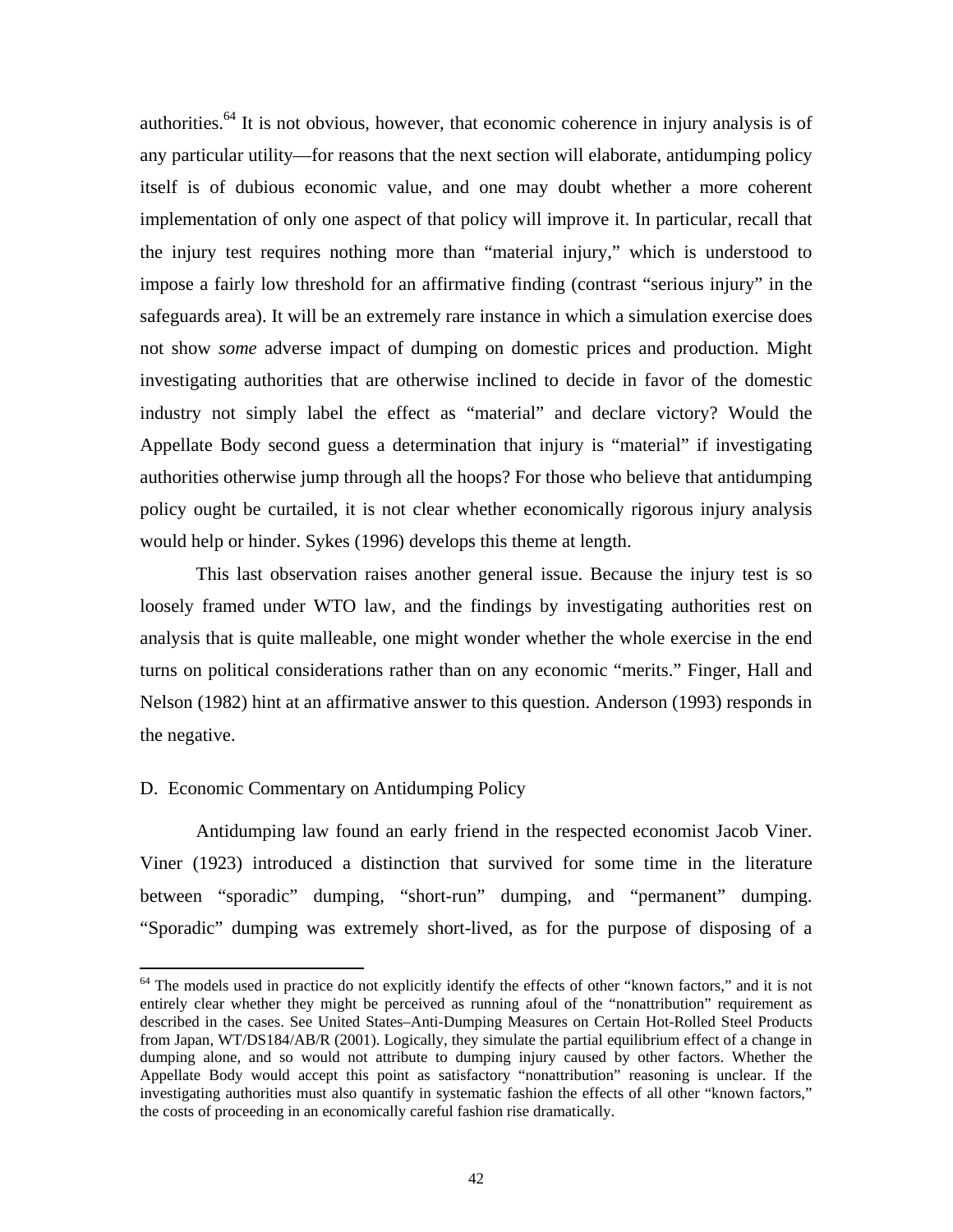temporary overstock, and Viner viewed it as benign even if an irritant to competitors. "Permanent" dumping is continuous over a period of many years, as perhaps when the home market is protected from competition but export markets are competitive, and Viner believed here that the gains to consumers from such dumping would outweigh the losses for domestic firms. But where dumping is "short-run"—of significant but not indefinite duration—Viner believed that the injury to the domestic industry might be severe, and might outweigh the gains to consumers. That prospect was acute when the domestic industry would be driven out of business and exporters would later enjoy a monopoly, but Viner did not believe that outcome necessary for short-run dumping to be harmful. He argued that even if prices do not rise above their previous levels after dumping ceases, a net loss is likely to arise because short-run dumping leads domestic workers and firms to sit around idle while waiting for it to stop.

 Viner further believed that much dumping was of the short-run variety. He noted correctly that prices below long run average costs of production are by definition unsustainable (although the short-run can last many years). He evidently believed that price discrimination dumping (prices below home-market or third-country prices) is also likely to be temporary, although a clear explanation for that belief is lacking. Modern economics suggests that price discrimination dumping (when it is deliberate rather than accidental) will tend to occur mainly because exporters face different demand elasticities in different markets—firms with market power will sell at higher prices in markets where demand is less elastic. The home market price can be higher, for example, for no other reason than the fact that it has a higher protective tariff, allowing firms to charge more in their home markets. There is no reason to think that this situation is necessarily short-run. Nevertheless, on the basis of his twin premises—that short-run dumping was injurious to the importing nation, and that most dumping was short-run—Viner argued that dumping in general should be condemned.

 Viner wrote in the early days of modern microeconomics, and made no attempt to formalize his argument or to identify carefully the assumptions necessary for it be true. Modern economists find the analysis questionable. If factor markets clear at competitive prices and if expectations regarding the duration of dumping are rational, one would expect resources to remain idle in response to short run dumping only if that is their best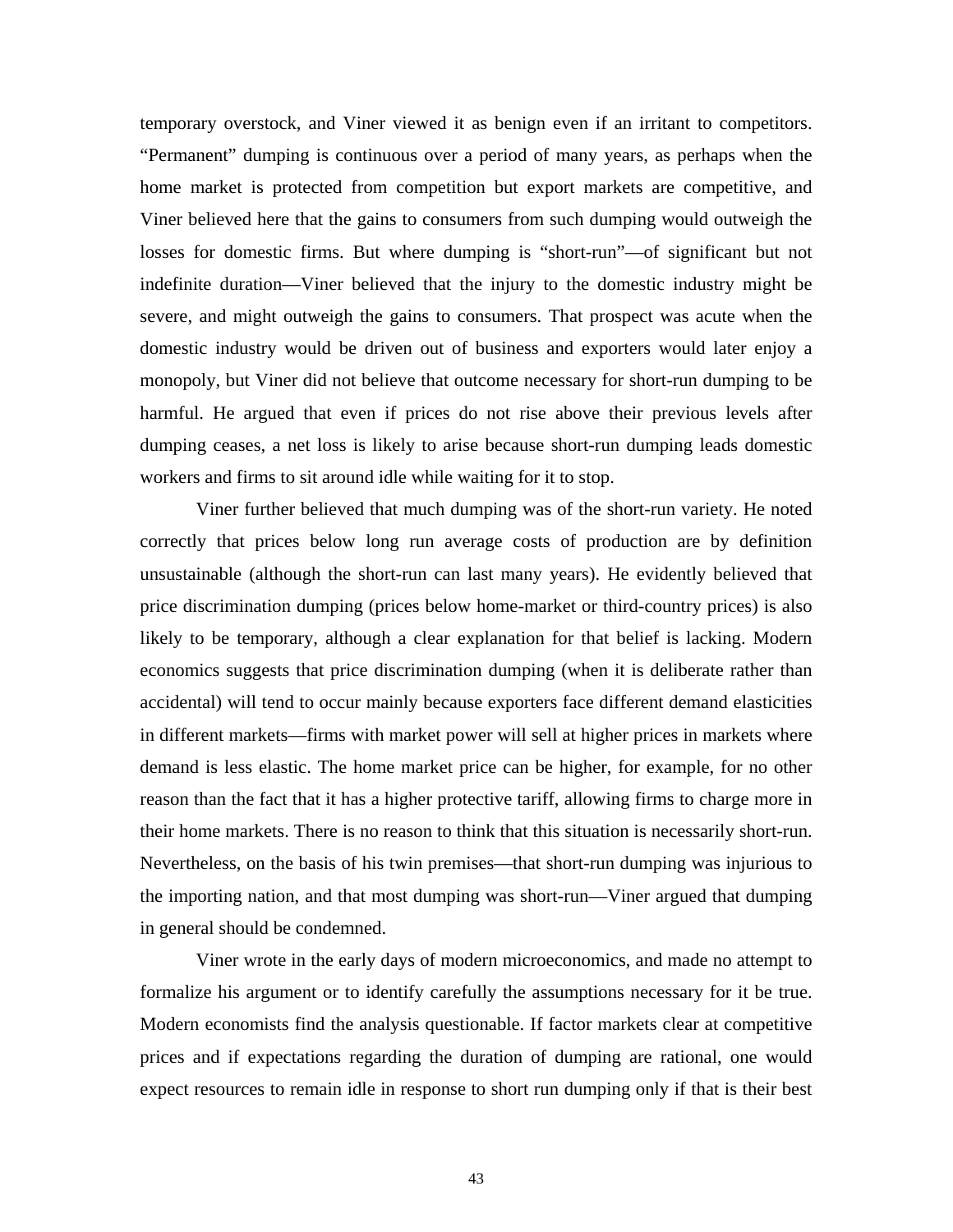expected use under the circumstances. The loss to the owners of those resources should be smaller than the gain to consumers for much the same reasons that yield efficiency in any competitive equilibrium. Viner's argument requires some market imperfection or error in expectations that prevents efficient adjustment to temporarily cheap imports, and he gives us no reason to expect that such problems will arise routinely. Likewise, and even more importantly, if the government is to have the capacity to take corrective measures sensibly, it must be able to identify industries suffering from these market failures. Certainly, nothing in the antidumping law itself requires a search for indicia of these market imperfections. The modern economic literature on choice of policy instruments also casts doubt on the soundness of Viner's position. If the difficulty lies with some imperfection in the labor market that leads to inefficiently long periods of unemployment, for example, the modern literature would suggest that the proper policy instrument is direct intervention in the labor market, as perhaps with a wage subsidy.

 Since the work of Viner, the positive and normative economics of dumping and antidumping measures have received a great deal of further study. On the positive side, new reasons for the existence of dumping have been identified, such as various kinds of uncertainty across markets. See, e.g., Ethier (1982). Dumping within industries that fit the "strategic trade" models has also been exhaustively analyzed. See, e.g., Gruenspecht (1988), Dick (1991).

 On the normative side, the weight of modern commentary has been highly critical of antidumping policy. It is generally argued that the only plausibly useful function of the antidumping laws from an efficiency standpoint is the avoidance of predatory pricing and monopolization by foreign firms. Many commentators note that this objective can be accomplished through the antitrust laws without the need for a separate antidumping law.

More importantly, antidumping law is not simply redundant of antitrust policy. Price discrimination dumping (when deliberate) likely occurs in most instances because of differences in demand elasticities, as noted, and not because of predation. Sales below "constructed value" are commonplace in many markets as well, particularly when demand is weak or new competitors have entered. Hence, investigating authorities will find dumping in circumstances where firms are in no way embarked on a campaign of monopolization. Likewise, if the underlying concern were for monopolization,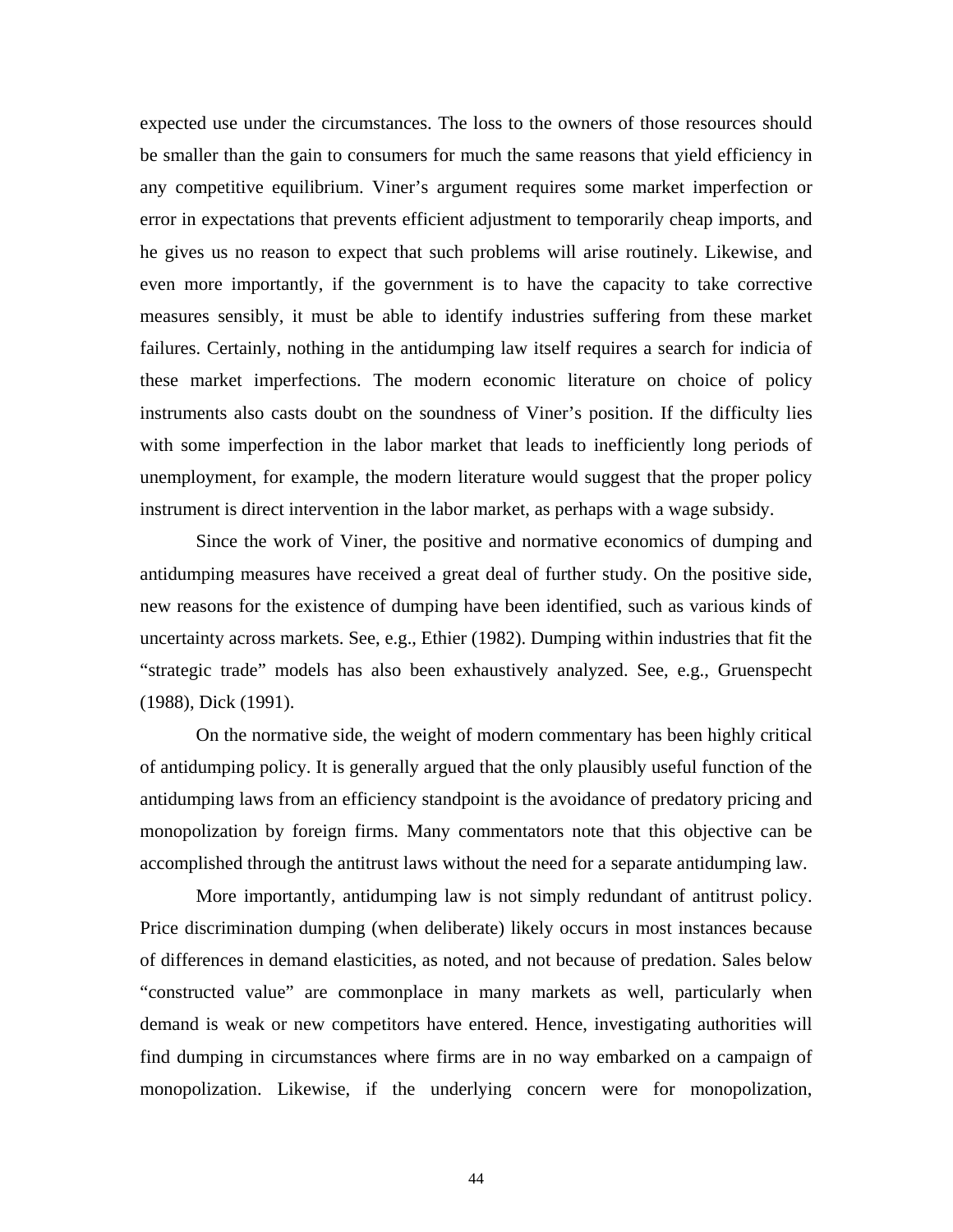antidumping measures would be restricted to concentrated markets exhibiting entry and reentry barriers so that a monopolistic outcome is plausible. Nothing in the modern definition of dumping or the injury test imposes such a restriction. See, e.g., Barcelo (1972); Deardorff (1993); Hindley and Messerlin (1996): Ordover, Sykes and Willig (1983).

 If modern antidumping law is badly tailored for addressing any *bona fide* problem, it is nevertheless worth noting that antidumping duties may, in same instances, yield economic benefits by coincidence. At least three scenarios may be identified in which such benefits may arise.

 First, taking a global welfare perspective, antidumping duties will to some degree discourage international price discrimination. Much as the domestic welfare effects of imperfect price discrimination are indeterminate, so are its effects across global markets, and it is possible that global welfare will increase because antidumping policy reduces the degree of output constriction by firms with market power. Of course, the opposite outcome is also possible. Second, from a national welfare perspective, antidumping duties may benefit large nations that are not already charging their "optimal tariff." The logic here is that large nations have a degree of monopsony power, and can exploit it through tariffs that extract rents from foreign exporters by inducing them to lower their prices. Antidumping duties might by chance yield a welfare gain to a large importing nation (but not the world as a whole) for this reason, although again the opposite outcome is certainly possible. Third, in industries fitting the strategic trade paradigm—an industry that exhibits increasing returns to scale that can eventually earn monopoly rents at the expense of foreign consumers, or that generates positive externalities that do not cross national borders—it is well known that protection can enhance national economic welfare. See Gruenspecht (1988), Dick (1991). There is no reason to think that a duty equal to the margin of dumping calculated under existing law is the best duty for this purpose, of course, and the law applies antidumping measures to all industries, most of which do not plausibly fit the strategic trade paradigm. But one cannot exclude the possibility that in some cases, antidumping duties generate these types of benefits by chance. Sykes (1998) and Willig (1998) offer a more detailed treatment of these issues.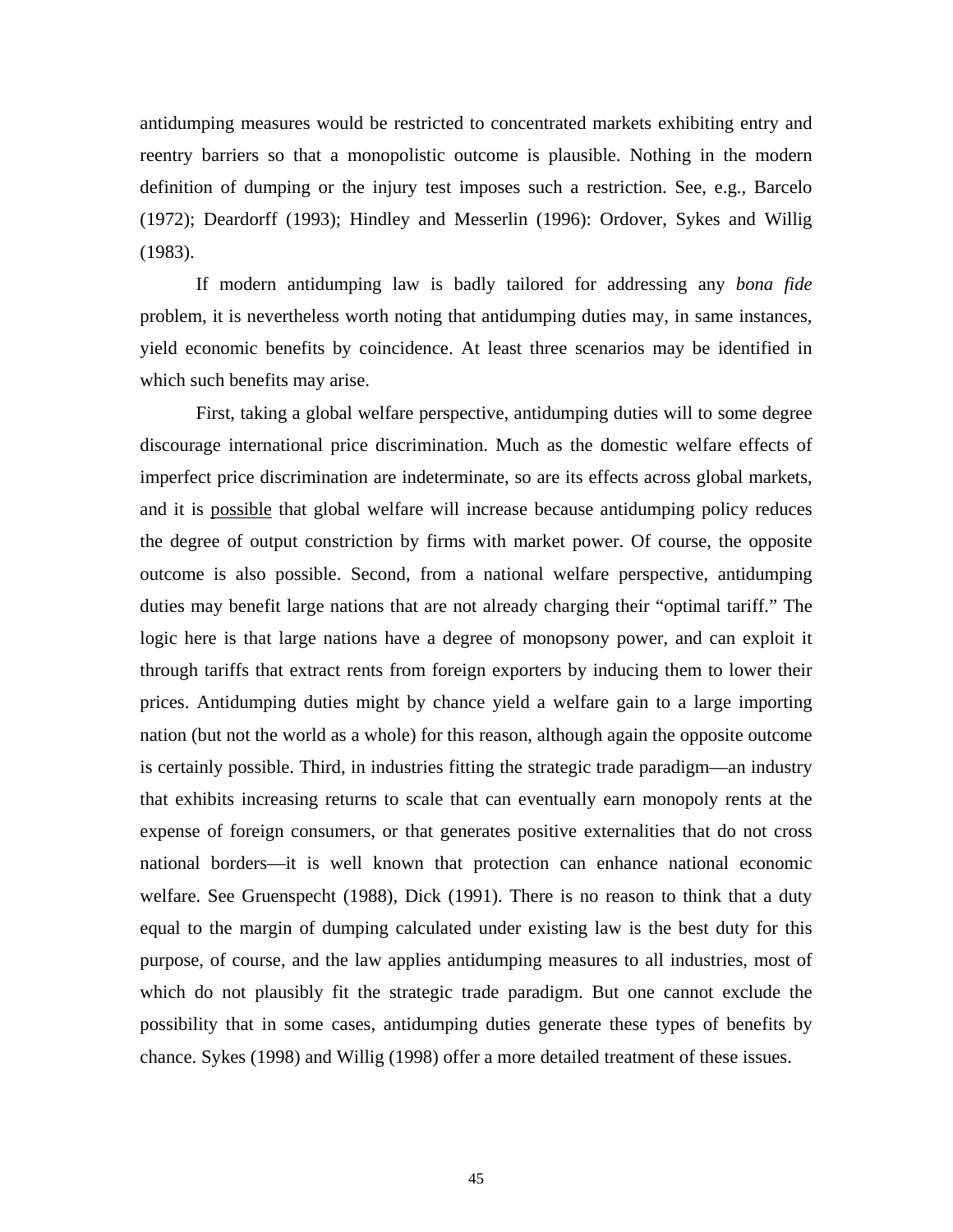Some commentators have offered what might be termed "political" defenses of antidumping policy. One possibility is that whenever trade is perceived to be "unfair," governments will be induced to restrict it, and that it is better to do so through measures that eliminate only the perceived unfairness than through measures that go even farther. This is the essence of Jagdish Bhagwati's argument for countermeasures against subsidized imports, as I understand him, an argument that might be extended to dumped imports if they too are genuinely perceived as "unfair." Bhagwati (1988). A difficulty with such an argument is that it is not clear why dumping should be perceived as unfair, given that it is really quite a normal business practice for many foreign and domestic firms.

 A related, though seemingly distinct, argument for antidumping measures is the suggestion that they redirect pressures for protection away from the legislature and into a more benign administrative process. Boltuck and Litan (1991) observe: "[T]he imperfect success with which domestic interests have pursued unfair trade remedies suggests perhaps the only principled reasons for the statutes: as a legal 'safety valve' for channeling the strongest claimants for protection away from overtly supporting more transparent forms of protection." The administrative process that doles out antidumping remedies, the argument runs, will ultimately give less protection than would arise if the interest groups seeking protection were to turn to the legislature for more conventional protectionist intervention. A difficulty with this argument is that it is hard to see why the interest groups who, by hypothesis, could secure a greater degree of protection from the legislature in the absence of the administrative remedy, will be forced to settle for the lesser degree of protection that the administrative remedy provides. An alternative hypothesis is that groups with the power to secure high levels of protection from the legislature will do so notwithstanding the administrative alternative, and that groups without such power will avail themselves of the administrative route, thereby increasing the total amount of protection in the end. Put differently, it seems problematic to argue that if an additional avenue for interest groups to secure protection is opened while previous avenues also remain open, the net result will be a reduction in protection. Of course, if antidumping measures were somehow restricted or abolished, it is surely right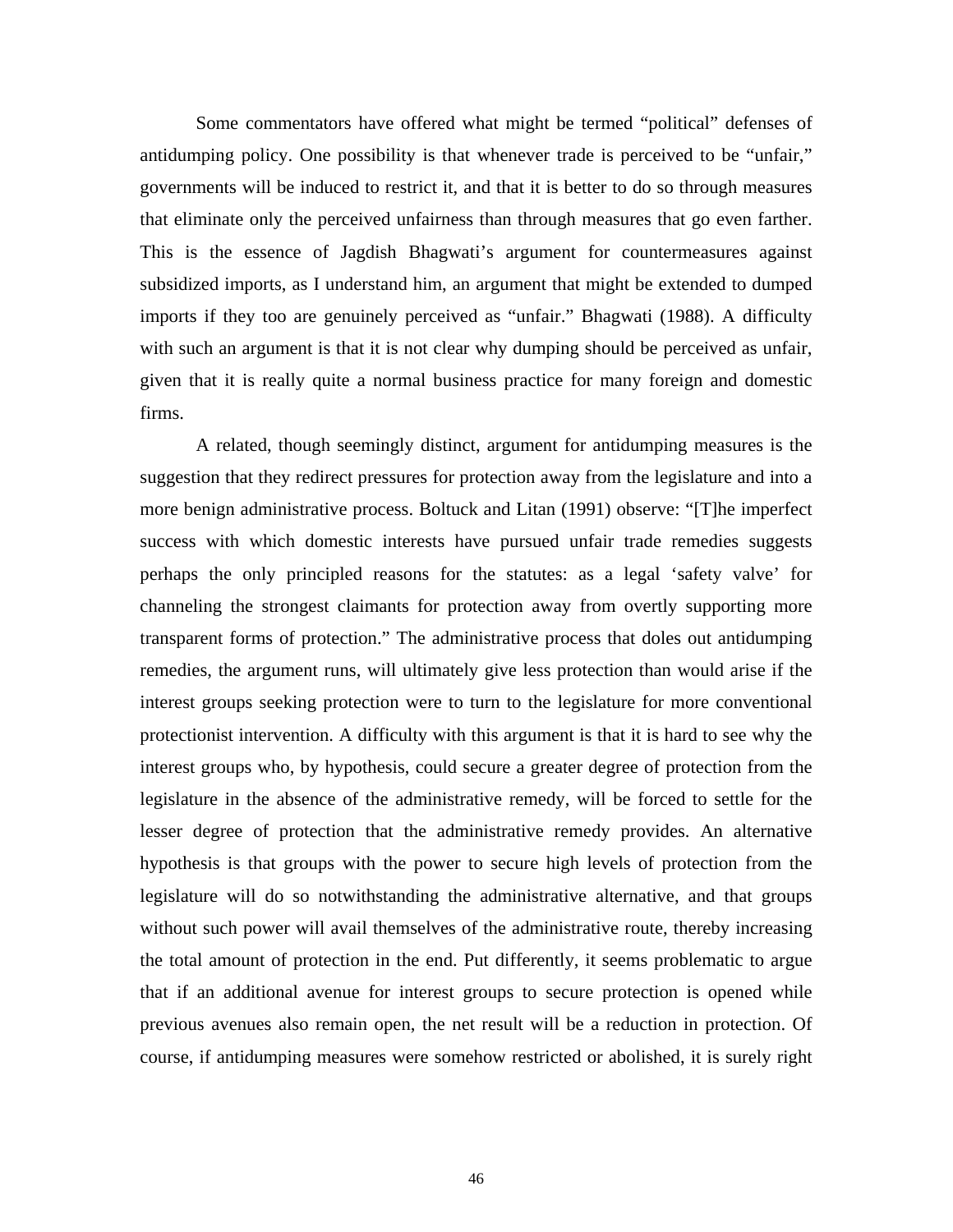to say that the resources devoted to the pursuit of antidumping duties would be redirected elsewhere and that unintended consequences might result.

 If the bulk of the modern normative commentary is correct in suggesting that antidumping policy is economically unsound, however, a positive puzzle arises: Why do trading nations not agree to eliminate the use of antidumping duties, much as they have negotiated to reduce their tariffs generally? Occasional proposals within the WTO system to eliminate antidumping policy and subsume it within a sensible competition policy have had little traction. What explains the persistent popularity and survivability of antidumping policy? Sykes (1998) offers the suggestion that the political constituency for antidumping policy is not (and never has been) an anti-monopoly constituency, but is instead much the same as the political constituency for safeguard measures—declining industries. Because of the injury test, the principal beneficiaries of antidumping duties are industries that have difficulty competing in open markets. These industries present an effective lobby for protection for reasons noted earlier, and as yet the exporters targeted by antidumping measures have proven ineffective in political opposition.

 Part of the reason why may lie in the fact that at least some exporters may not be harmed by antidumping actions against them. If they are able to settle the case through a price undertaking, they will have raised price and restricted output much like a cartel. Prusa (1992) and Staiger and Wolak (1989) argue that antidumping policy can indeed provide a government-sponsored route to cartelization that would otherwise violate the antitrust laws. This outcome is not observed in all cases by any means, since many cases are not settled. But the fact that it occurs some of the time no doubt has bearing on the ongoing political equilibrium.

 Finally, it is interesting to note that antidumping policy may disappear as trading economies become more integrated. The U.S. federal system has some restrictions on domestic price discrimination in the Robinson-Patman Act, but they have always been much more closely linked to antitrust concerns and are not nearly as intrusive on pricing policies as international antidumping rules. Indeed, the Robinson-Patman Act is hardly ever enforced. Similarly, the formation of the European Union eventually led to the abolition of antidumping law internally. By contrast, NAFTA assiduously preserves the right of members to take antidumping measures against other members, as did the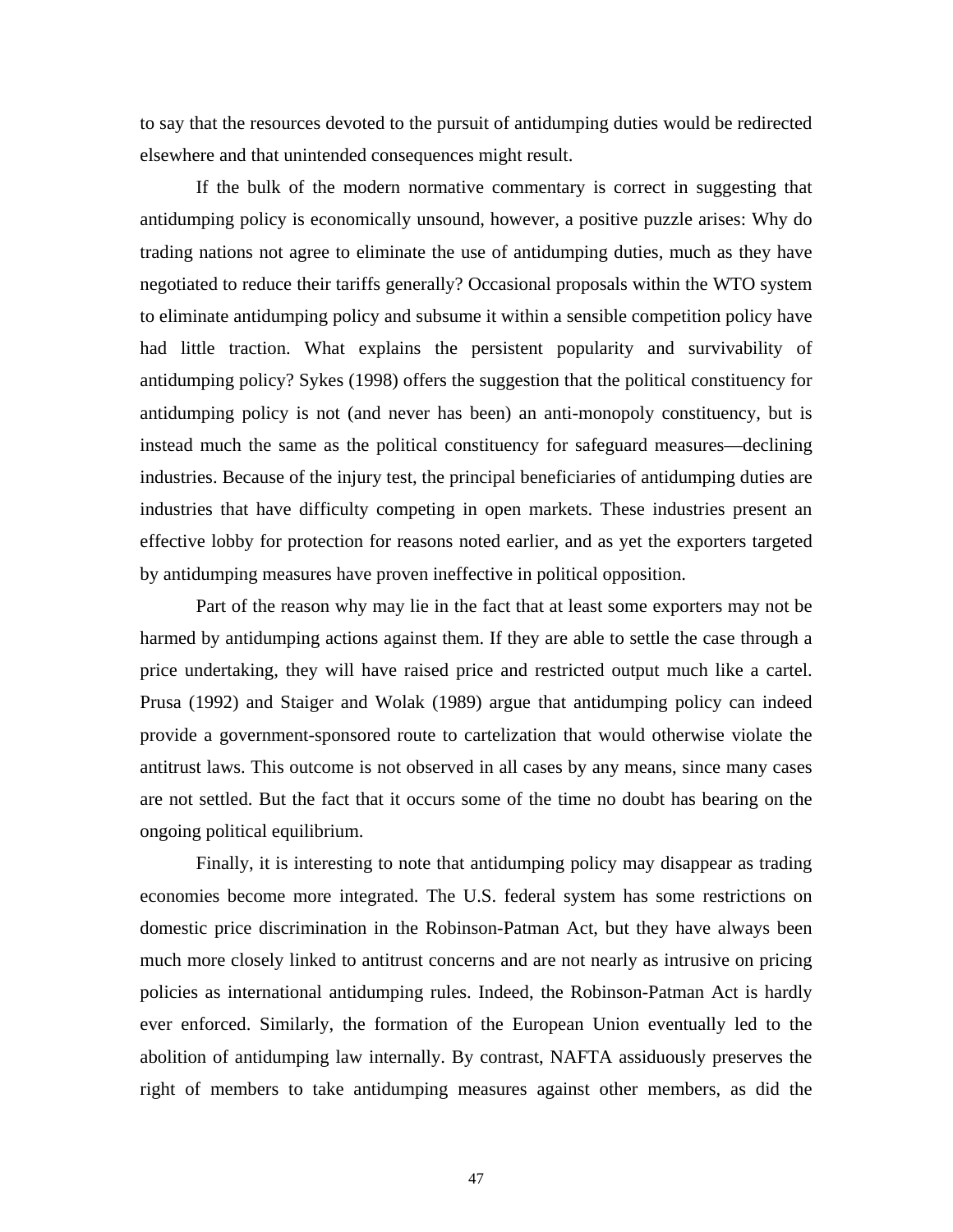predecessor U.S.-Canada Free Trade Agreement. An understanding of the political reasons for this heterogeneity in regional arrangements may also illuminate the reasons for the current state of the law in the WTO.

#### **III. Countervailing Duties**

 The WTO system takes a two-track approach to the discipline of subsidies. First, subsidies may directly violate WTO law, which now contains elaborate rules limiting the ability of governments to engage in certain subsidy practices. For nonagricultural products, these rules are contained in the SCMA; for agricultural products, they are contained in the Agreement on Agriculture. These direct limitations on subsidy practices are discussed in the chapter by Trebilcock and Fishbein elsewhere in this volume. Readers seeking a more elaborate discussion may wish to consult Sykes (2005).

 Second, WTO/GATT law has always permitted members to take countermeasures against imported goods<sup>65</sup> that benefit from "subsidies," and that cause or threaten material injury to import-competing firms. These "countervailing duties" are part of the trade remedy arsenal, and will be the final subject of this chapter.

 Note that the injury requirement for the use of countervailing duties is virtually identical to that for the use of antidumping duties, both substantively and procedurally. I thus refer the reader to the discussion of injury analysis in the last section and will not address it further here. Likewise, the procedural requirements for national countervailing duty investigations, and for the collection and periodic review of countervailing duties, are nearly identical to those for antidumping investigations, and I will not dwell on them. The focus of this section is on what constitutes a countervailable subsidy, how the subsidy is measured, and whether countervailing duties make economic sense.

#### A. Countervailable Subsidies under WTO Law

 $\overline{a}$ 

Countervailing duty law dates back to the first U.S legislation in 1897. The U.S. Tariff Act of 1930 strengthened the law, authorizing the Department of the Treasury to impose duties to offset any "bounty or grant" bestowed on imported merchandise. Article

<sup>&</sup>lt;sup>65</sup> The GATS commits members to negotiate regarding subsidies in Article XV, but as of yet little has been accomplished, and I will focus here entirely on the rules governing goods markets.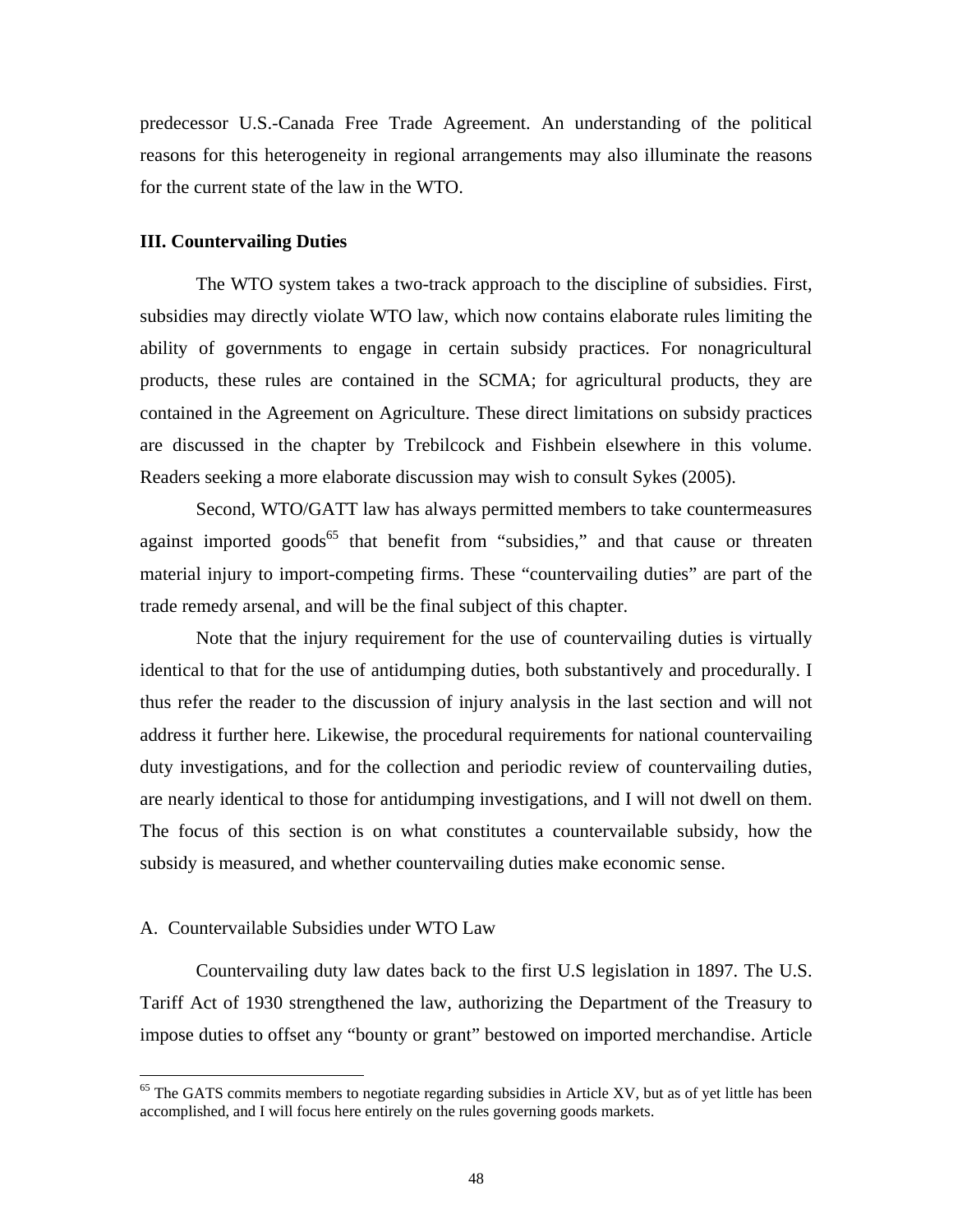VI of the original GATT was drafted in 1947 to permit the continuing use of countervailing duties, providing in paragraph two that "[n]o countervailing duty shall be levied on any product…in excess of an amount equal to the estimated bounty or subsidy determined to have been granted, directly or indirectly, on the manufacture, production or export of such product," and adding an injury requirement in paragraph six.

 U.S. law did not attempt to define the term "bounty or grant," and GATT likewise left open the definition of "bounty or subsidy." Early U.S. cases generally involved what are now termed "export subsidies," which entail government payments or other incentives contingent on exportation (for example, a government program providing that producers will receive one shilling for each widget that they export). Later cases imposed duties to offset what are now termed "domestic subsidies," which entail government payments or other benefits to domestic producers that are not contingent on exportation (for example, a government program providing that producers will receive one shilling for each widget that they produce). WTO law now recognizes that both types of programs may produce countervailable subsidies.

#### 1. The Concept of "Subsidy" in the SCMA

The Uruguay Round SCMA undertook for the first time to provide a definition of "subsidy" under WTO law, drawing heavily on the evolution of the concept under U.S. law. Article 1 defines "subsidy" as a "financial contribution" by a government or any other public body within the territory of a member. The contribution can arise from a direct transfer of funds, from revenue otherwise due that is foregone, from government provision of goods or services "other than general infrastructure," from government purchases, from government support for a funding mechanism that makes any such contributions, or from certain income or price support schemes. The government contribution must also confer a "benefit"—government purchases of goods or services at fair market value, for example, would not result in any benefit.

Not all "subsidies" within this definition may be the subject of countervailing duties. In addition to the injury requirement, the subsidy must also be "specific." The "specificity test" has its origins in U.S. law, and has long been a source of controversy. Very roughly, the function of the specificity test is to distinguish familiar activities of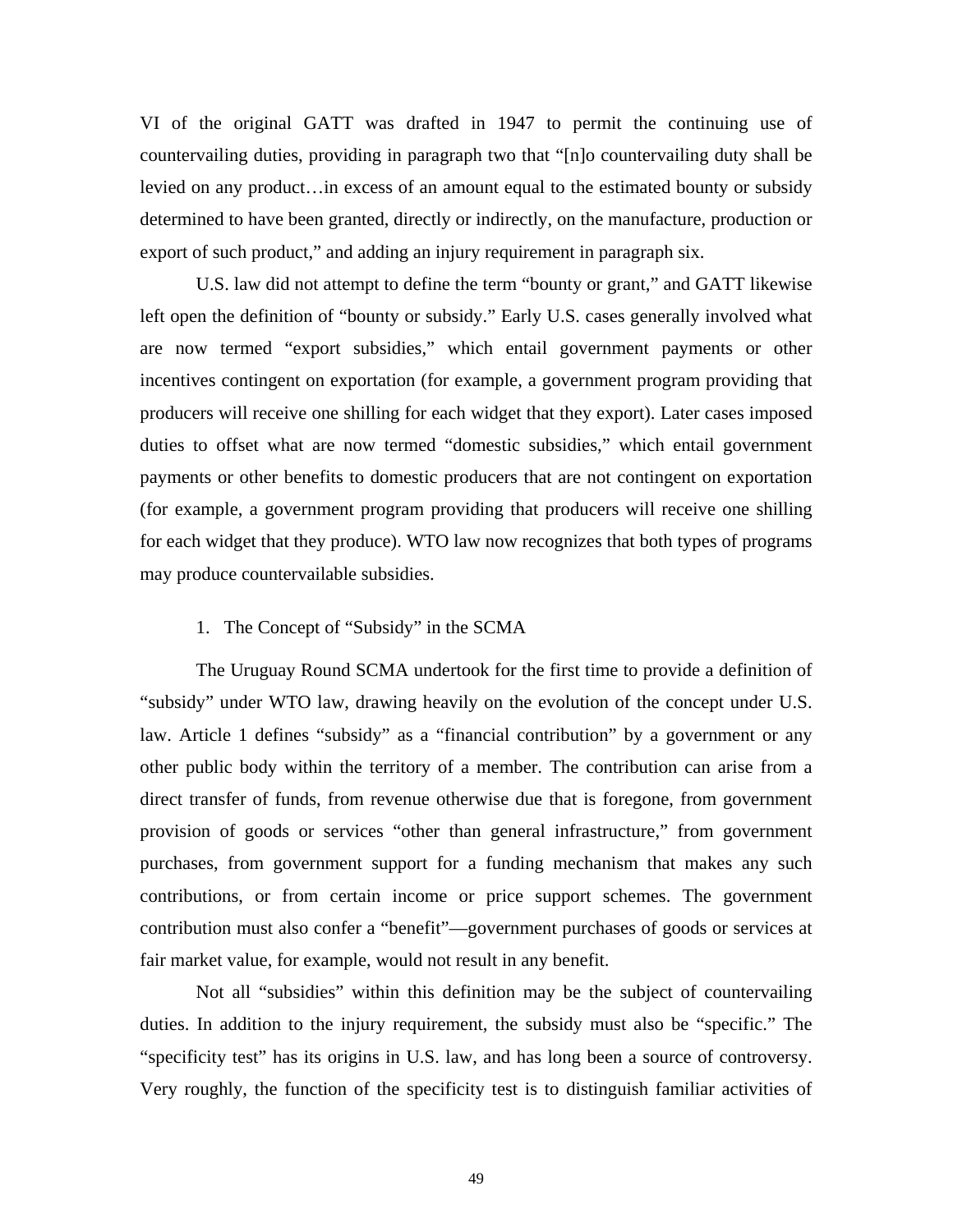governments that are considered acceptable and in no way "unfair," from other activities that somehow confer an unfair advantage on the beneficiary. The essential premise of the test is that narrowly-targeted programs (and export-contingent or import-substitution programs) are more troublesome than those that are more broadly available in the economy. Accordingly, pursuant to Article 2.3, all subsidies contingent in law or in fact on export performance are automatically "specific," as are subsidies that are contingent on the use of domestic over imported goods. For other programs that fit the definition of "subsidy" in Article 1, "specificity" is present when the beneficiaries of the subsidy are limited to "an enterprise or industry or group of enterprises or industries." This situation can arise when the granting authority or the legislation that it administers expressly limits the beneficiaries to "certain enterprises," or can occur when the subsidy is *de facto* specific. A finding of *de facto* specificity may result from the "use of a subsidy programme by a limited number of certain enterprises, predominant use by certain enterprises, [or] the granting of disproportionately large amounts of subsidy to certain enterprises." In addition, a subsidy that is "limited to certain enterprises located within a designated geographical region within the jurisdiction of the granting authority shall be specific."

The definition of specificity under WTO law leaves open a most fundamental issue—how narrowly targeted must a subsidy be to be deemed limited to a "group of enterprises or industries?" This text on its face is quite useless at delimiting the scope of the relevant "group," and to date WTO dispute cases provide little guidance on the subject.

#### 2. Measurement Issues

Once a subsidy is found to be specific, its value must be computed in relation to the value of the subsidized merchandise in order to compute an appropriate countervailing duty. Sometimes this exercise is fairly straightforward. For example, if widget producers in an exporting nation receive a one shilling grant for each exported widget and the value of an exported widget is ten shillings, then a 10% duty is appropriate to "countervail" the export subsidy. Likewise, if widget producers receive a two shilling grant for every widget produced, and each widget is worth ten shillings, then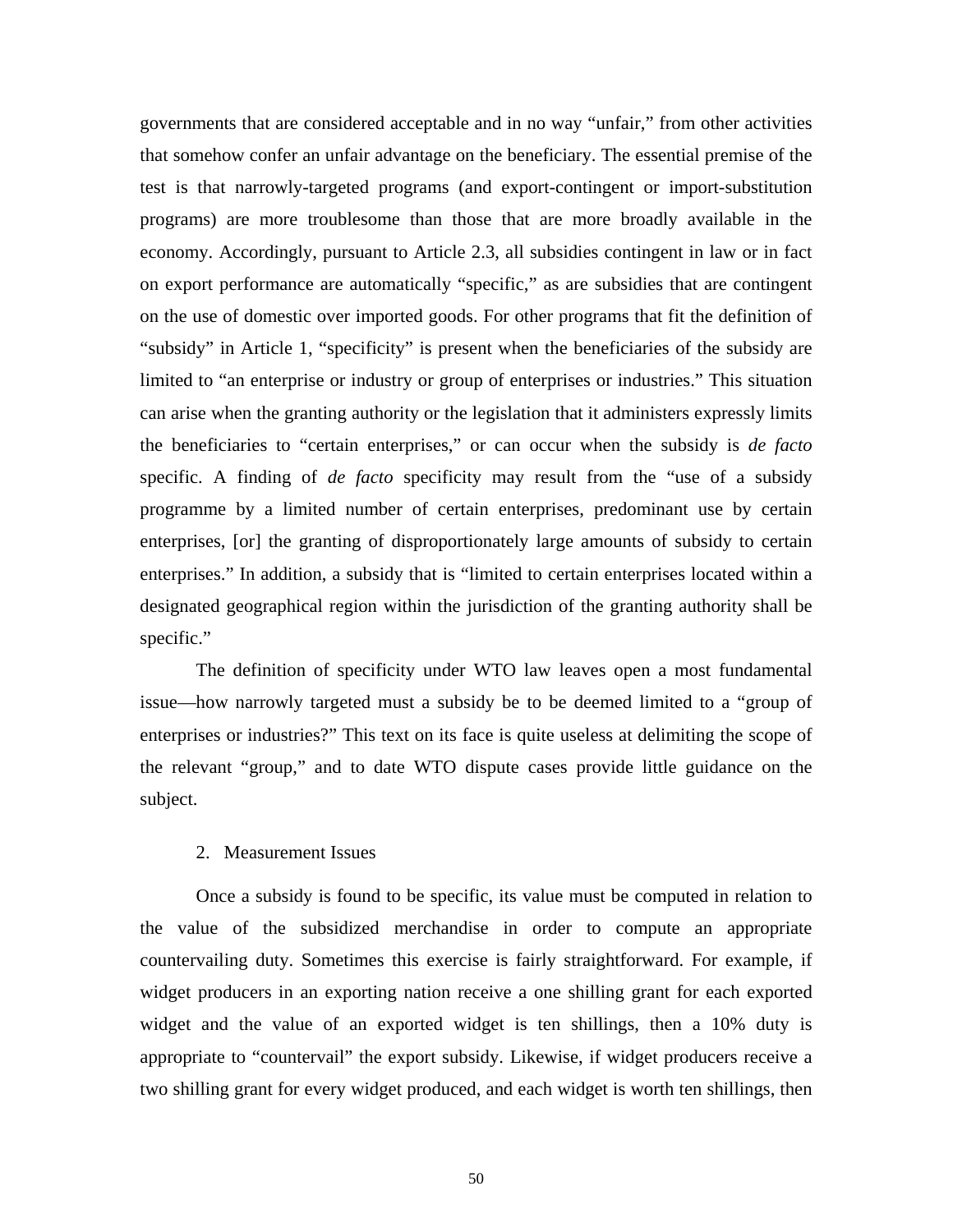the proper duty is 20% to countervail the domestic subsidy. Producers receiving both subsidies would properly be subject to a countervailing duty of 30%.

Often, however, valuation of the subsidy is more complicated. Suppose the subsidy takes the form of a loan or loan guarantee, an equity infusion, a special tax provision, or the sale of goods by the government—how is the subsidy to be measured in such cases? The SCMA begins with the premise that the relevant "benefit' is the benefit to the recipient (see Article 14), as distinguished from the cost to the government. Thus, a loan to a firm at a below market rate would confer a "benefit," even if the government could borrow funds itself at an even lower rate, and thus argue that it earns a "profit" on the loan.

When feasible, the benefit to the recipient will be measured by a market benchmark. Thus, for a loan by the government, the benefit must ordinarily be assessed with reference to the interest rate that the recipient would pay on a comparable commercial loan in the private market. For a loan guarantee, the question is whether the guarantee results in interest savings to the recipient in excess of the price paid to the government for the loan guarantee. When the government sells goods and services, the question is whether the government has sold them for less than the private market would charge in the same country. When the government infuses equity into domestic firms, the question becomes whether it has behaved in a manner inconsistent with what private investors would do under similar circumstances.<sup>66</sup>

Market benchmarks, however, are not always available. The tax issue presents an obvious example—when a firm benefits from a special provision in a tax law, it makes no sense to ask how much tax the firm would instead pay in a "private market." Rather, the standard benchmark looks to the taxes that the firm would otherwise pay. Although such an approach sounds sensible, it leads to some arguably peculiar results. Imagine a widget industry in a country that has no corporate income tax at all. Such an industry receives no tax "benefit." By contrast, consider a widget industry that is exempted from corporate income tax in a country that applies a corporate income tax to other industries. That industry would receive a "benefit" in the amount of the foregone taxes on its income,

<sup>66</sup> See generally SCMA Article 14.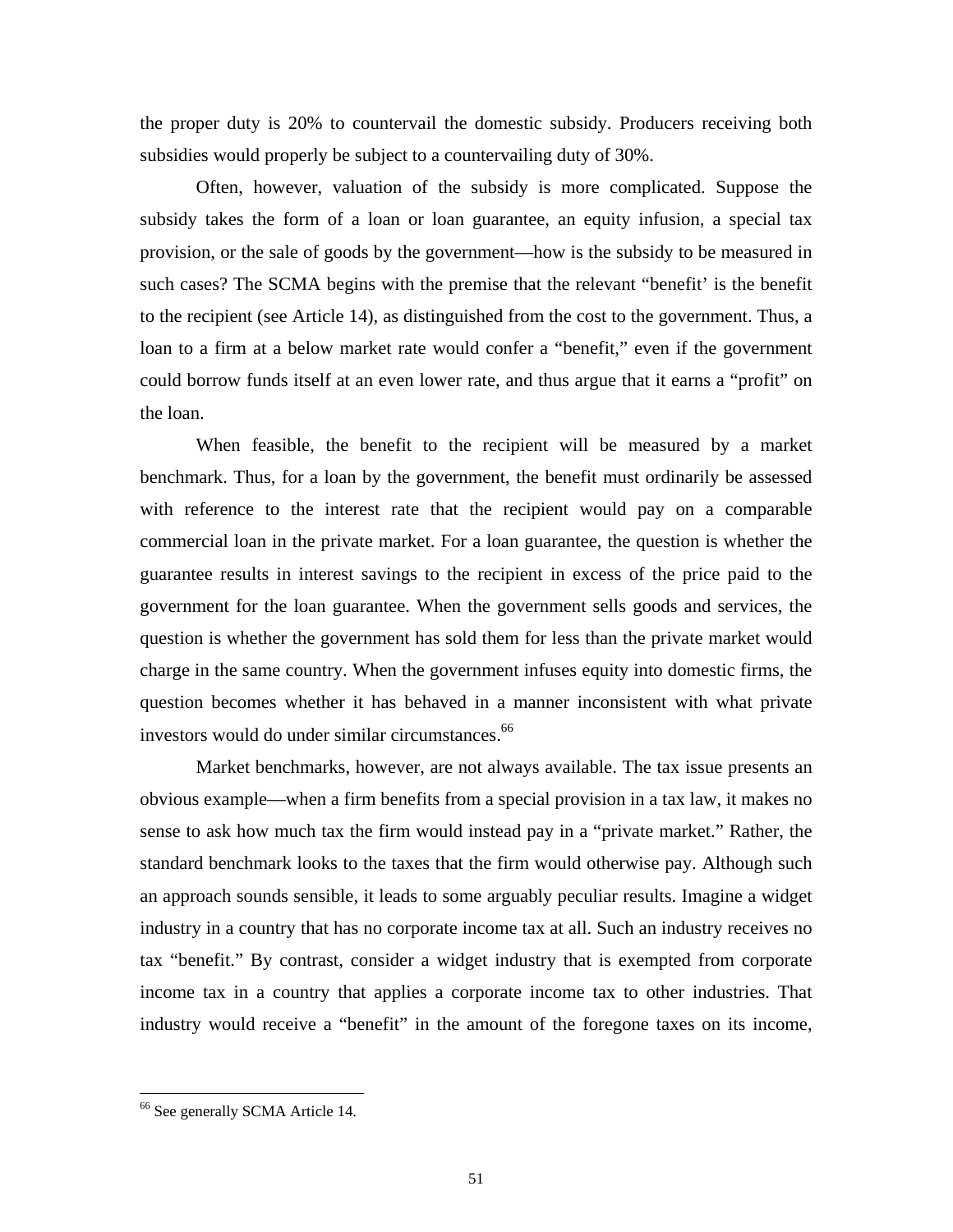even though it pays exactly the same tax (zero) as the other hypothetical widget industry that receives no tax "benefit."

Market benchmarks may also prove unavailable in countries that do not have private markets. The United States, for example, has long taken the position that the countervailing duty laws cannot be coherently applied to nonmarket economies. [It has more than made up for its "generosity" on this front, however, through aggressive application of antidumping law to nonmarket economies.]

Finally, market benchmarks may prove problematic if the government subsidy program is so extensive that it can be said to have "distorted" the private market. In the long-running dispute between the United States and Canada over alleged subsidization of lumber exports by Canada, the United States has claimed that subsidized prices for standing timber on crown lands have depressed prices for all timber in Canada. $^{67}$  Thus, argues the United States, the price of private timber is not the proper benchmark for measuring the amount of the government timber subsidy. In a subsequent WTO proceeding, the Appellate Body accepted the notion that, in principle, private market prices in the subsidizing may be distorted by subsidy programs and an alternative benchmark may become necessary.<sup>68</sup>

Several other recurrent issues warrant a mention. First, the valuation of subsidies can involve complicated allocation issues, across products and over time. Suppose that a one-time below-market loan is used to build a multi-product factory. If only one of the products of the factory is subject to a countervailing duty investigation, say, it will be necessary to determine what portion of the subsidy "benefits" the production of that particular product. Likewise, if the factory has a useful life of a number of years, it will be necessary to decide how much of the subsidy "benefits" the production of the product in any window of time. Such questions are typically answered with complex allocation rules that may rest on somewhat arbitrary assumptions.<sup>69</sup>

 $67$  Canada has forcefully disputed this proposition, to be sure, arguing that a below market price for standing timber on government lands will not affect the size of the harvest, and thus the price of competing timber on private land.

<sup>&</sup>lt;sup>68</sup> See United States–Final Countervailing Duty Determination with Respect to Certain Softwood Lumber from Canada, WT/DS257/AB/R (2004).

 $69$  For further discussion of such issues and the way that they are handled under U.S. law, see 19 C.F.R. §§351.504 et. seq.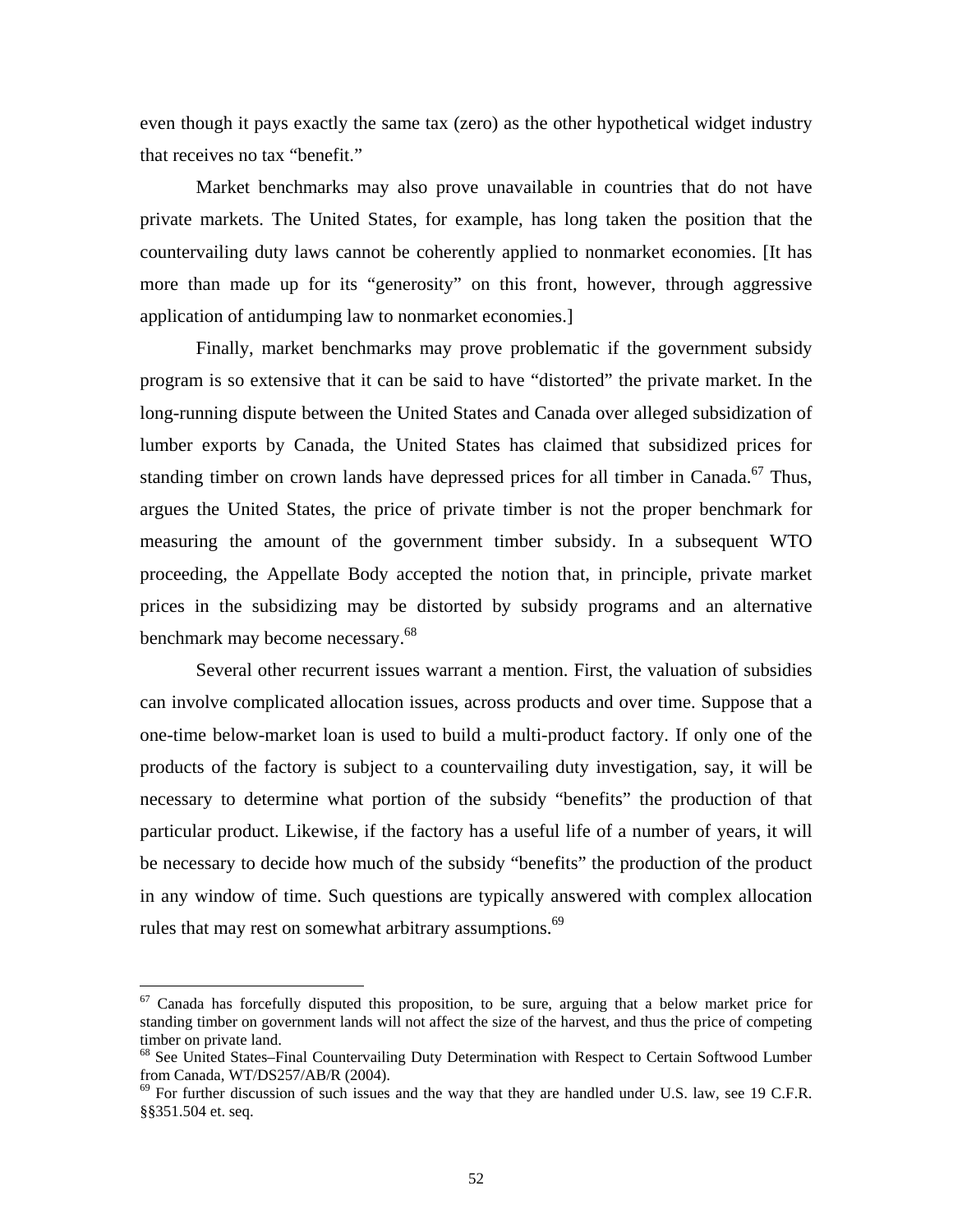Second, difficult issues may arise when a subsidy is bestowed at one stage of processing, while the exported good is produced by a later stage of processing. One must then ask whether the "upstream" subsidy "passes through" to the later stage of processing. When both stages of processing are integrated into a single company, the tendency is to assume that the subsidy passes through in full. But what if the recipient of the subsidy sells its goods at arm's-length to another company that processes them further and then exports the finished product? Again drawing on the softwood lumber dispute for illustration, the Appellate Body has faulted the United States for failing to conduct a proper analysis of whether timber subsidies given to loggers pass through to unaffiliated sawmills that purchase the logs and manufactured them into lumber.<sup>70</sup>

Third, privatization transactions can raise difficult questions regarding alleged subsidies to the owners of privatized assets. Suppose that a government builds an uneconomical steel mill, for example, seeking to prop up local employment. Subsequently, the government auctions the mill for as much as the market will bear. Can the new owner be deemed "subsidized," or is he immune from such a finding on the grounds that he paid fair market value for the assets and thereby received no "benefit?" In two recent decisions, the Appellate Body leans strongly toward the latter view.<sup>71</sup> Grossman and Mavroidis (2003) question the logic of that approach, which implies that a government can build uneconomic productive capacity in an industry and then "cleanse" the assets of any subsidy by selling them at arm's length, even though the uneconomic plants will thereafter continue to operate and cause the same harm to foreign competitors.

Finally, because countervailing duties offset subsidies that are commonly granted to an entire industry, it has been commonplace for national authorities to compute a single rate of duty for all exporters in a given exporting nation. Article 19.3 of the SCMA affords an opportunity for individual exporters to seek an individual rate, however, noting the possibility that some exporters may renounce subsidies, while others may enter price undertakings to avoid the application of countervailing duties, akin to the undertakings available in antidumping cases. Differential rates of duty may also arise when the

1

 $70$  See United States – Final Countervailing Duty Determination with Respect to Certain Softwood Lumber from Canada, WT/DS257/AB/R (2004).

<sup>71</sup> See United States–Imposition of Countervailing Duties on Certain Hot-Rolled Lead and Bismuth Carbon Steel Products Originating in the United Kingdom, WT/DS138/AB/R (2000); United States–Countervailing Measures Concerning Certain Products from the European Communities, WT/DS212/AB/R (2002).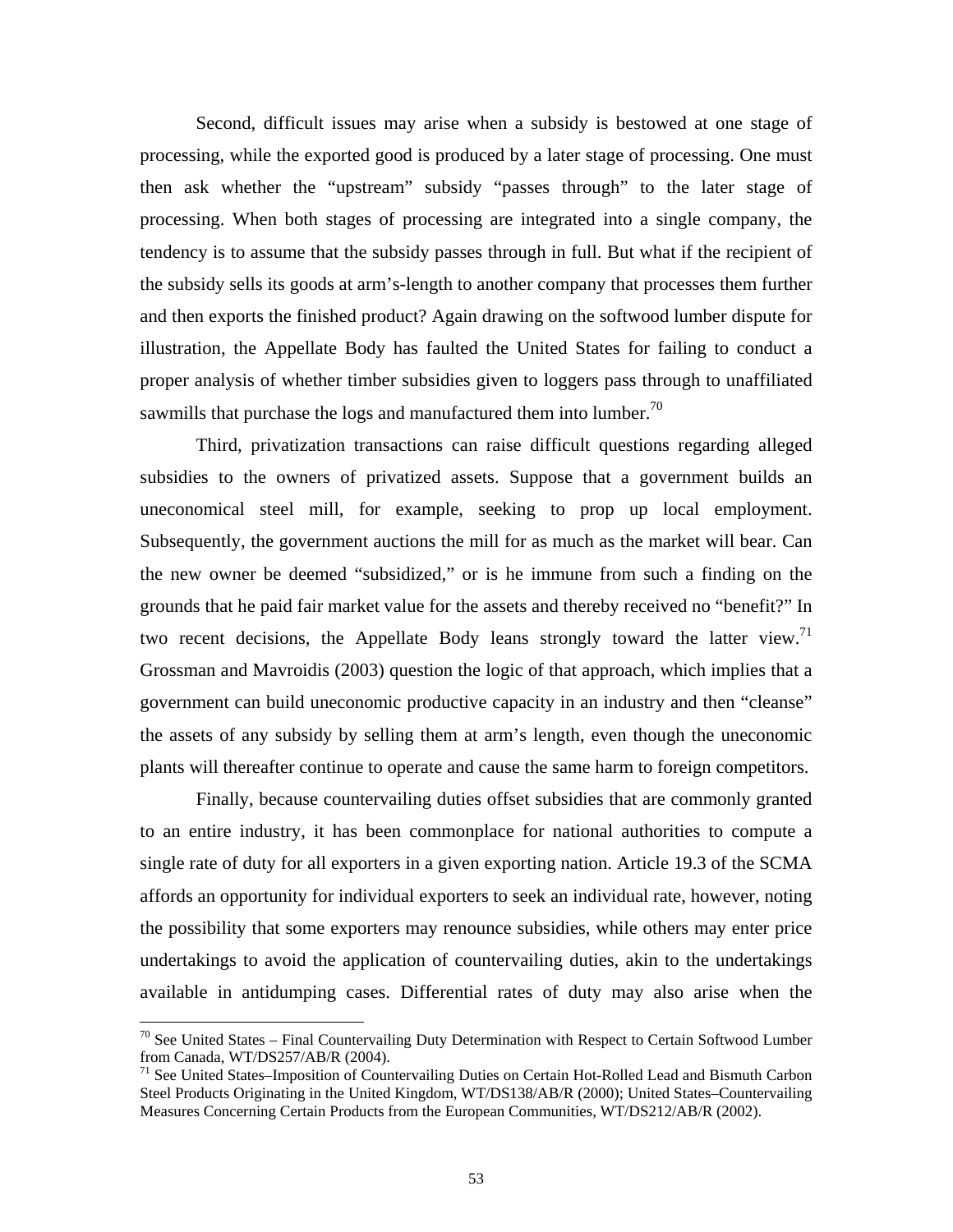granting authority is a subsidiary government—in the softwood lumber case, for example, the United States has computed different duties for each Canadian province because most of the alleged subsidy programs are administered at the provincial level.

#### B. Economic Commentary on Countervailing Duties

 In contrast to the generally hostile view of antidumping measures taken by most modern economists, commentary on countervailing duties is more mixed. Critics such as Sykes (1989) begin with the observation that subsidized (and thus cheaper) imports are generally beneficial to an importing nation—regardless of the reason why imports are cheap, an improvement in the terms of trade will yield an aggregate gain in national economic welfare, other things being equal. Likewise, the welfare effect of countervailing duties will often be adverse, much like the welfare effect of any other tariff. This view counsels openness to subsidized imports, and indeed suggests that perhaps the proper policy response is to "send a thank-you note to the embassy" as Paul Krugman once quipped.

 To be sure, special circumstances may arise in which countervailing duties yield a benefit to the importing nation. Two possibilities, noted earlier in the discussion of antidumping duties, are that countervailing duties allow the extraction of monopsony rents by a large nation with market power over the price of its imports, or that they afford useful protection to an industry that fits the "strategic trade" paradigm. But nothing in WTO law (or national law) limits countervailing duties to the cases where such benefits plausibly arise. Further, the gains to an importing nation from exploiting its monopsony power or from protecting its strategic industries come at the expense of its trading partners, and global welfare can decline if all nations pursue such policies.

 Defenders of countervailing duty law, by contrast, such as Jackson (1997), urge that countervailing duties may serve as a useful deterrent to wasteful subsidy practices. It is well known that government subsidies can distort market outcomes and divert resources away from higher-valued uses. The problem can become all the more acute when political pressure exists for governments to match the subsidies granted by others many governments may find themselves subsidizing the same sectors, collectively wasting resources while accomplishing little to provide net benefits to the subsidy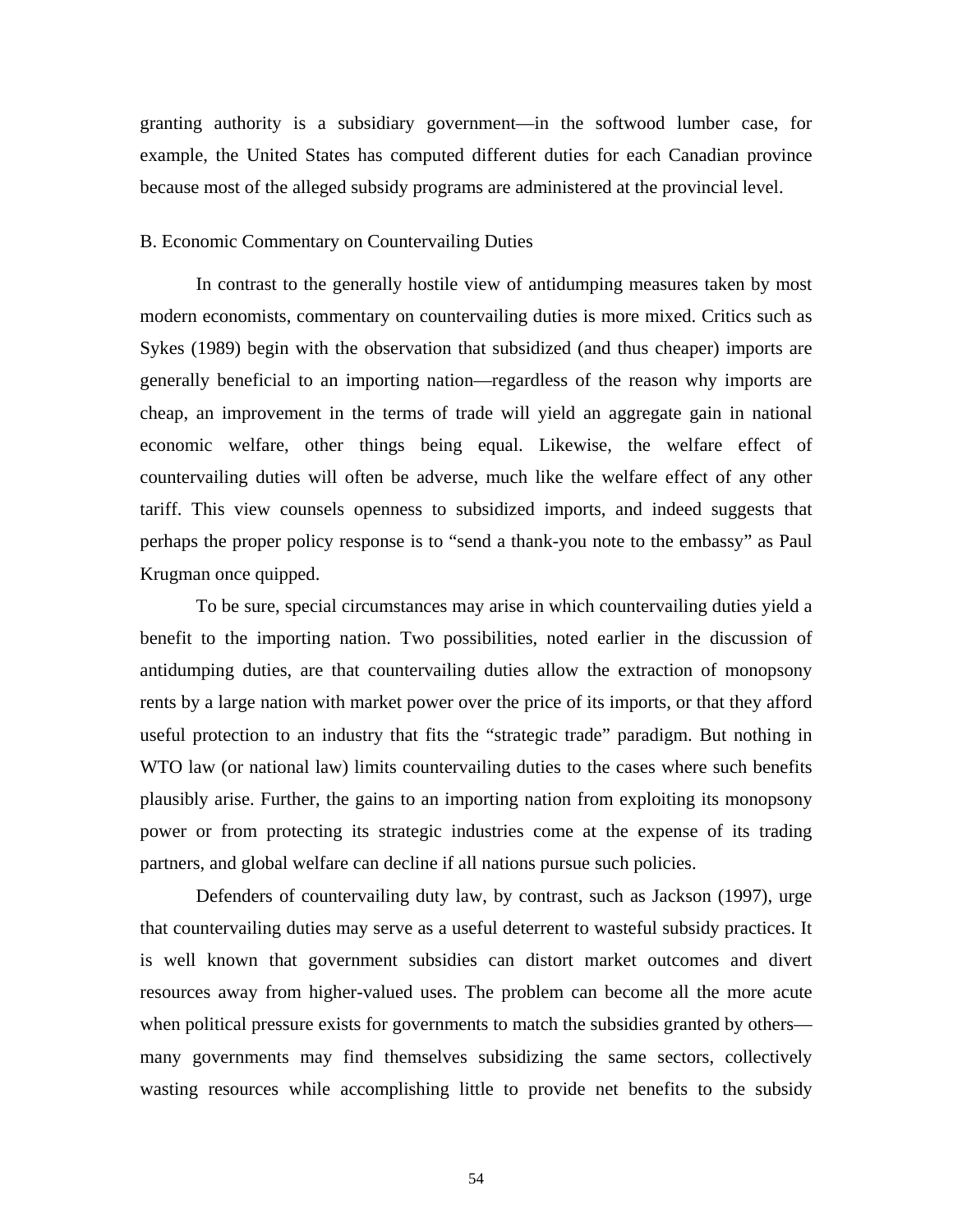recipients. See Hufbauer and Erb (1984). A threat of countervailing duties, the argument runs, will discourage such wasteful practices. The benefits of countervailing duty law thus arise not in the cases where duties are actually employed, but in the cases where subsidies are never bestowed in the first instance. Likewise, even if the actual use of a countervailing duty by an importing nation lowers its welfare when viewed narrowly, the broader systemic benefits from the discouragement of wasteful subsidies by a prospect of countervailing duties may make all nations better off on balance.

 This more optimistic view may be correct, but there are several reasons to question it. First, and rather trivially, a tradeoff exists between the welfare costs that can arise in cases where duties are actually used, and any welfare gains that arise in other cases from the discouragement of wasteful subsidy practices. It is not obvious *a priori* how the balance is struck in practice.

 Second, and related, there are reasons to doubt the efficacy of countervailing duties as a deterrent to wasteful subsidy practices. Countervailing duties are unilateral policies undertaken by importing nations without coordination. When the United States imposes a countervailing duty on a product from another country, for example, it will often be the only country in the trading system to impose a countervailing duty on that product. The subsidized goods may simply be diverted to another market, and in any case the damage to the beneficiary of the subsidy may be quite modest in relation to the value of the subsidy. The use of countervailing duties is also limited by the injury test. One can question whether the prospect of uncoordinated countermeasures, limited to situations of demonstrable injury, will do much to discourage subsidization.

 Third, the ability of countervailing duties to discourage wasteful subsidies turns importantly on the ability of the law to distinguish the subsidies that are "wasteful." The specificity test may be a questionable basis for sorting cases in this respect. Broad subsidies to agricultural producers, for example, may be "nonspecific" because they benefit more than a "group" of industries, even though the agricultural sector is widely considered to be distorted by subsidies in many countries. More generally, nations may be able to exploit the specificity test by designing subsidy programs to be broad enough to avoid running afoul of it. It is also possible that a "specific" subsidy may not be wasteful. For example, a subsidy to research and development in an industry where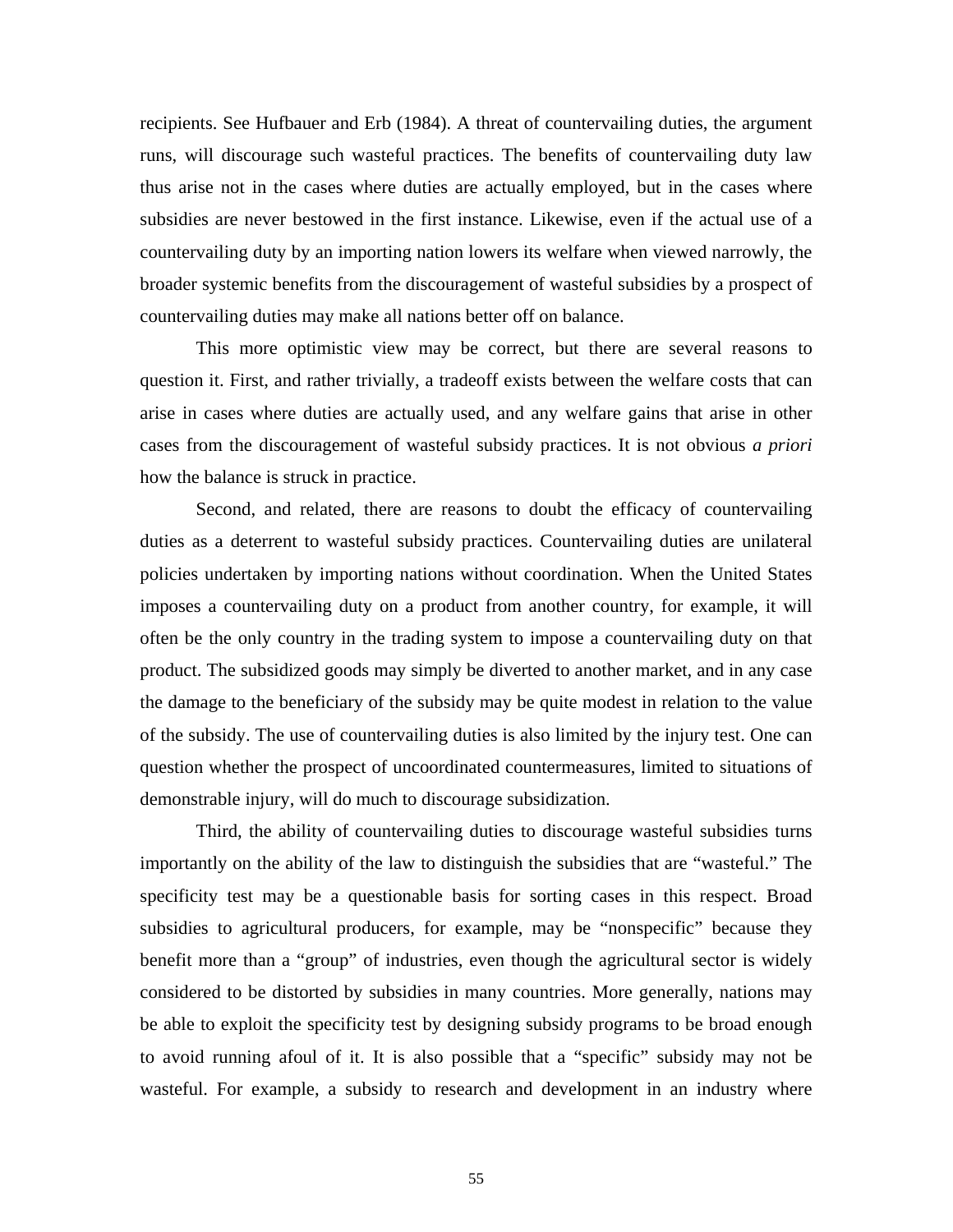intellectual property rights are difficult to enforce may have sound economic justification, yet appear quite "specific."<sup>72</sup> Schwartz and Harper (1972) take this type of criticism a step further. If a democratic society chooses to divert resources into a particular industry—such as family farming—who is to say that the program is waste? Perhaps the program results from a failure of the political process, or perhaps it reflects genuine preferences of the society for preserving certain activities despite the cost. The general point is that a simple and administrable criterion to distinguish "waste" from the legitimate activities of governments may be quite difficult to fashion, and one can certainly wonder whether the specificity criterion is satisfactory.

 Fourth, as Bagwell and Staiger (2002) note, any notion that a subsidy is "wasteful" must be mindful of the theory of the second best. In a global economy still pervaded by various trade barriers—tariffs, quotas, and the like—the existing volume of trade in many products is inefficiently small. Subsidies can increase the volume of trade toward its "free-trade" ideal, and enhance global welfare, other things being equal.

 Fifth, and again related, countervailing duty laws invariably examine subsidy programs in isolation. Firms are subject to a wide array of tax, regulatory and possibly subsidy policies. All of these have the potential to distort the behavior of the firm relative to some ideal, "free-market" benchmark, and many of the distortions may be offsetting. Ideally, a subsidy program should be deemed "wasteful" only if it induces a *net* diversion of resources into the subsidized activity relative to a proper benchmark. But the task of determining the net impact of government on the position of a firm or industry relative to a proper benchmark would be Herculean, and so countervailing duty law generally ignores most government burdens that might offset the benefits of a subsidy. For this reason as well, the notion that countervailing duties as computed in practice will appropriately target "wasteful" subsidies and leave constructive government activities alone seems quite dubious.

 One last strand of literature warrants a quick note. WTO law does not clearly require an importing nation to demonstrate that a subsidy program has caused injury to its producers before imposing a countervailing duty. It is arguably enough that the subsidy has conferred a "benefit," is specific, and that the "subsidized imports" have caused

<sup>&</sup>lt;sup>72</sup> Note that the limited "safe harbor" for R&D subsidies under Part IV of the SCMA has now expired.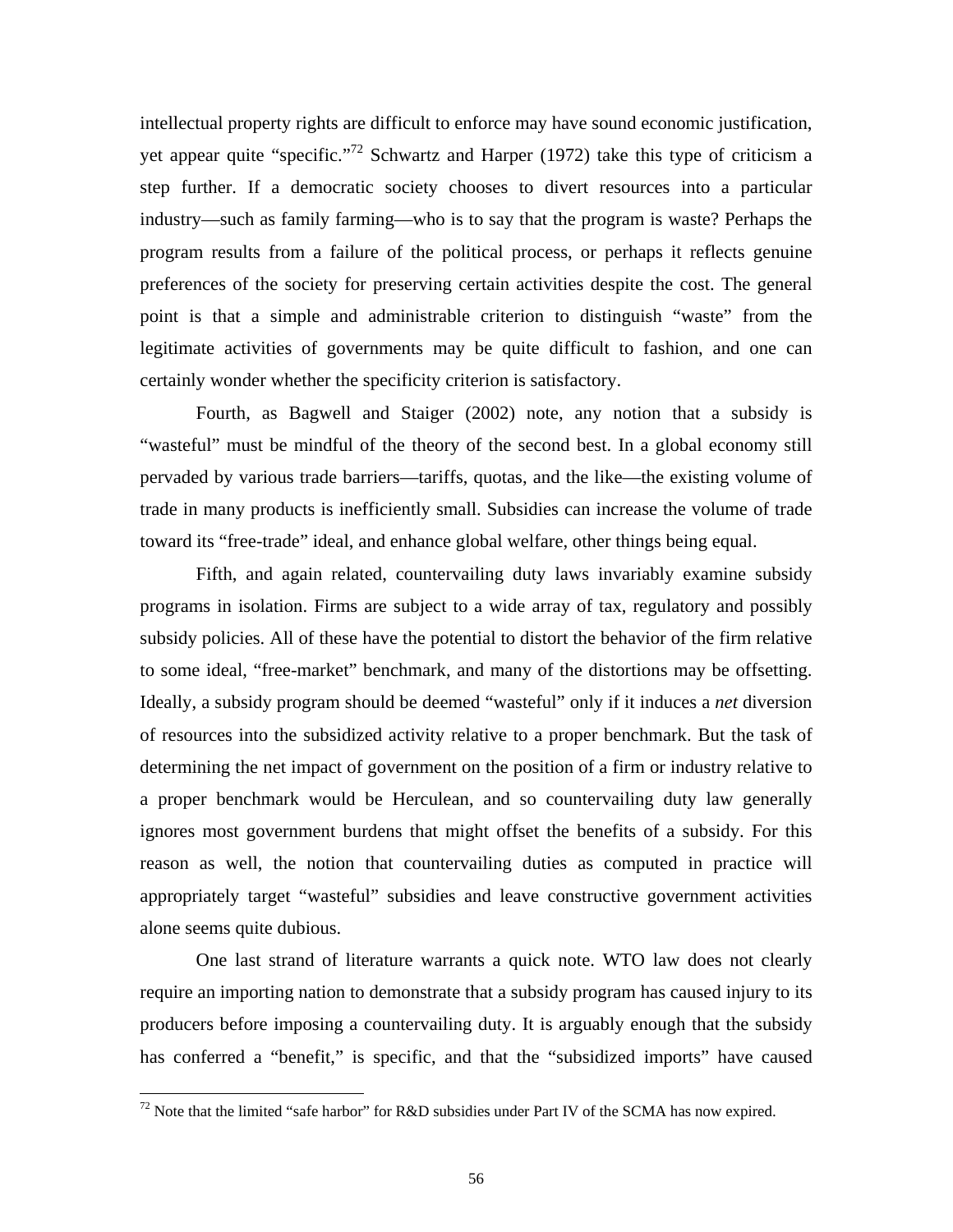injury.<sup>73</sup> Some commentators have suggested that this situation leads to an inappropriate use of countervailing duties in cases where the subsidy has no cross-border impact. For example, a government might give an unconditional grant to a firm, and the firm might simply distribute it to shareholders without changing output or prices. Or perhaps the government might pay a firm to reduce its output (as in certain agricultural schemes), which raises prices and actually benefits its foreign competitors. To avoid duties in such cases, Goetz, Granet and Schwartz (1986) and Diamond (1990) advocate legal reforms that would limit countervailing duties to amounts that offset the adverse cross-border impact of subsidy programs, roughly, by undertaking to measure the extent to which subsidy programs lower marginal costs. Critics question the administrative feasibility of such reforms, among other things, although it is noteworthy that the WTO Agreement on Agriculture does take some steps toward distinguishing trade-distorting subsidies from those that arguably do not distort trade. See Sykes (2005).

<u>.</u>

 $73$  The requisite linkage between injury and subsidization is confounded as in the antidumping area by the argument that a link to the "subsidized imports" is enough. See the discussion of this issue earlier in this chapter in the antidumping section.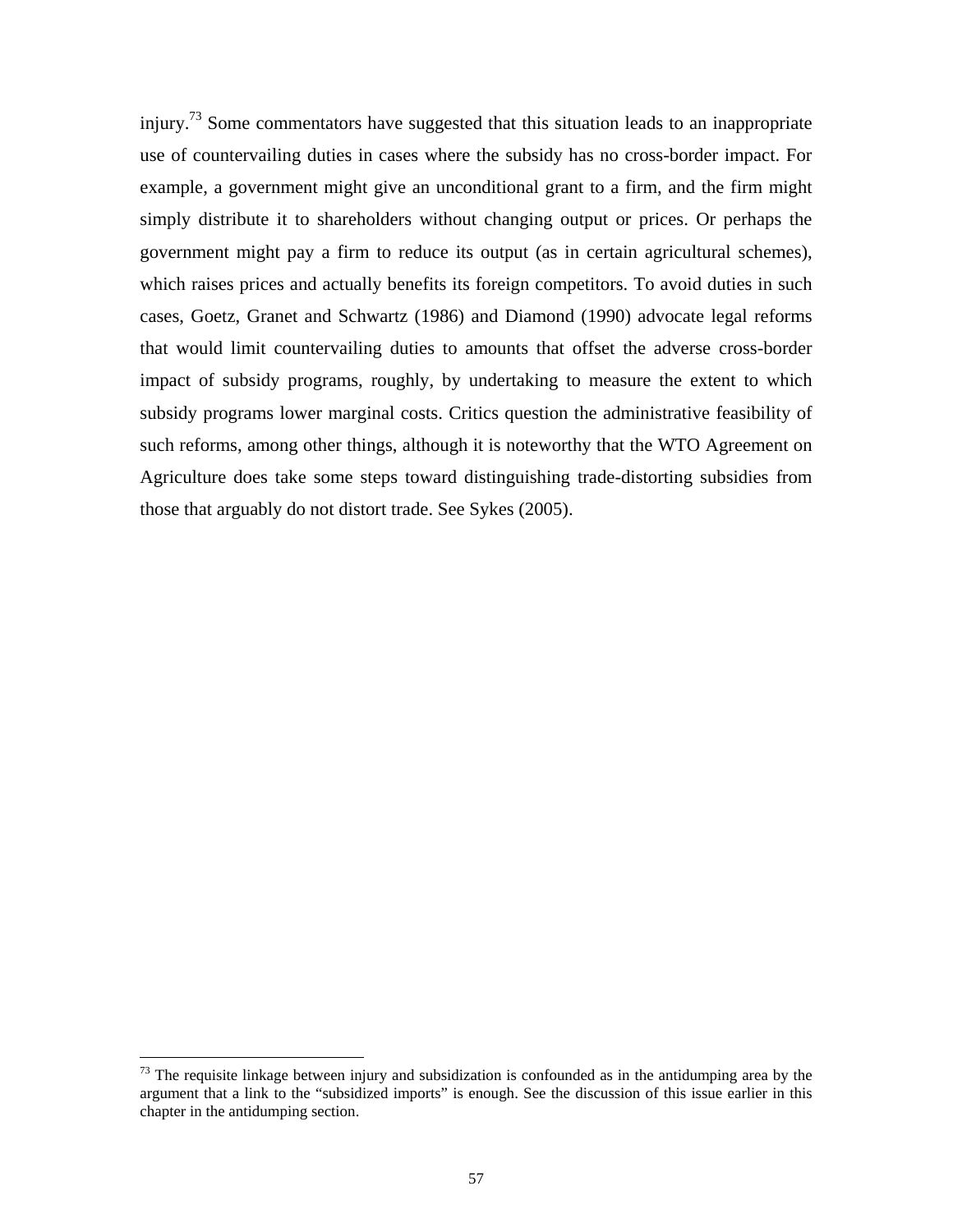#### REFERENCES

Anderson, Keith B. (1993), "Agency Discretion or Statutory Direction: Decision Making at the U.S. International Trade Commission," Journal of Law and Economics 36: 915-35.

Bagwell, Kyle and Robert W. Staiger (1990). A Theory of Managed Trade, *American Economic Review* 80: 779-795.

Bagwell , Kyle and Robert W. Staiger (2002). *The Economics of the World Trading System* (Cambridge MA: The MIT Press).

Bagwell , Kyle and Robert W. Staiger (2004). Enforcement, Private Political Pressure and the GATT/WTO Escape Clause, *Journal of Legal Studies* (forthcoming).

Barcelo, Jack (1972). Antidumping Laws as Barriers to Trade—The United States and the International Antidumping Code, *Cornell Law Review* 57: 491-\_\_.

Bhagwati, Jagdish (1988). *Protectionism* (Cambridge MA: MIT Press).

Boltuck, Richard D. (1991), "Assessing the Effects on the Domestic Industry of Price Dumping," in P.K.M. Tharakan (ed.), Policy Implications of Antidumping Measures (North Holland, Amsterdam).

Boltuck, Richard and Robert Litan (1991). *Down in the Dumps* (Washington: Brookings Institution).

Bown, Chad P. (2002). Why are Safeguards Under the WTO so Unpopular?, World Trade Review 1: 47-62.

Dam, Kenneth W. (1970). *The GATT: Law and International Economic Organization* (Chicago: University of Chicago Press).

Deardorff, Alan (1987). Safeguards Policy and the Conservative Social Welfare Function, in Henryk Kierzkowski (ed.), *Protection and Competition in International Trade: Essays in Honor of W. M. Corden* Oxford: Blackwell.

Deardorff, Alan (1993). Economic Perspectives on Antidumping Law, in Robert Stern (ed.) *The Multilateral Trading System* (Ann Arbor MI: Univ. of Michigan Press).

Diamond, Richard (1990). A Search for Economic and Financial Principles in the Administration of United States Countervailing Duty Law, *Law and Policy in International Business* 21: 507-607.

Dick, Andrew (1991). Learning by Doing and Dumping in the Semiconductor Industry, *Journal of Law and Economics* 34: 133-59.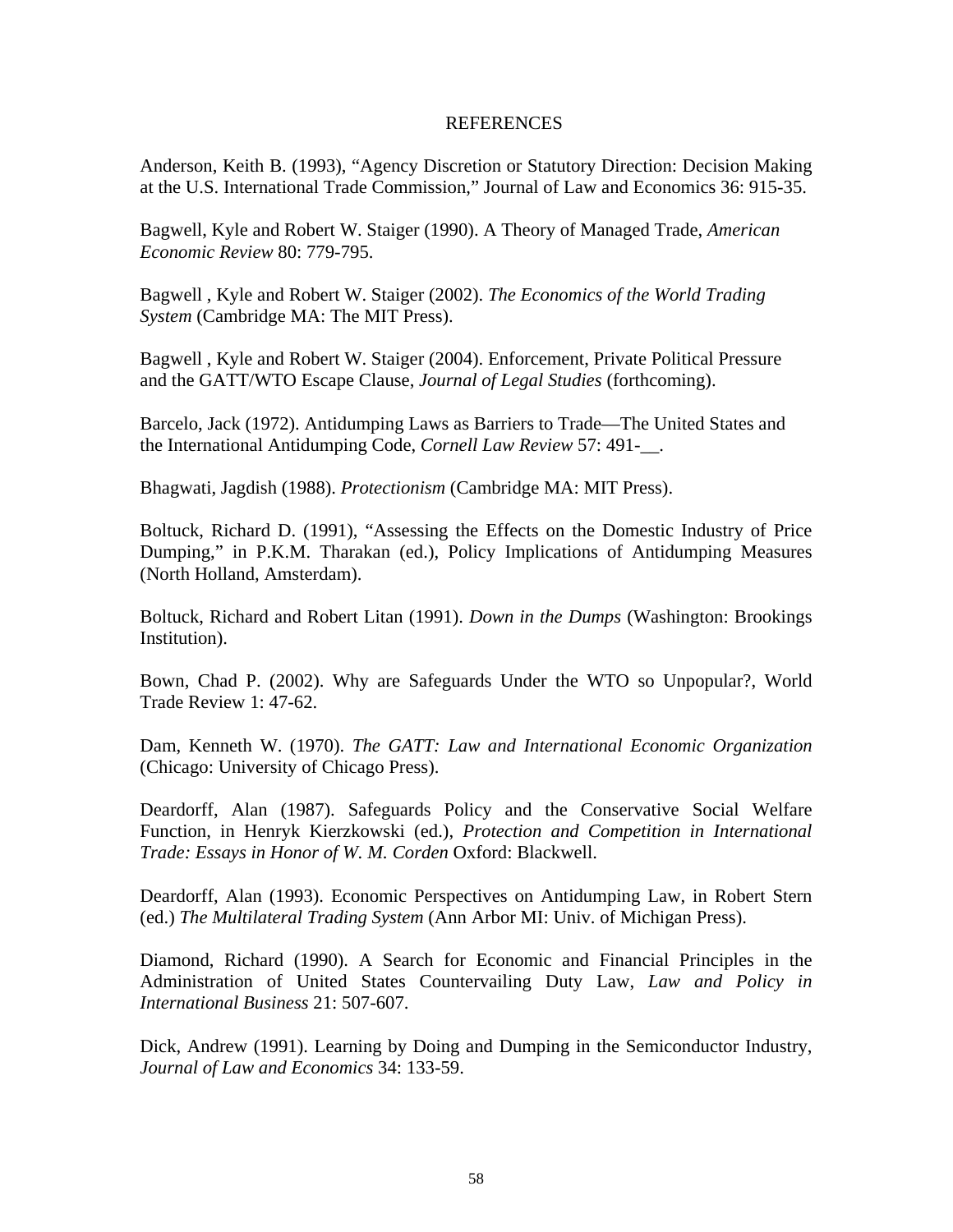Ethier, Wilfred (1982). Dumping, *Journal of Political Economy* 90: 487-506.

Finger, J. Michael, H. Keith Hall and Douglas R. Nelson (1982), "The Political Economy of Administered Protection," American Economic Review 72: 452-66.

Goetz, Charles, Lloyd Granet and Warren F. Schwartz (1986). The Meaning of "Subsidy" and "Injury" in the Countervailing Duty Law, *International Review of Law and Economics* 6: 17-32.

Grossman, Gene M. (1986). Imports as a Cause of Injury: The Case of the U.S. Steel Industry, *Journal of International Economics* 20: 201-222.

Grossman, Gene M. and Petros C. Mavroidis (2003). United States—Imposition of Countervailing Duties on Certain Hot-Rolled Lead and Bismuth Carbon Steel Products Originating in the United Kingdom: Here Today, Gone Tomorrow? Privatization and the injury Caused by Non-Recurring Subsidies, in H. Horn & P. C. Mavroidis eds., *The WTO Case Law of 2001*, American Law Institute Reporters Series (Cambridge UK: Cambridge University Press).

Grossman, Gene M. and Petros C. Mavroidis (2004). United States—Definitive Safeguard Measures on Imports of Circular Welded Carbon Quality Line Pipe from Korea, in H. Horn & P. C. Mavroidis eds., *The WTO Case Law of 2002*, American Law Institute Reporters Series (Cambridge UK: Cambridge University Press, forthcoming).

Grossman, Gene M. and Alan O. Sykes (2004). United States—Definitive Safeguard Measures on Imports of Certain Steel Products, forthcoming in H. Horn & P.C. Mavroidis eds., *The WTO Case Law of 2003*, American Law Institute Reporters Series (Cambridge UK: Cambridge University Press).

Gruenspecht, Howard (1988). Dumping and Dynamic Competition, *Journal of International Economics*: 25: 225-48.

Hindley, Brian and Patrick Messerlin (1996). *Antidumping Industrial Policy* (Washington: American Enterprise Institute).

Horn, Henrik and Petros C. Mavroidis (2003). United States—Safeguard Measures on Imports of Fresh, Chilled or Frozen Lamb Meat from New Zealand and Australia: What Should be Required of a Safeguard Investigation?, in H. Horn & P.C. Mavroidis eds., *The WTO Case Law of 2001*, American Law Institute Reporters Series (Cambridge UK: Cambridge University Press).

Hufbauer, Gary C. and Joanna Shelton Erb (1984). Subsidies in International Trade (Washington: Institute for International Economics).

Irwin, Douglas (2003). Causing Problems? The WTO Review of Causation and Injury Attribution in U.S. Section 201 Cases, *World Trade Review* 2: 297-325.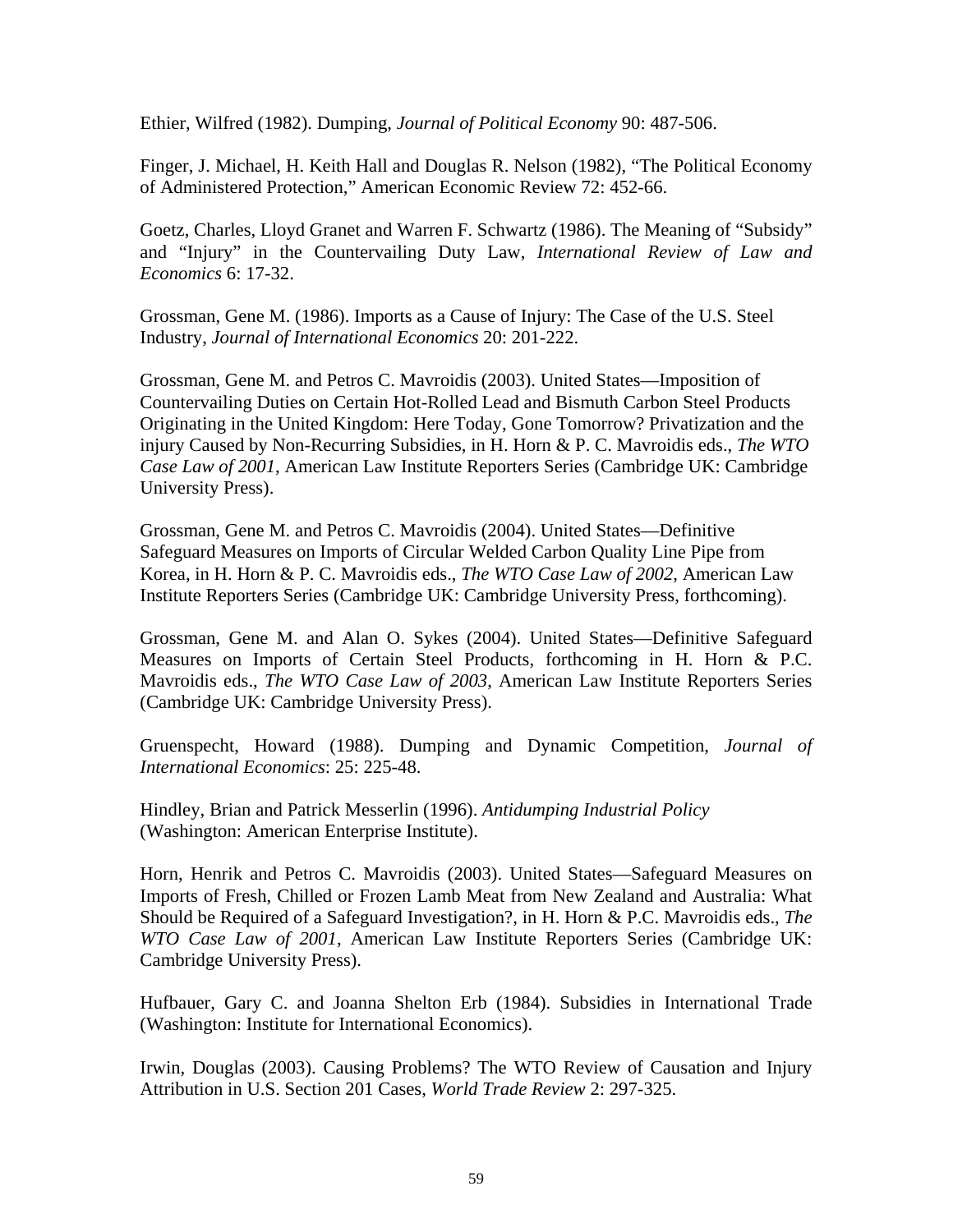Jackson, John H. (1969). *World Trade and the Law of GATT* (New York: Bobbs-Merrill).

Jackson, John H. (1997). *The World Trading System* (Cambridge MA: MIT Press).

Janow, Merit E. and Robert W. Staiger (2003). European Communities—Anti-Dumping Duties on Imports of Cotton-Type Bed Linen from India, in H. Horn & P.C. Mavroidis eds., *The WTO Case Law of 2001*, American Law Institute Reporters Series (Cambridge UK: Cambridge University Press).

Kaplan, Seth (1991). Injury and Causation in USITC Antidumping Determinations: Five Recent Approaches, in P.K.M. Tharakan (ed.), Policy Implications of Antidumping Measures (North Holland, Amsterdam).

Kelly, Kenneth (1988). The Analysis of Causality in Escape Clause Cases, *Journal of Industrial Economics* 37: 187-207.

Knoll, Michael S. (1989), "An Economic Approach to the Determination of Injury Under United States Antidumping and Countervailing Duty Law", New York University Journal of International Law and Politics 22: 37-116.

Lawrence, Robert Z. and Robert E. Litan (1986). *Saving Free Trade* (Washington: Brookings Institution).

Ordover, Janusz, Alan O. Sykes & Robert D. Willig (1983). Unfair International Trade Practices, *New York University Journal of International Law and Politics* 15: 323-37.

Pauwelyn, Joost (2004). The Puzzle of WTO Safeguards and Regional Trade Agreements, *Journal of International Economic Law* 7: 109-42.

Pindyck, Robert & Julio Rotemberg. (1987). Are Imports to Blame?: Attribution of Injury under the 1974 Trade Act, *Journal of Law and Economics* 30: 101-\_\_.

Prusa, Thomas (1992). Why are So Many Antidumping Petitions Withdrawn?, *Journal of International Economics* 33: 1-20.

Staiger, Robert W. and Frank Wolak (1989). Strategic Use of Antidumping Law to Enforce Tacit International Collusion, NBER Working Paper #3016.

Schwartz, Warren F. and Eugene W. Harper (1972). The Regulation of Subsidies Affecting International Trade, *Michigan Law Review* 70: 831-58.

Sykes, Alan O. (1989). Countervailing Duty Law: An Economic Perspective, *Columbia Law Review* 89: 199-263.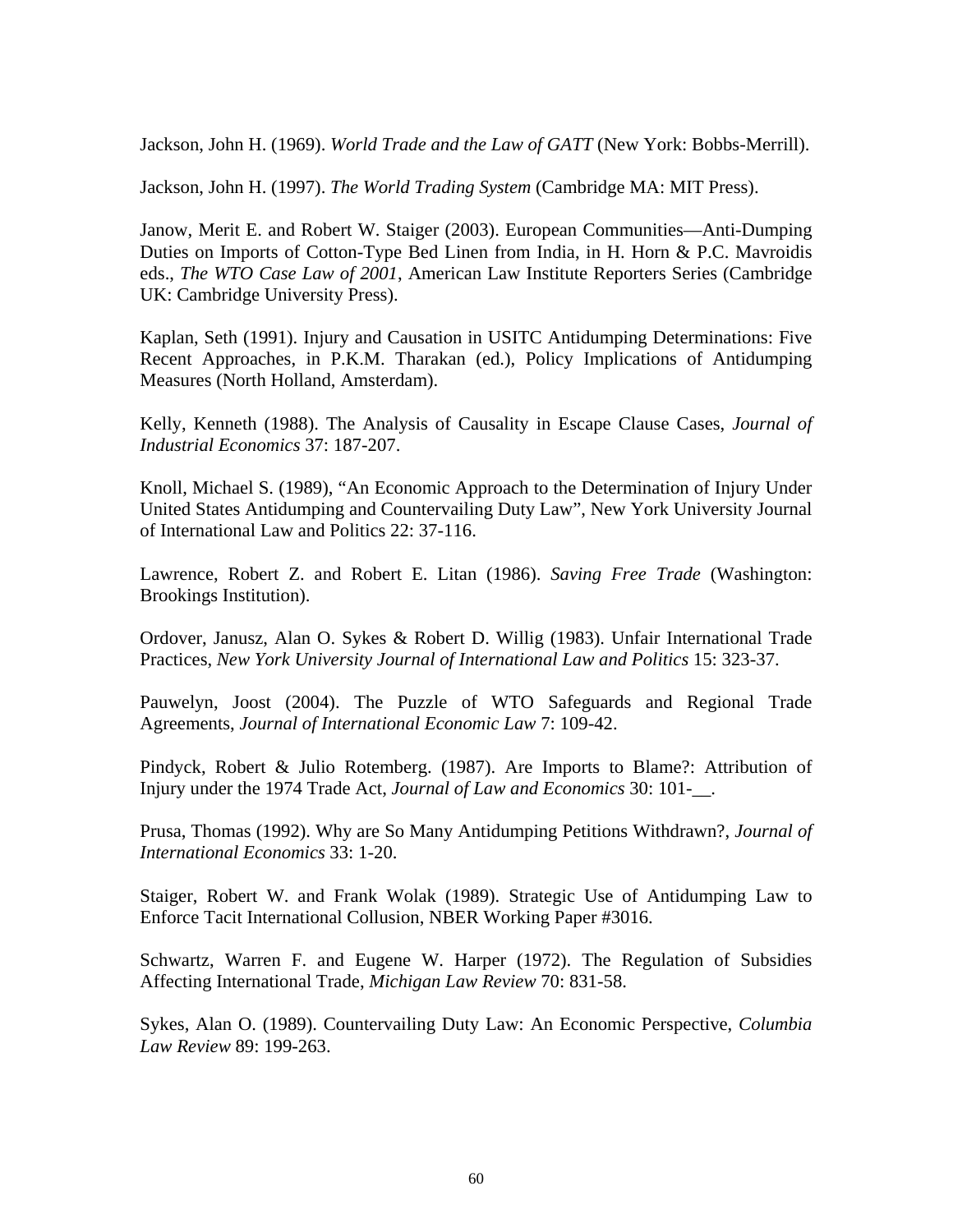Sykes, Alan O. (1990). Safeguards Reform: The Injury Test, in Michael J. Trebilcock  $\&$ Robert York, Fair Exchange: Reforming Trade Remedy Laws (Toronto: C.D. Howe Institute).

Sykes, Alan O. (1991). Protectionism as a "Safeguard": A Positive Analysis of the GATT "Escape Clause" with Normative Speculations, *University of Chicago Law Review* 58: 255-303.

Sykes, Alan O. (1996). The Economics of Injury in Antidumping and Countervailing Duty Cases, *International Review of Law and Economics* 16: 5-26.

Sykes, Alan O. (1998). Antidumping and Antitrust: What Problems Does Each Address?, in Robert Z. Lawrence ed., *Brookings Trade Forum* 1998: 1-53.

Sykes, Alan O. (2003). "The Safeguards Mess: A Critique of Appellate Body Jurisprudence," *World Trade Review* 2: 261-95.

Sykes, Alan O. (2004). "The Persistent Puzzles of Safeguards: Lessons from the Steel Dispute," *Journal of International Economic Law* 7: 523-64.

Sykes, Alan O. (2005). The Economics of WTO Rules on Subsidies and Countervailing Measures, in A. Appleton, P. Macrory and M. Plummer eds., *The World Trade Organization: Legal, Economic and Political Analysis*, Vol. II (Springer).

Viner, Jacob (1923). *Dumping: A Problem in International Trade* (Chicago: University of Chicago Press).

Willig, Robert D. (1998). Economic Effects of Antidumping Policy, in Robert Z. Lawrence ed., *Brookings Trade Forum* 1998: 57-79.

Readers with comments should address them to:

Professor Alan Sykes University of Chicago Law School 1111 East 60th Street Chicago, IL 60637 asykes@law.uchicago.edu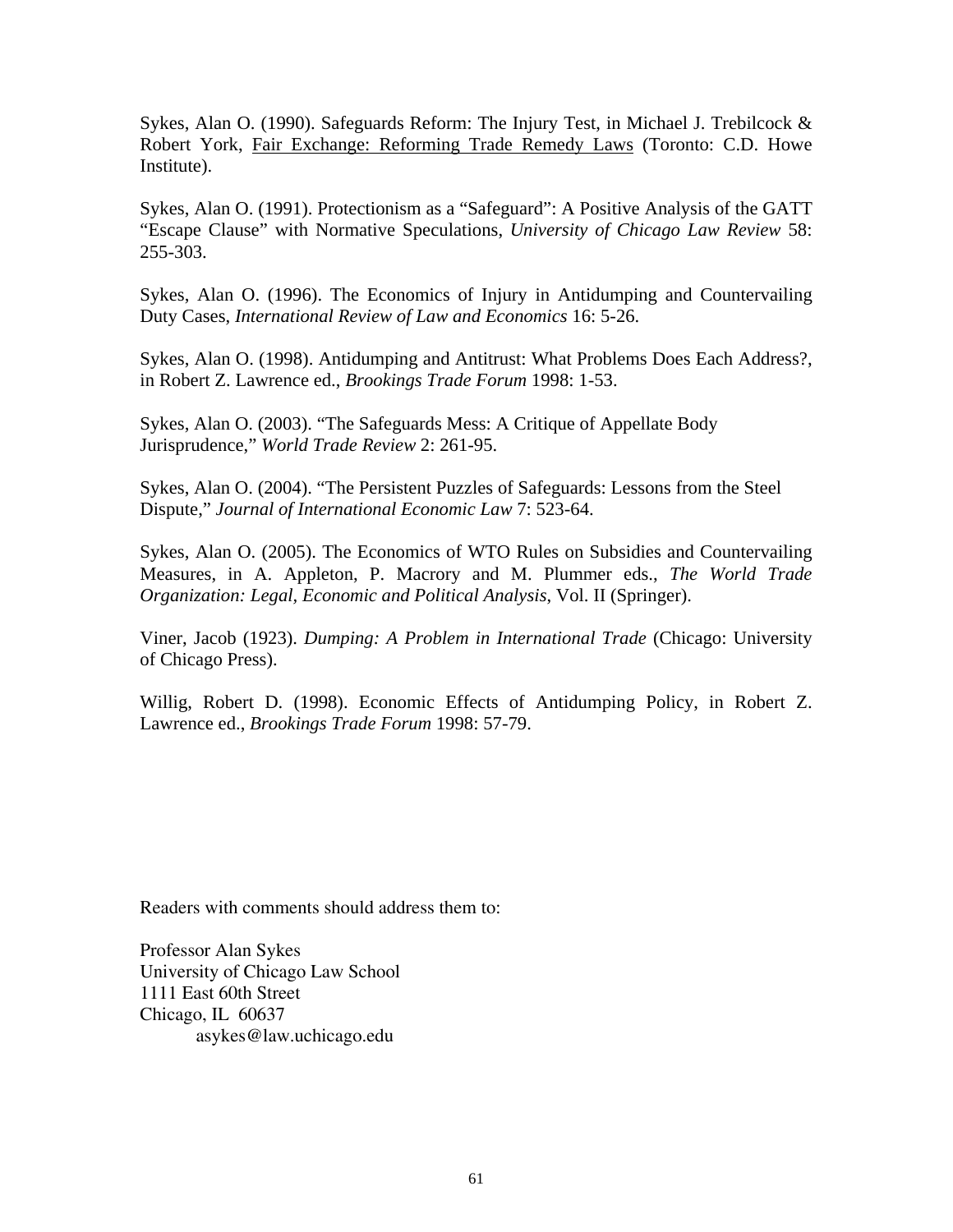#### Chicago Working Papers in Law and Economics (Second Series)

- 1. William M. Landes, Copyright Protection of Letters, Diaries and Other Unpublished Works: An Economic Approach (July 1991)
- 2. Richard A. Epstein, The Path to *The T.J. Hooper*: The Theory and History of Custom in the Law of Tort (August 1991)
- 3. Cass R. Sunstein, On Property and Constitutionalism (September 1991)
- 4. Richard A. Posner, Blackmail, Privacy, and Freedom of Contract (February 1992)
- 5. Randal C. Picker, Security Interests, Misbehavior, and Common Pools (February 1992)
- 6. Tomas J. Philipson & Richard A. Posner, Optimal Regulation of AIDS (April 1992)
- 7. Douglas G. Baird, Revisiting Auctions in Chapter 11 (April 1992)
- 8. William M. Landes, Sequential versus Unitary Trials: An Economic Analysis (July 1992)
- 9. William M. Landes & Richard A. Posner, The Influence of Economics on Law: A Quantitative Study (August 1992)
- 10. Alan O. Sykes, The Welfare Economics of Immigration Law: A Theoretical Survey With An Analysis of U.S. Policy (September 1992)
- 11. Douglas G. Baird, 1992 Katz Lecture: Reconstructing Contracts (November 1992)
- 12. Gary S. Becker, The Economic Way of Looking at Life (January 1993)
- 13. J. Mark Ramseyer, Credibly Committing to Efficiency Wages: Cotton Spinning Cartels in Imperial Japan (March 1993)
- 14. Cass R. Sunstein, Endogenous Preferences, Environmental Law (April 1993)
- 15. Richard A. Posner, What Do Judges and Justices Maximize? (The Same Thing Everyone Else Does) (April 1993)
- 16. Lucian Arye Bebchuk and Randal C. Picker, Bankruptcy Rules, Managerial Entrenchment, and Firm‐Specific Human Capital (August 1993)
- 17. J. Mark Ramseyer, Explicit Reasons for Implicit Contracts: The Legal Logic to the Japanese Main Bank System (August 1993)
- 18. William M. Landes and Richard A. Posner, The Economics of Anticipatory Adjudication (September 1993)
- 19. Kenneth W. Dam, The Economic Underpinnings of Patent Law (September 1993)
- 20. Alan O. Sykes, An Introduction to Regression Analysis (October 1993)
- 21. Richard A. Epstein, The Ubiquity of the Benefit Principle (March 1994)
- 22. Randal C. Picker, An Introduction to Game Theory and the Law (June 1994)
- 23. William M. Landes, Counterclaims: An Economic Analysis (June 1994)
- 24. J. Mark Ramseyer, The Market for Children: Evidence from Early Modern Japan (August 1994)
- 25. Robert H. Gertner and Geoffrey P. Miller, Settlement Escrows (August 1994)
- 26. Kenneth W. Dam, Some Economic Considerations in the Intellectual Property Protection of Software (August 1994)
- 27. Cass R. Sunstein, Rules and Rulelessness, (October 1994)
- 28. David Friedman, More Justice for Less Money: A Step Beyond *Cimino* (December 1994)
- 29. Daniel Shaviro, Budget Deficits and the Intergenerational Distribution of Lifetime Consumption (January 1995)
- 30. Douglas G. Baird, The Law and Economics of Contract Damages (February 1995)
- 31. Daniel Kessler, Thomas Meites, and Geoffrey P. Miller, Explaining Deviations from the Fifty Percent Rule: A Multimodal Approach to the Selection of Cases for Litigation (March 1995)
- 32. Geoffrey P. Miller, Das Kapital: Solvency Regulation of the American Business Enterprise (April 1995)
- 33. Richard Craswell, Freedom of Contract (August 1995)
- 34. J. Mark Ramseyer, Public Choice (November 1995)
- 35. Kenneth W. Dam, Intellectual Property in an Age of Software and Biotechnology (November 1995)
- 36. Cass R. Sunstein, Social Norms and Social Roles (January 1996)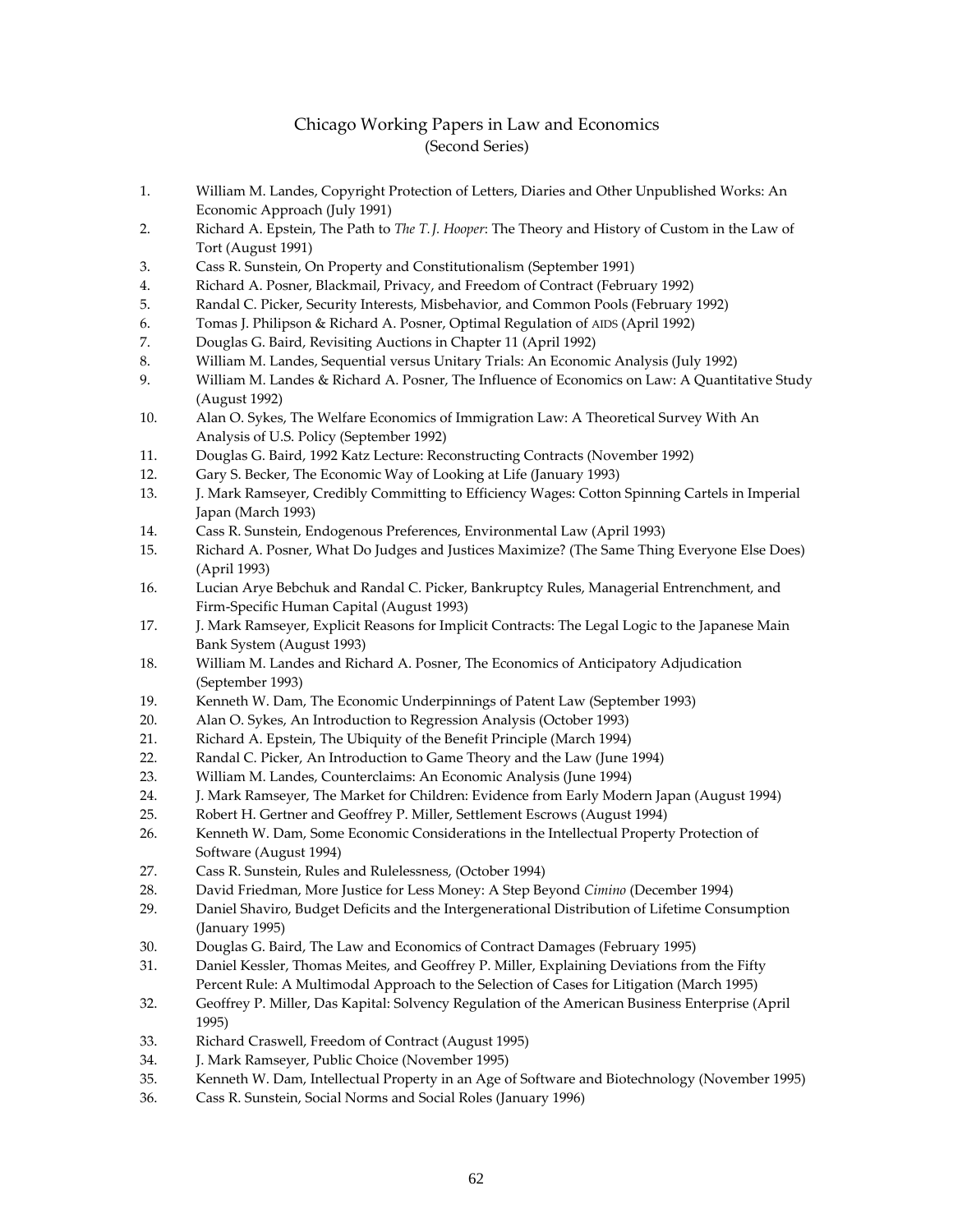- 37. J. Mark Ramseyer and Eric B. Rasmusen, Judicial Independence in Civil Law Regimes: Econometrics from Japan (January 1996)
- 38. Richard A. Epstein, Transaction Costs and Property Rights: Or Do Good Fences Make Good Neighbors? (March 1996)
- 39. Cass R. Sunstein, The Cost‐Benefit State (May 1996)
- 40. William M. Landes and Richard A. Posner, The Economics of Legal Disputes Over the Ownership of Works of Art and Other Collectibles (July 1996)
- 41. John R. Lott, Jr. and David B. Mustard, Crime, Deterrence, and Right-to-Carry Concealed Handguns (August 1996)
- 42. Cass R. Sunstein, Health‐Health Tradeoffs (September 1996)
- 43. G. Baird, The Hidden Virtues of Chapter 11: An Overview of the Law and Economics of Financially Distressed Firms (March 1997)
- 44. Richard A. Posner, Community, Wealth, and Equality (March 1997)
- 45. William M. Landes, The Art of Law and Economics: An Autobiographical Essay (March 1997)
- 46. Cass R. Sunstein, Behavioral Analysis of Law (April 1997)
- 47. John R. Lott, Jr. and Kermit Daniel, Term Limits and Electoral Competitiveness: Evidence from California's State Legislative Races (May 1997)
- 48. Randal C. Picker, Simple Games in a Complex World: A Generative Approach to the Adoption of Norms (June 1997)
- 49. Richard A. Epstein, Contracts Small and Contracts Large: Contract Law through the Lens of Laissez‐Faire (August 1997)
- 50. Cass R. Sunstein, Daniel Kahneman, and David Schkade, Assessing Punitive Damages (with Notes on Cognition and Valuation in Law) (December 1997)
- 51. William M. Landes, Lawrence Lessig, and Michael E. Solimine, Judicial Influence: A Citation Analysis of Federal Courts of Appeals Judges (January 1998)
- 52. John R. Lott, Jr., A Simple Explanation for Why Campaign Expenditures are Increasing: The Government is Getting Bigger (February 1998)
- 53. Richard A. Posner, Values and Consequences: An Introduction to Economic Analysis of Law (March 1998)
- 54. Denise DiPasquale and Edward L. Glaeser, Incentives and Social Capital: Are Homeowners Better Citizens? (April 1998)
- 55. Christine Jolls, Cass R. Sunstein, and Richard Thaler, A Behavioral Approach to Law and Economics (May 1998)
- 56. John R. Lott, Jr., Does a Helping Hand Put Others At Risk?: Affirmative Action, Police Departments, and Crime (May 1998)
- 57. Cass R. Sunstein and Edna Ullmann‐Margalit, Second‐Order Decisions (June 1998)
- 58. Jonathan M. Karpoff and John R. Lott, Jr., Punitive Damages: Their Determinants, Effects on Firm Value, and the Impact of Supreme Court and Congressional Attempts to Limit Awards (July 1998)
- 59. Kenneth W. Dam, Self-Help in the Digital Jungle (August 1998)
- 60. John R. Lott, Jr., How Dramatically Did Women's Suffrage Change the Size and Scope of Government? (September 1998)
- 61. Kevin A. Kordana and Eric A. Posner, A Positive Theory of Chapter 11 (October 1998)
- 62. David A. Weisbach, Line Drawing, Doctrine, and Efficiency in the Tax Law (November 1998)
- 63. Jack L. Goldsmith and Eric A. Posner, A Theory of Customary International Law (November 1998)
- 64. John R. Lott, Jr., Public Schooling, Indoctrination, and Totalitarianism (December 1998)
- 65. Cass R. Sunstein, Private Broadcasters and the Public Interest: Notes Toward A "Third Way" (January 1999)
- 66. Richard A. Posner, An Economic Approach to the Law of Evidence (February 1999)
- 67. Yannis Bakos, Erik Brynjolfsson, Douglas Lichtman, Shared Information Goods (February 1999)
- 68. Kenneth W. Dam, Intellectual Property and the Academic Enterprise (February 1999)
- 69. Gertrud M. Fremling and Richard A. Posner, Status Signaling and the Law, with Particular Application to Sexual Harassment (March 1999)
- 70. Cass R. Sunstein, Must Formalism Be Defended Empirically? (March 1999)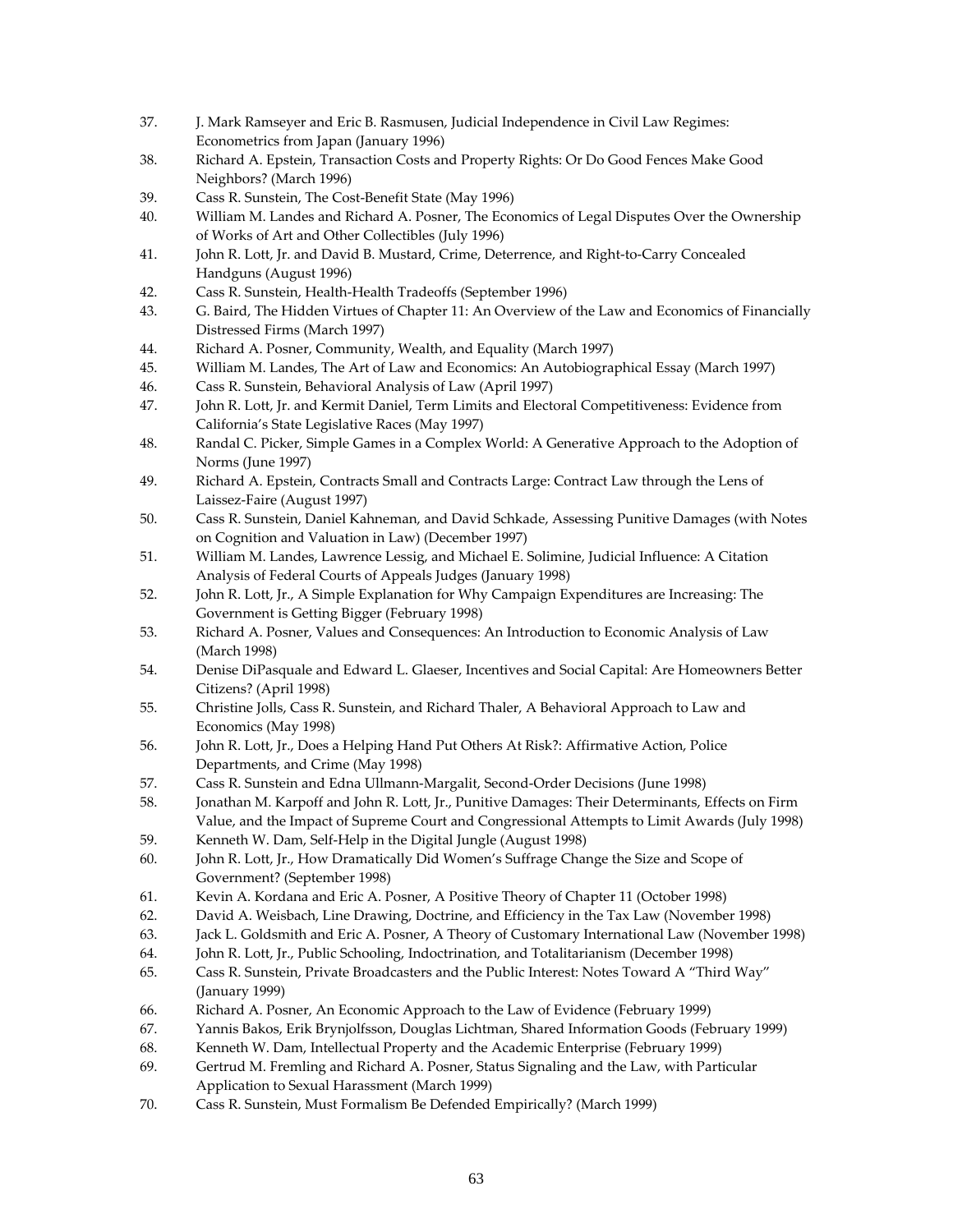- 71. Jonathan M. Karpoff, John R. Lott, Jr., and Graeme Rankine, Environmental Violations, Legal Penalties, and Reputation Costs (March 1999)
- 72. Matthew D. Adler and Eric A. Posner, Rethinking Cost‐Benefit Analysis (April 1999)
- 73. John R. Lott, Jr. and William M. Landes, Multiple Victim Public Shooting, Bombings, and Right-to-Carry Concealed Handgun Laws: Contrasting Private and Public Law Enforcement (April 1999)
- 74. Lisa Bernstein, The Questionable Empirical Basis of Article 2's Incorporation Strategy: A Preliminary Study (May 1999)
- 75. Richard A. Epstein, Deconstructing Privacy: and Putting It Back Together Again (May 1999)
- 76. William M. Landes, Winning the Art Lottery: The Economic Returns to the Ganz Collection (May 1999)
- 77. Cass R. Sunstein, David Schkade, and Daniel Kahneman, Do People Want Optimal Deterrence? (June 1999)
- 78. Tomas J. Philipson and Richard A. Posner, The Long‐Run Growth in Obesity as a Function of Technological Change (June 1999)
- 79. David A. Weisbach, Ironing Out the Flat Tax (August 1999)
- 80. Eric A. Posner, A Theory of Contract Law under Conditions of Radical Judicial Error (August 1999)
- 81. David Schkade, Cass R. Sunstein, and Daniel Kahneman, Are Juries Less Erratic than Individuals? Deliberation, Polarization, and Punitive Damages (September 1999)
- 82. Cass R. Sunstein, Nondelegation Canons (September 1999)
- 83. Richard A. Posner, The Theory and Practice of Citations Analysis, with Special Reference to Law and Economics (September 1999)
- 84. Randal C. Picker, Regulating Network Industries: A Look at *Intel* (October 1999)
- 85. Cass R. Sunstein, Cognition and Cost‐Benefit Analysis (October 1999)
- 86. Douglas G. Baird and Edward R. Morrison, Optimal Timing and Legal Decisionmaking: The Case of the Liquidation Decision in Bankruptcy (October 1999)
- 87. Gertrud M. Fremling and Richard A. Posner, Market Signaling of Personal Characteristics (November 1999)
- 88. Matthew D. Adler and Eric A. Posner, Implementing Cost-Benefit Analysis When Preferences Are Distorted (November 1999)
- 89. Richard A. Posner, Orwell versus Huxley: Economics, Technology, Privacy, and Satire (November 1999)
- 90. David A. Weisbach, Should the Tax Law Require Current Accrual of Interest on Derivative Financial Instruments? (December 1999)
- 91. Cass R. Sunstein, The Law of Group Polarization (December 1999)
- 92. Eric A. Posner, Agency Models in Law and Economics (January 2000)
- 93. Karen Eggleston, Eric A. Posner, and Richard Zeckhauser, Simplicity and Complexity in Contracts (January 2000)
- 94. Douglas G. Baird and Robert K. Rasmussen, Boyd's Legacy and Blackstone's Ghost (February 2000)
- 95. David Schkade, Cass R. Sunstein, Daniel Kahneman, Deliberating about Dollars: The Severity Shift (February 2000)
- 96. Richard A. Posner and Eric B. Rasmusen, Creating and Enforcing Norms, with Special Reference to Sanctions (March 2000)
- 97. Douglas Lichtman, Property Rights in Emerging Platform Technologies (April 2000)
- 98. Cass R. Sunstein and Edna Ullmann-Margalit, Solidarity in Consumption (May 2000)
- 99. David A. Weisbach, An Economic Analysis of Anti-Tax Avoidance Laws (May 2000, revised May 2002)
- 100. Cass R. Sunstein, Human Behavior and the Law of Work (June 2000)
- 101. William M. Landes and Richard A. Posner, Harmless Error (June 2000)
- 102. Robert H. Frank and Cass R. Sunstein, Cost-Benefit Analysis and Relative Position (August 2000)
- 103. Eric A. Posner, Law and the Emotions (September 2000)
- 104. Cass R. Sunstein, Cost-Benefit Default Principles (October 2000)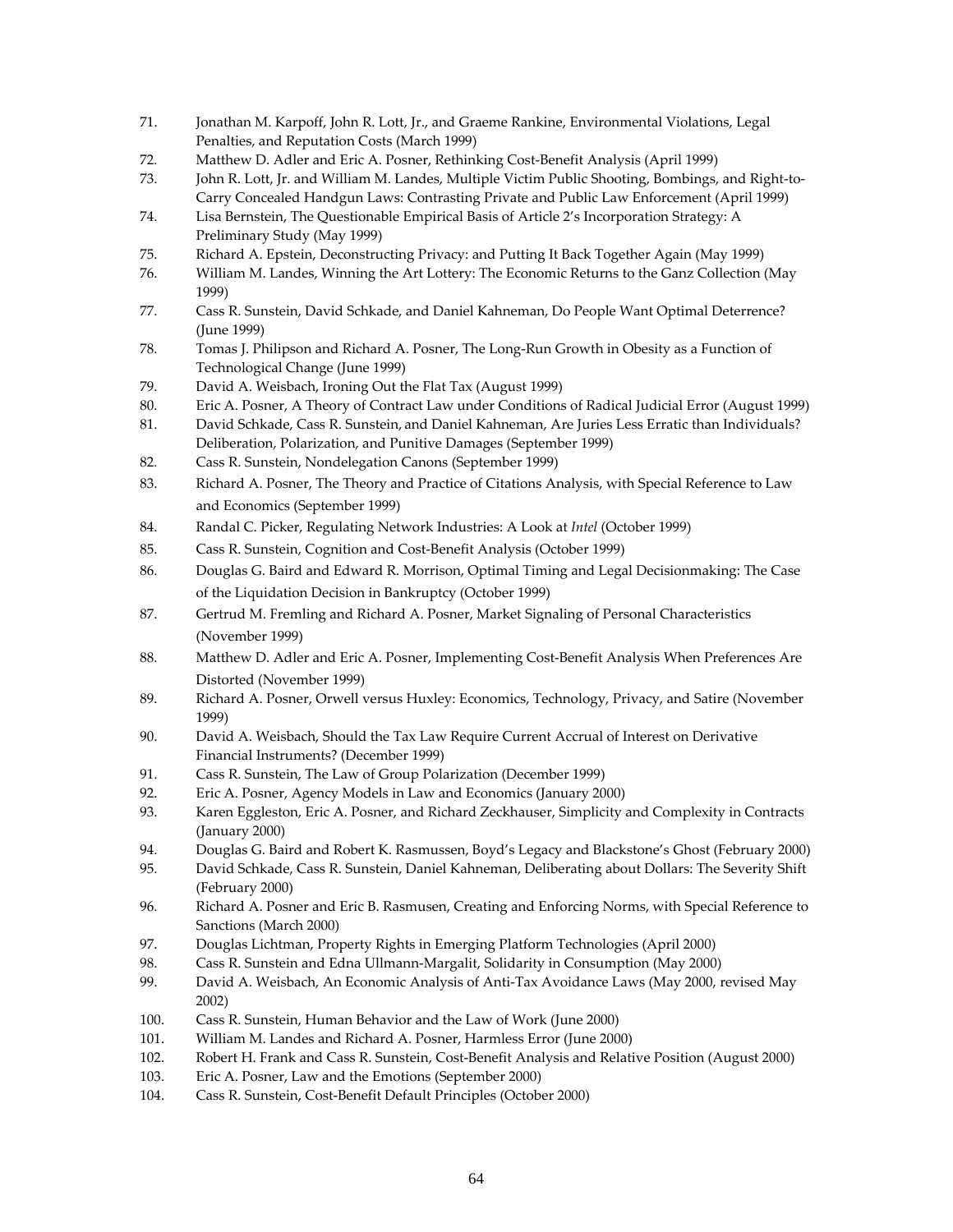- 105. Jack Goldsmith and Alan Sykes, The Dormant Commerce Clause and the Internet (November 2000)
- 106. Richard A. Posner, Antitrust in the New Economy (November 2000)
- 107. Douglas Lichtman, Scott Baker, and Kate Kraus, Strategic Disclosure in the Patent System (November 2000)
- 108. Jack L. Goldsmith and Eric A. Posner, Moral and Legal Rhetoric in International Relations: A Rational Choice Perspective (November 2000)
- 109. William Meadow and Cass R. Sunstein, Statistics, Not Experts (December 2000)
- 110. Saul Levmore, Conjunction and Aggregation (December 2000)
- 111. Saul Levmore, Puzzling Stock Options and Compensation Norms (December 2000)
- 112. Richard A. Epstein and Alan O. Sykes, The Assault on Managed Care: Vicarious Liability, Class Actions and the Patient's Bill of Rights (December 2000)
- 113. William M. Landes, Copyright, Borrowed Images and Appropriation Art: An Economic Approach (December 2000)
- 114. Cass R. Sunstein, Switching the Default Rule (January 2001)
- 115. George G. Triantis, Financial Contract Design in the World of Venture Capital (January 2001)
- 116. Jack Goldsmith, Statutory Foreign Affairs Preemption (February 2001)
- 117. Richard Hynes and Eric A. Posner, The Law and Economics of Consumer Finance (February 2001)
- 118. Cass R. Sunstein, Academic Fads and Fashions (with Special Reference to Law) (March 2001)
- 119. Eric A. Posner, Controlling Agencies with Cost-Benefit Analysis: A Positive Political Theory Perspective (April 2001)
- 120. Douglas G. Baird, Does Bogart Still Get Scale? Rights of Publicity in the Digital Age (April 2001)
- 121. Douglas G. Baird and Robert K. Rasmussen, Control Rights, Priority Rights and the Conceptual Foundations of Corporate Reorganization (April 2001)
- 122. David A. Weisbach, Ten Truths about Tax Shelters (May 2001)
- 123. William M. Landes, What Has the Visual Arts Rights Act of 1990 Accomplished? (May 2001)
- 124. Cass R. Sunstein, Social and Economic Rights? Lessons from South Africa (May 2001)
- 125. Christopher Avery, Christine Jolls, Richard A. Posner, and Alvin E. Roth, The Market for Federal Judicial Law Clerks (June 2001)
- 126. Douglas G. Baird and Edward R. Morrison, Bankruptcy Decision Making (June 2001)
- 127. Cass R. Sunstein, Regulating Risks after ATA (June 2001)
- 128. Cass R. Sunstein, The Laws of Fear (June 2001)
- 129. Richard A. Epstein, In and Out of Public Solution: The Hidden Perils of Property Transfer (July 2001)
- 130. Randal C. Picker, Pursuing a Remedy in *Microsoft*: The Declining Need for Centralized Coordination in a Networked World (July 2001)
- 131. Cass R. Sunstein, Daniel Kahneman, David Schkade, and Ilana Ritov, Predictably Incoherent Judgments (July 2001)
- 132. Eric A. Posner, Courts Should Not Enforce Government Contracts (August 2001)
- 133. Lisa Bernstein, Private Commercial Law in the Cotton Industry: Creating Cooperation through Rules, Norms, and Institutions (August 2001)
- 134. Richard A. Epstein, The Allocation of the Commons: Parking and Stopping on the Commons (August 2001)
- 135. Cass R. Sunstein, The Arithmetic of Arsenic (September 2001)
- 136. Eric A. Posner, Richard Hynes, and Anup Malani, The Political Economy of Property Exemption Laws (September 2001)
- 137. Eric A. Posner and George G. Triantis, Covenants Not to Compete from an Incomplete Contracts Perspective (September 2001)
- 138. Cass R. Sunstein, Probability Neglect: Emotions, Worst Cases, and Law (November 2001)
- 139. Randall S. Kroszner and Philip E. Strahan, Throwing Good Money after Bad? Board Connections and Conflicts in Bank Lending (December 2001)
- 140. Alan O. Sykes, TRIPs, Pharmaceuticals, Developing Countries, and the Doha "Solution" (February 2002)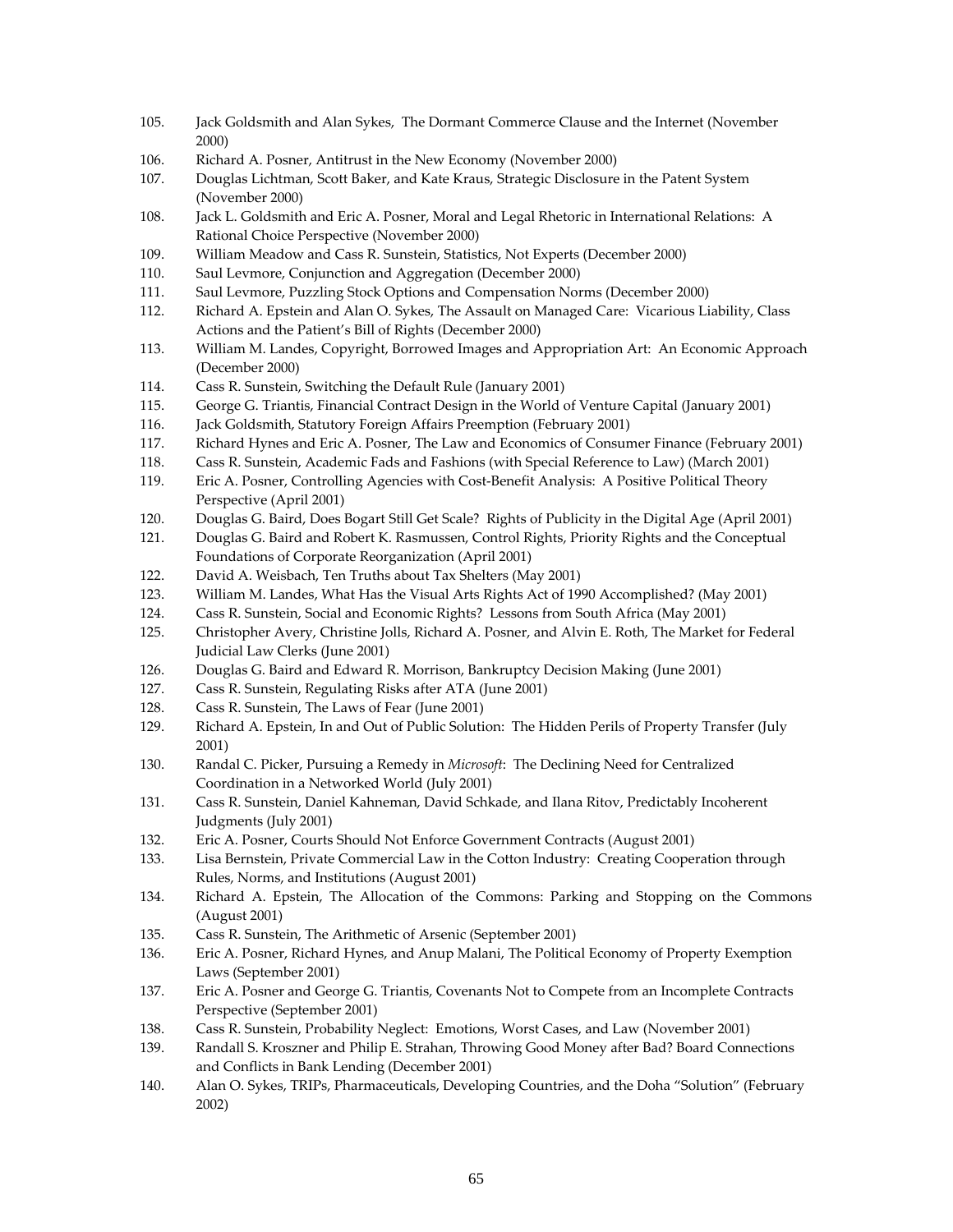- 141. Edna Ullmann‐Margalit and Cass R. Sunstein, Inequality and Indignation (February 2002)
- 142. Daniel N. Shaviro and David A. Weisbach, The Fifth Circuit Gets It Wrong in *Compaq v. Commissioner* (February 2002) (Published in *Tax Notes*, January 28, 2002)
- 143. Warren F. Schwartz and Alan O. Sykes, The Economic Structure of Renegotiation and Dispute Resolution in the WTO/GATT System (March 2002, *Journal of Legal Studies* 2002)
- 144. Richard A. Epstein, HIPAA on Privacy: Its Unintended and Intended Consequences (March 2002, forthcoming *Cato Journal*, summer 2002)
- 145. David A. Weisbach, Thinking Outside the Little Boxes (March 2002, *Texas Law Review*)
- 146. Eric A. Posner, Economic Analysis of Contract Law after Three Decades: Success or Failure (March 2002)
- 147. Randal C. Picker, Copyright as Entry Policy: The Case of Digital Distribution (April 2002, The Antitrust Bulletin)
- 148. David A. Weisbach, Taxes and Torts in the Redistribution of Income (April 2002, Coase Lecture February 2002)
- 149. Cass R. Sunstein, Beyond the Precautionary Principle (April 2002)
- 150. Robert W. Hahn and Cass R. Sunstein, A New Executive Order for Improving Federal Regulation? Deeper and Wider Cost‐Benefit Analysis (April 2002)
- 151. Douglas Lichtman, Copyright as a Rule of Evidence (May 2002, updated January 2003)
- 152. Richard A. Epstein, Steady the Course: Property Rights in Genetic Material (May 2002; revised March 2003)
- 153. Jack Goldsmith and Cass R. Sunstein, Military Tribunals and Legal Culture: What a Difference Sixty Years Makes (June 2002)
- 154. William M. Landes and Richard A. Posner, Indefinitely Renewable Copyright (July 2002)
- 155. Anne Gron and Alan O. Sykes, Terrorism and Insurance Markets: A Role for the Government as Insurer? (July 2002)
- 156. Cass R. Sunstein and Adrian Vermeule, Interpretation and Institutions (July 2002)
- 157. Cass R. Sunstein, The Rights of Animals: A Very Short Primer (August 2002)
- 158. Cass R. Sunstein, Avoiding Absurdity? A New Canon in Regulatory Law (with Notes on Interpretive Theory) (August 2002)
- 159. Randal C. Picker, From Edison to the Broadcast Flag: Mechanisms of Consent and Refusal and the Propertization of Copyright (September 2002)
- 160. Eric A. Posner, A Theory of the Laws of War (September 2002)
- 161 Eric A. Posner, Probability Errors: Some Positive and Normative Implications for Tort and Contract Law (September 2002)
- 162. Lior Jacob Strahilevitz, Charismatic Code, Social Norms, and the Emergence of Cooperation on the File‐Swapping Networks (September 2002)
- 163. David A. Weisbach, Does the X‐Tax Mark the Spot? (September 2002)
- 164. Cass R. Sunstein, Conformity and Dissent (September 2002)
- 165. Cass R. Sunstein, Hazardous Heuristics (October 2002)
- 166. Douglas Lichtman, Uncertainty and the Standard for Preliminary Relief (October 2002)
- 167. Edward T. Swaine, Rational Custom (November 2002)
- 168. Julie Roin, Truth in Government: Beyond the Tax Expenditure Budget (November 2002)
- 169. Avraham D. Tabbach, Criminal Behavior: Sanctions and Income Taxation: An Economic Analysis (November 2002)
- 170. Richard A. Epstein, In Defense of "Old" Public Health: The Legal Framework for the Regulation of Public Health (December 2002)
- 171. Richard A. Epstein, Animals as Objects, or Subjects, of Rights (December 2002)
- 172. David A. Weisbach, Taxation and Risk‐Taking with Multiple Tax Rates (December 2002)
- 173. Douglas G. Baird and Robert K. Rasmussen, The End of Bankruptcy (December 2002)
- 174. Richard A. Epstein, Into the Frying Pan: Standing and Privity under the Telecommunications Act of 1996 and Beyond (December 2002)
- 175. Douglas G. Baird, In Coase's Footsteps (January 2003)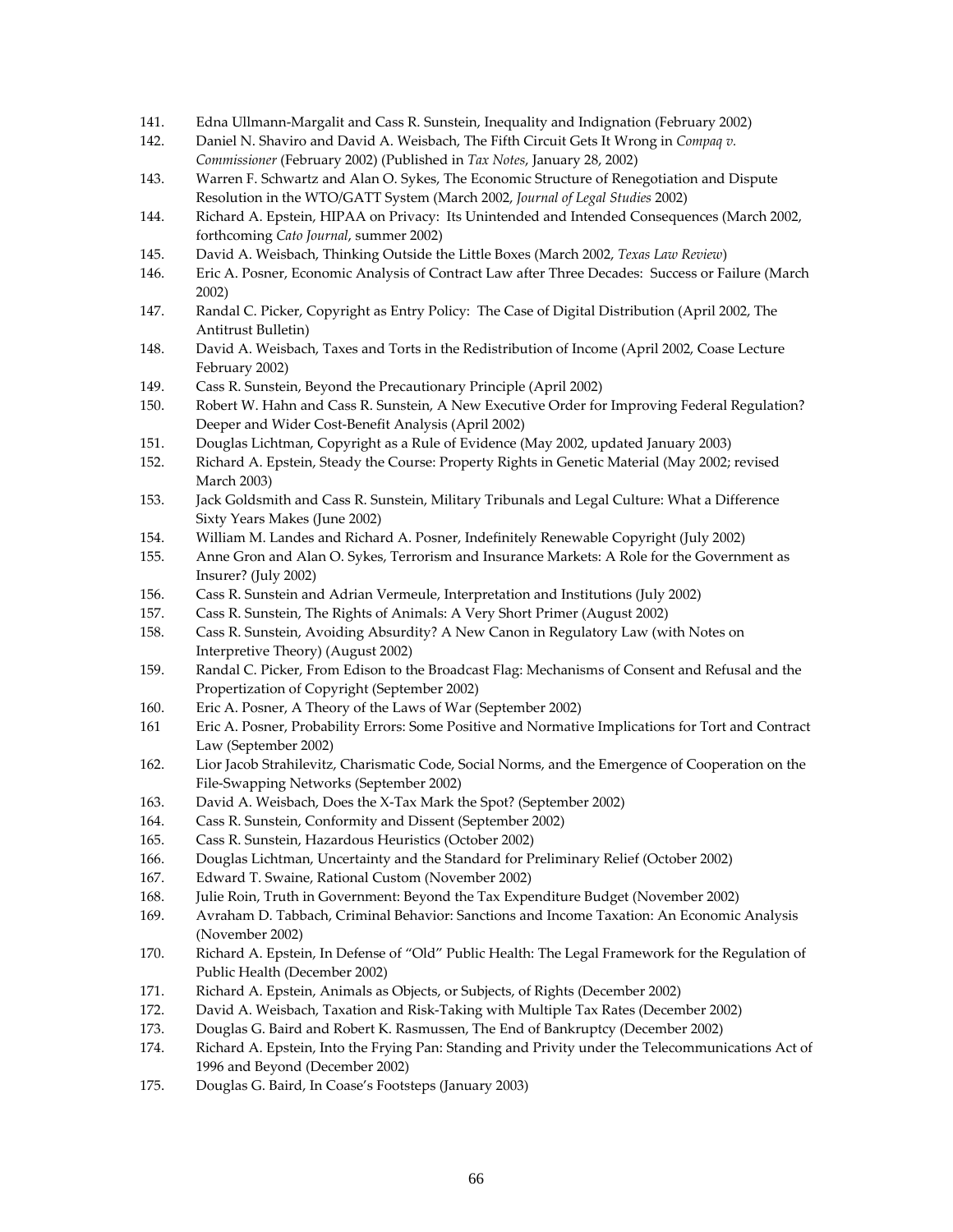- 176. David A. Weisbach, Measurement and Tax Depreciation Policy: The Case of Short‐Term Assets (January 2003)
- 177. Randal C. Picker, Understanding Statutory Bundles: Does the Sherman Act Come with the 1996 Telecommunications Act? (January 2003)
- 178. Douglas Lichtman and Randal C. Picker, Entry Policy in Local Telecommunications: *Iowa Utilities* and *Verizon* (January 2003)
- 179. William Landes and Douglas Lichtman, Indirect Liability for Copyright Infringement: An Economic Perspective (February 2003)
- 180. Cass R. Sunstein, Moral Heuristics (March 2003)
- 181. Amitai Aviram, Regulation by Networks (March 2003)
- 182. Richard A. Epstein, Class Actions: Aggregation, Amplification *and* Distortion (April 2003)
- 183. Richard A. Epstein, The "Necessary" History of Property and Liberty (April 2003)
- 184. Eric A. Posner, Transfer Regulations and Cost-Effectiveness Analysis (April 2003)
- 185. Cass R. Sunstein and Richard H. Thaler, Libertarian Paternalizm Is Not an Oxymoron (May 2003)
- 186. Alan O. Sykes, The Economics of WTO Rules on Subsidies and Countervailing Measures (May 2003)
- 187. Alan O. Sykes, The Safeguards Mess: A Critique of WTO Jurisprudence (May 2003)
- 188. Alan O. Sykes, International Trade and Human Rights: An Economic Perspective (May 2003)
- 189. Saul Levmore and Kyle Logue, Insuring against Terrorism—and Crime (June 2003)
- 190. Richard A. Epstein, Trade Secrets as Private Property: Their Constitutional Protection (June 2003)
- 191. Cass R. Sunstein, Lives, Life-Years, and Willingness to Pay (June 2003)
- 192. Amitai Aviram, The Paradox of Spontaneous Formation of Private Legal Systems (July 2003)
- 193. Robert Cooter and Ariel Porat, Decreasing Liability Contracts (July 2003)
- 194. David A. Weisbach and Jacob Nussim, The Integration of Tax and Spending Programs (September 2003)
- 195. William L. Meadow, Anthony Bell, and Cass R. Sunstein, Statistics, Not Memories: What Was the Standard of Care for Administering Antenatal Steroids to Women in Preterm Labor between 1985 and 2000? (September 2003)
- 196. Cass R. Sunstein, What Did *Lawrence* Hold? Of Autonomy, Desuetude, Sexuality, and Marriage (September 2003)
- 197. Randal C. Picker, The Digital Video Recorder: Unbundling Advertising and Content (September 2003)
- 198. Cass R. Sunstein, David Schkade, and Lisa Michelle Ellman, Ideological Voting on Federal Courts of Appeals: A Preliminary Investigation (September 2003)
- 199. Avraham D. Tabbach, The Effects of Taxation on Income Producing Crimes with Variable Leisure Time (October 2003)
- 200. Douglas Lichtman, Rethinking Prosecution History Estoppel (October 2003)
- 201. Douglas G. Baird and Robert K. Rasmussen, Chapter 11 at Twilight (October 2003)
- 202. David A. Weisbach, Corporate Tax Avoidance (January 2004)
- 203. David A. Weisbach, The (Non)Taxation of Risk (January 2004)
- 204. Richard A. Epstein, Liberty versus Property? Cracks in the Foundations of Copyright Law (April 2004)
- 205. Lior Jacob Strahilevitz, The Right to Destroy (January 2004)
- 206. Eric A. Posner and John C. Yoo, A Theory of International Adjudication (February 2004)
- 207. Cass R. Sunstein, Are Poor People Worth Less Than Rich People? Disaggregating the Value of Statistical Lives (February 2004)
- 208. Richard A. Epstein, Disparities and Discrimination in Health Care Coverage; A Critique of the Institute of Medicine Study (March 2004)
- 209. Richard A. Epstein and Bruce N. Kuhlik, Navigating the Anticommons for Pharmaceutical Patents: Steady the Course on Hatch‐Waxman (March 2004)
- 210. Richard A. Esptein, The Optimal Complexity of Legal Rules (April 2004)
- 211. Eric A. Posner and Alan O. Sykes, Optimal War and *Jus Ad Bellum* (April 2004)
- 212. Alan O. Sykes, The Persistent Puzzles of Safeguards: Lessons from the Steel Dispute (May 2004)